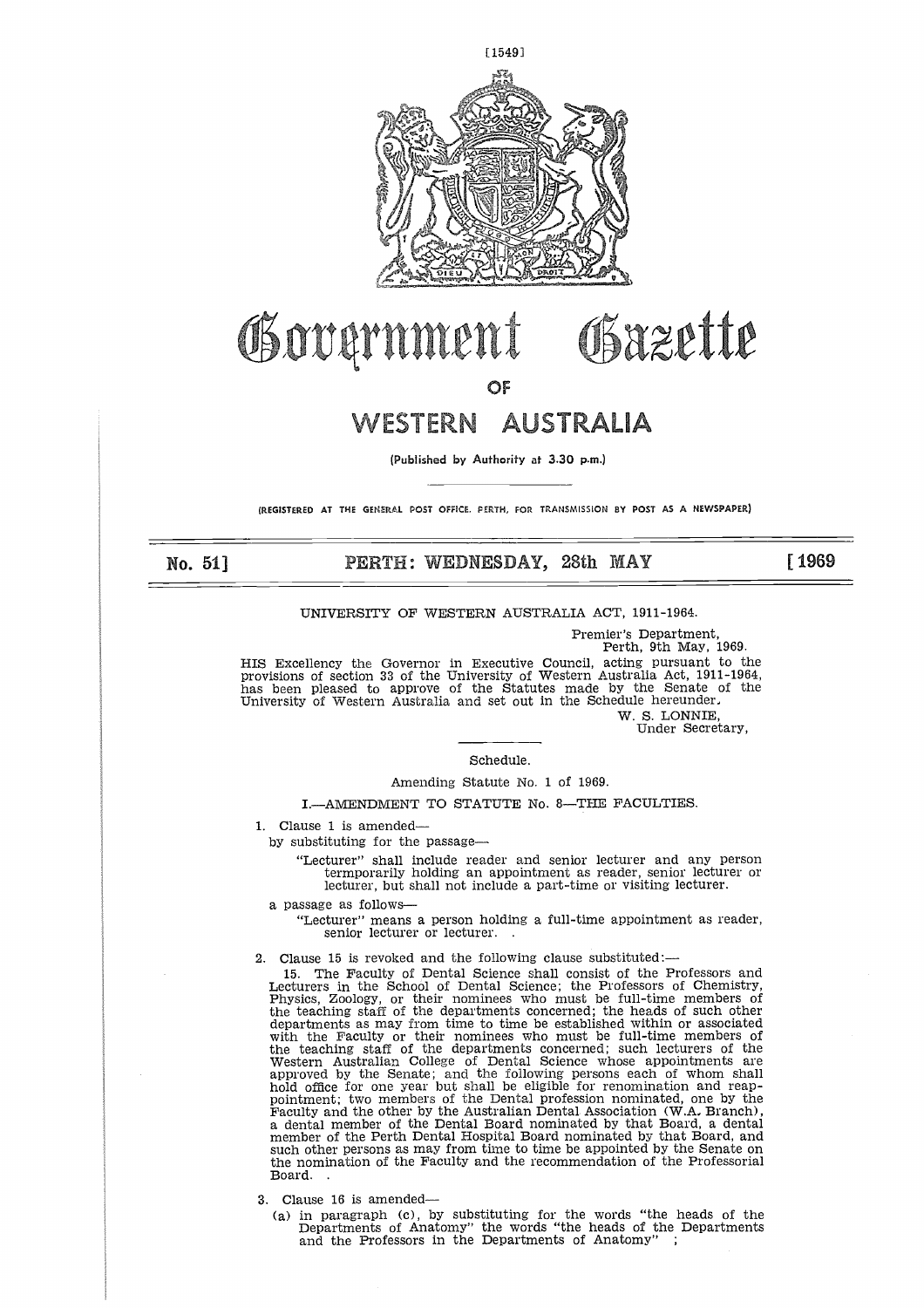- (b) by substituting for paragraph (f) the following paragraph-
	- (f) Seven members of the part-time clinical teaching staff elected by the part-time clinical teaching staff of the respective teaching hospitals as under, such members to serve for a period of three years or for the duration of their appointment to the hospital staff whichever shall be the shorter:
		- (i) one from the Princess Margaret Hospital for Children;
		- (ii) one from the King Edward Memorial Hospital for Women; (iii) three from the Royal Perth Hospital (of whom at least one shall be a physician and at least one shall be a surgeon);

 $\bar{z}$ 

- (iv) one from Fremantle Hospital;
- (v) one from the Sir Charles Gairdner Hospital. .
- 4. Clause 18 (1) is amended
	- (a) by substituting for paragraph (c) the following paragraph
		- (c) The Advisory Board in Engineering shall consist of-
			- (i) the Dean of the Faculty of Engineering;
			- (ii) the head of the departments of the Faculty of Engineering;
			- (iii) two members of each department within the Faculty of Engineering, nominated by the Faculty;
			- (iv) one representative nominated by the Perth Division of the Institution of Engineers, Australia;
			- (v) one representative nominated by the Perth Division of the Institution of Surveyors, Australia; and
			- (vi) twenty members, five being members of the Faculty of Engineering, and fifteen not being members of the Faculty of Engineering, appointed by the Senate on the nomination of the Advisory Board.
	- (b) by substituting for paragraph (g) the following paragraph
		- (g) The Advisory Board in Architecture shall consist of the Dean and members of the Faculty of Architecture, the Chairman of the Architects' Board of Western Australia, two persons nominated by the Western Australian Chapter of the Royal Australian Institute of Architects, two persons nominated by the Western Australia Institute of Technology, one person nominated by the Perth Division of the Institution of Engineers, Australia, one person nominated by the Master Builders' Association of Western Australia and such other persons as may from time to time be appointed by the Senate on the nomination of the foregoing and on the recommendation of the Professorial Board. .

II.—AMENDMENT OF STATUTE No. 11—ACADEMIC DRESS.

Clause 2 is amended by the addition under the heading "Degree Colours" and after the words "Agriculture—Bronze" of the words "Architecture—white",

III.-AMENDMENT OF STATUTE No. 19-PROFESSORIAL BOARD.

Clause 15 is revoked and the following clause substituted:—

15. In this Statute unless the context otherwise requires—"Lecturer" means a person holding a full-time appointment as reader, senior lecturer or lecturer. "Lectureship" means a full-time readership, senior lectureship or lectureship.

The Common Seal of the University of Western Australia was hereto affixed by authority of the Senate.

Attested by-

ELS.]

STANLEY PRESCOTT, Vice-Chancellor.

Approved by His Excellency the Governor in Executive Council, this 7th day of May, 1969.

W. S. LONNIE, Clerk of the Council.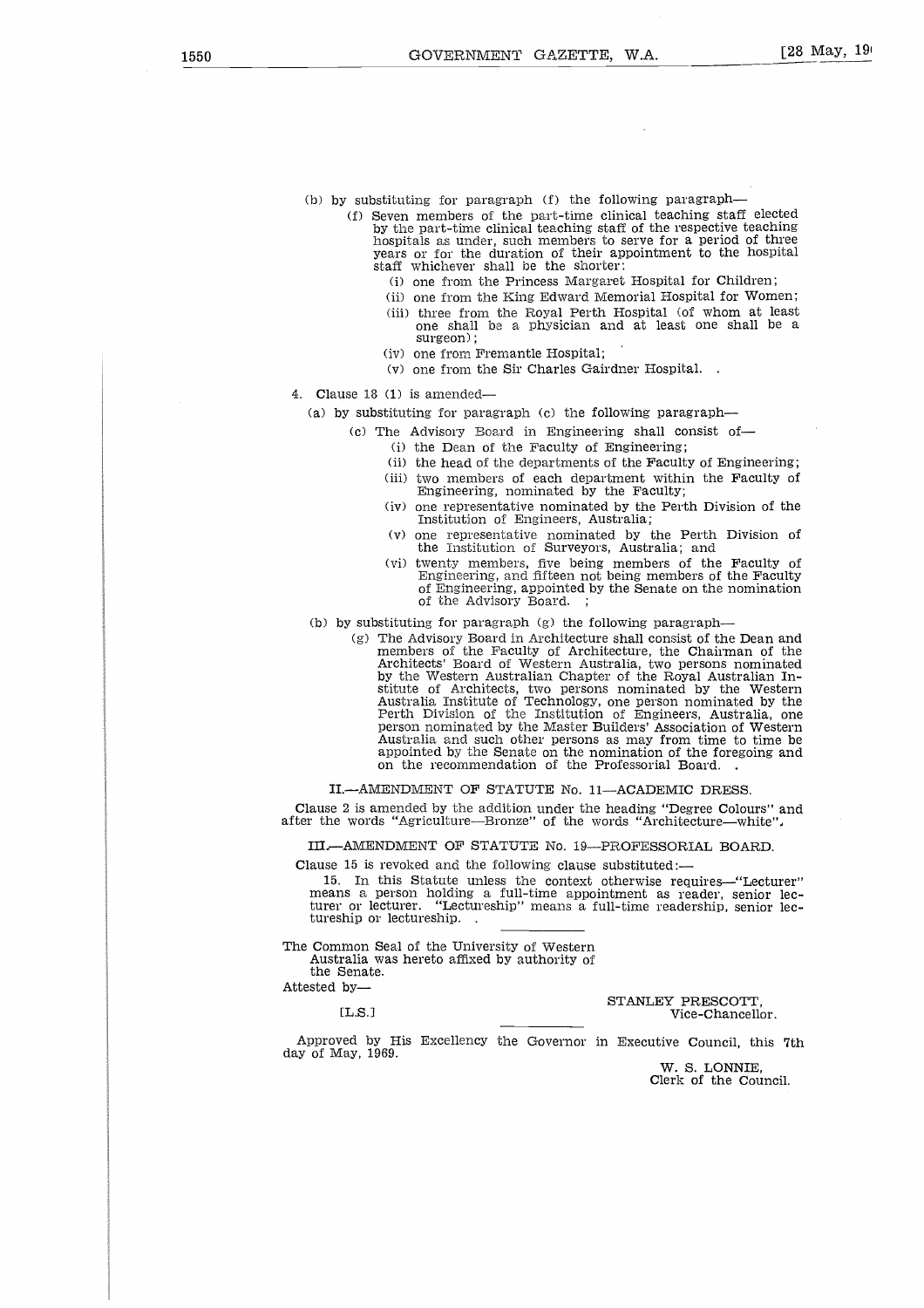## HEALTH ACT, 1811-1968.

### Town of Bunbury.

WHEREAS under the Health Act, 1911, as amended, the Governor may cause to be prepared Model By-laws for all or any of the purposes of the said Act; and whereas Model By-laws, described as Series "A", have been prepared, and amended from time to time and re-printed, pursuant to the Reprinting of Regulations Act, 1954, in the *Government Gazette* on 17th July, 1963, and further amended by notice published in the Government Gazette on 8th<br>January, 1965; and whereas a local authority may adopt such Model By-laws<br>with or without modification: Now, therefore, the Town of Bunbury, being<br>a loca December 1968, shall be adopted without modification.

Passed at a meeting of the Town of Bunbury this 14th April, 1969. E. C. MANEA

> Mayor. W. J. CARMODY, Town Clerk.

Approved by His Excellency the Governor in Executive Council this 7th day of May, 1969.

W. S. LONNIE, Clerk of the Council.

### HEALTH ACT, 1911-1968.

### Shire of Nungarin.

WHEREAS it *is* provided in the Health Act, 1911, as amended, that a local authority may, of its own motion, by resolution, adopt with or without modifi-cation the whole or any portion of by-laws caused to be prepared by the Governor under the provisions of section 343 (1) of that Act; and whereas Model By-laws described in Series "A" prepared in accordance with those provisions, and duly amended, have pursuant to the Reprinting of Regulations Act, 1954, been reprinted with amendments to and including that published in the *Government Gazette* of 25th June, 1963, and as so reprinted have been published in the Government Gazette on 17th July, 1963; and further amended<br>by notices published in the Government Gazettes of 20/3/1964, 8/1/1965,<br>14/4/1966, 12/10/1967, 28/11/1968, 17/12/1968: Now, therefore, the Shire o hereby resolve and determine that the said Model By-laws, as so reprinted and published in the *Government Gazette* on the 17th July, 1963, together with the amendments published in the *Government Gazettes* on 20/3/1964, 8/1/1965, 14/4/1966, 12/10/1967, 28/11/1968, 17/12/1968, shall be adopted with the following modifications, and doth hereby also prescribe the following scale of fees as applied to Schedule "D" of Part IX of the adopted by-laws:—

### PART I.—GENERAL SANITARY PROVISIONS.

After by-law 1B insert a new by-law 1C as follows:-

1C. Provision of Apparatus for the Bacteriolytic Treatment of Sewage.

(1) This by-law shall apply to all that area which is within the boundary of the Shire of Nungarin.

(2) Except where by reason of the nature of the terrain, soil or other peculiar circumstances, it is not reasonably practical to install the appara-<br>tus the owner of every house constructed after the coming into operation<br>of this by-law shall provide on the premises an apparatus for the bacte lytic treatment of sewage.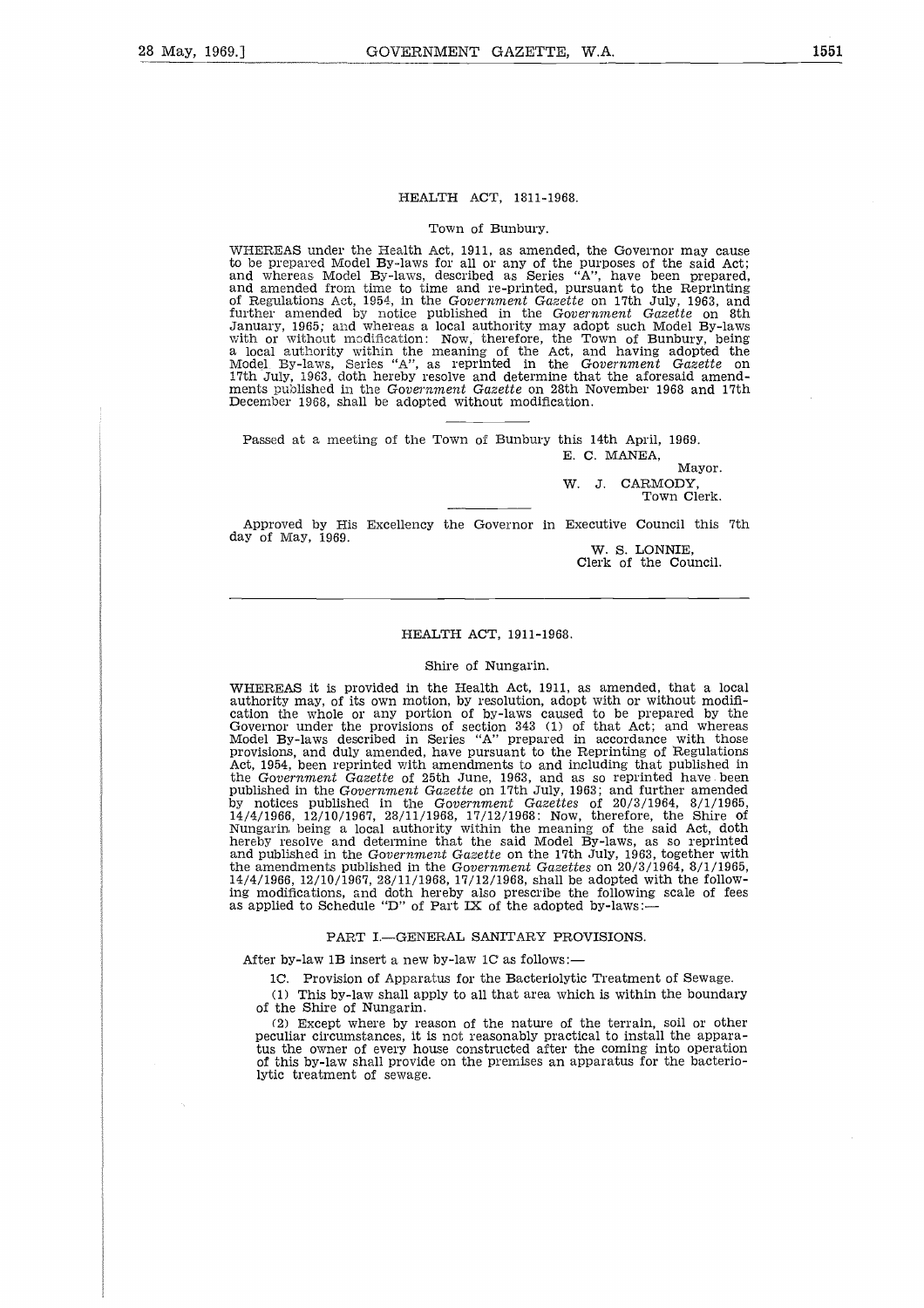After by-law 14 insert a new heading and by-law 14A to read as follows:— Prescribed Areas—Section 112A.<br>Prescribed Areas—Section 112A.<br>Of Nungarin is prescribed as a

14A. The townsite of Nungarin *is* prescribed as an area within which the provisions of section 112A of the Act shall operate and have effect. PART IX.-OFFENSIVE TRADES.

Offensive Trade:

Piggeries \$2.00 Fee per annum. Slaughterhouses \$2.00 Fee per annum.

Passed at a meeting of the Nungarin Shire Council this 19th day of March, 1969.

R. L. HERBERT, President. K. J. TILBROOK, Shire Clerk.

Approved by His Excellency the Governor in Executive Council this 7th day of May, 1969.

W. S. LONNIE, Clerk of the Council.

# HEALTH ACT, 1911-1968.

### Shire of Westonia.

WHEREAS under the provisions of the Health Act, 1911, as amended, a local authority may make or adopt by-laws, and may alter, amend or repeal any by-laws so made or adopted: Now, therefore, the Shire of Westonia, being a local authority within the meaning of the Act, and having adopted the Model By-laws described as Series "A" as reprinted, pursuant to the Reprinting of Regulations Act, 1954, in the *Government Gazette* of the 17th July, 1963, cloth hereby resolve and determine that the said adopted by-laws shall be amended as follows:—

PART I.—GENERAL SANITARY PROVISIONS.

After by-law 14 insert a new heading and by-law 14A to read as follows:—

### Prescribed Areas—Section 112A.

14A. The areas described in the Schedule hereto are prescribed as areas within which the provisions of section 112A of the Act shall operate and have effect.

Schedule.

The Townsite of Westonia as constituted under the Land Act, 1933.

Passed at a meeting of the Westonia Shire Council held on the 12th day of March, 1969.

> C. A. PERRIN, President. D. M. MARSH, Shire Clerk.

Approved by His Excellency the Governor in Executive Council this 7th day of May, 1969.

W. S. LONNIE, Clerk of the Council.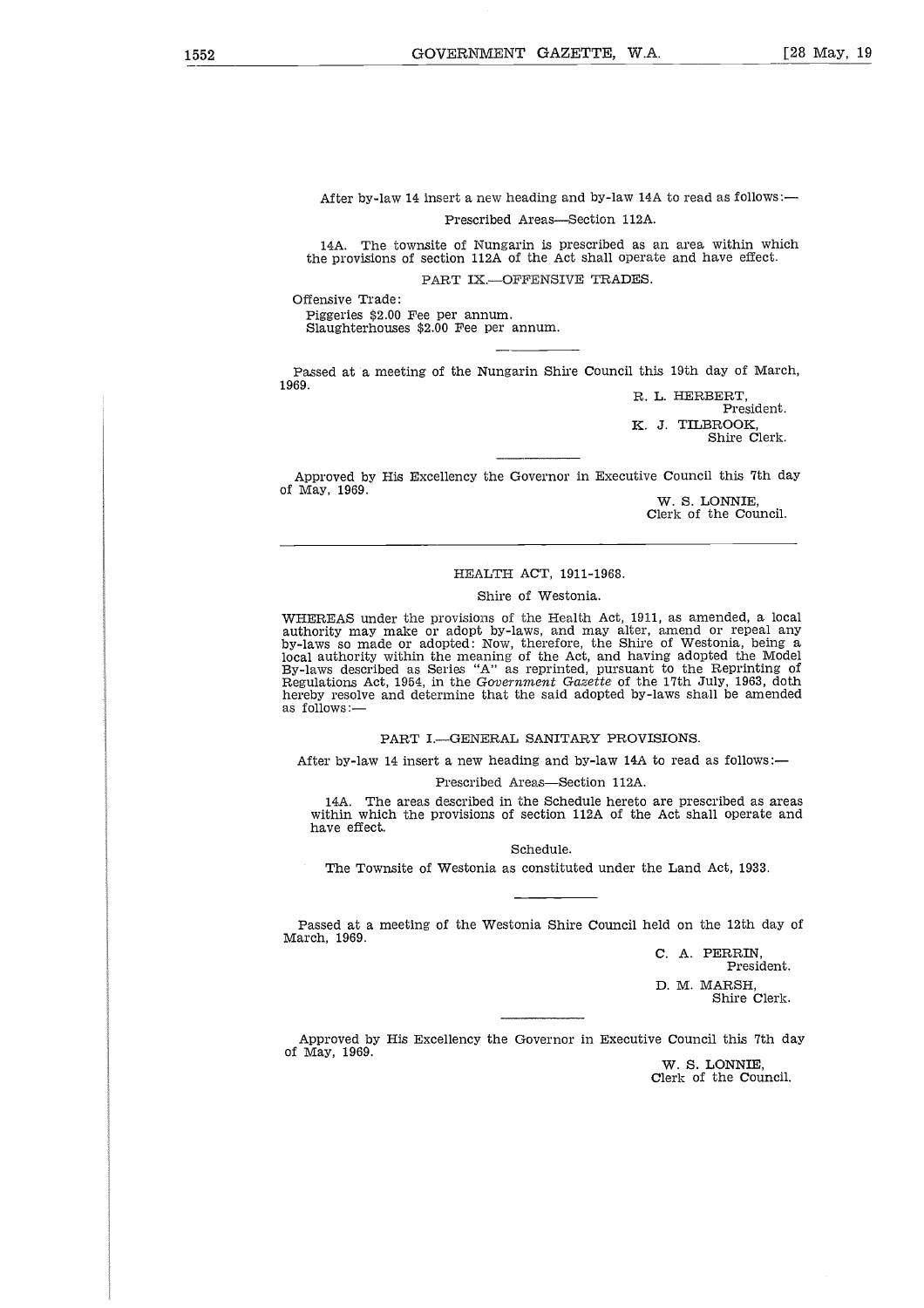## Police Department, Perth, 7th May, 1969.

Police T. 66/2999. HIS Excellency the Governor in Executive Council, acting pursuant to the powers conferred by the Traffic Act, 1919-1968, has been pleased to make the regulations set out in the schedule hereunder.

A. L. M. WEDD,

Acting Commissioner of Police.

Principal regulations. Reg 2 amended. Schedule. Regulations. 1. In these regulations the Breath Analysis Regulations, 1966, published in the *Government Gazette* on the 26th September, 1966, and amended by a notice published in the *Government Gazette* on the 3rd March, 1967, are referred to as the principal regulations. 2. Regulation 2 of the principal regulations *is* amended by adding after the interpretation, "Form", an interpretation as follows: "member of the Police Force" includes an inspector appointed under the Act; .

# TRAFFIC ACT, 1919-1968.

Police Department, Perth, 7th May, 1969.

Police T. 66/2999.

HIS Excellency the Governor in Executive Council, acting pursuant to the powers conferred by the Traffic Act, 1919-1968, has been pleased to make the regulations set out in the schedule hereunder.

A. L. M. WEDD,

Acting Commissioner of Police.

# Schedule. Regulations.

Principal regulations.

Reg. 6 amended.

1. In these regulations the Breath Analysis Regulations, 1966, published in the *Government Gazette* on the 26th September, 1966, and amended by a notice published in the *Government Gazette* on the 3rd March, 1967, are referred to as the principal regulations. 2. Regulation 6 of the principal regulations *is* amended, as to

subregulation (3), by deleting the words, "member of the Police Force and a", in lines two and three of paragraph (a).

# TRAFFIC ACT, 1919-1968.

Police Department, Perth, 7th May, 1969.

Police T. 66/2999.

HIS Excellency the Governor in Executive Council, acting pursuant to the powers conferred by the Traffic Act, 1919-1968, has been pleased to make the regulations set out in the schedule hereunder.

A. L. M. WEDD,

Acting Commissioner of Police.

# Schedule.

### Regulations.

Principal regulations.

Reg. 2 amended.

to as the principal regulations. 2. Regulation 2 of the principal regulations *is* amended by deleting the words, "a traffic", in line one of the interpretation, "member of the Police Force".

1. In these regulations the Blood Sampling and Analysis Regula-tions, 1966, published in the *Government Gazette* on the 26th September, 1966, and subsequently amended by a notice published in the *Government Gazette* on. the 6th September, 1967, are referred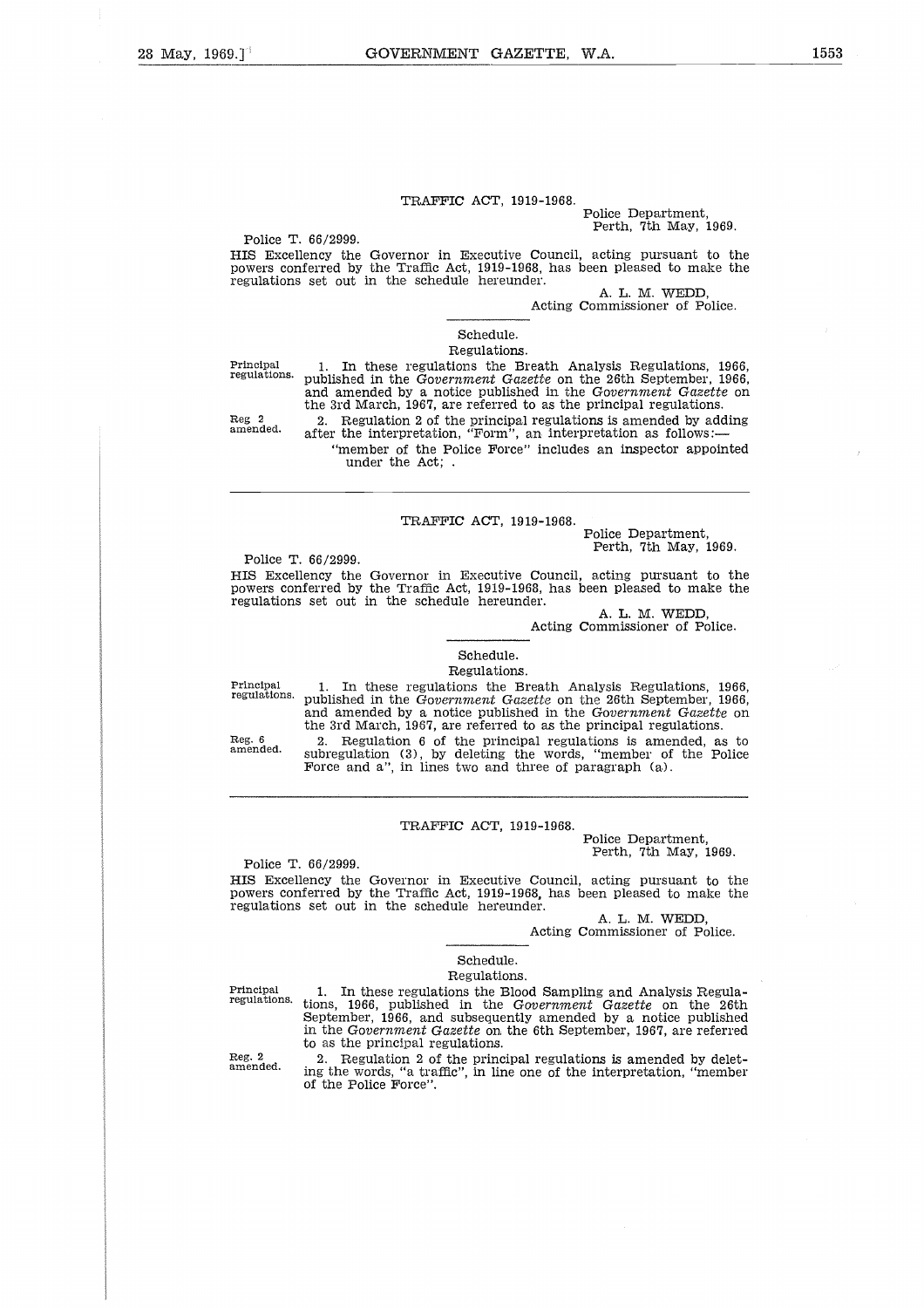Police Department, Perth, 7th May, 1969.

Police T. 66/2999.

HIS Excellency the Governor in Executive Council, acting pursuant to the powers conferred by the Trafic Act, 1919-1968, has been pleased to make the f regulations set out in the schedule hereunder.

A. L. M. WEDD, Acting Commissioner of Police.

## Schedule.

### Regulations.

Principal regulations.

1. In these regulations the Blood Sampling and Analysis Regulations, 1966, published in the *Government Gazette* on the 26th September, 1966, and subsequently amended by a notice published in the *Government Gazette* on the 6th September, 1967, are referred to as the principal regulations.

Schedule amended

2. Part II of Form B in the Schedule to the principal regulations *is* amended

- (a) by substituting for the passage, "Signature, Rank, etc.", the passage, "Signature\*";
- (b) by adding after the word, "Police Officer", where appearing in the illustration the words, "or Inspector"; and
- (c) by adding a footnote as follows:
	- \* Where signed by a member of the Police Force add rank and number. .

# TRAFFIC ACT, 1919-1968.

Police Department, Perth, 7th May, 1969.

Police T. 66/2999.

HIS Excellency the Governor in Executive Council, acting pursuant to the powers conferred by the Traffic Act, 1919-1968, has been pleased to make the regulations set out in the schedule hereunder.

A. L. M. WEDD, Acting Commissioner of Police.

# Schedule.

### Regulations.

Principal regulations.

1. In these regulations the Blood Sampling and Analysis Regula-tions, 1966, published in the *Government Gazette* on the 26th September, 1966, and subsequently amended by a notice published in the *Government Gazette* on the 6th September, 1967, are referred to as the principal regulations.

Schedule amended.

2. Form D in the Schedule to the principal regulations *is* amended

- (a) by adding after the word, "Force", in line three of the body of the form the passage, "/Inspector appointed under that Act\*";
- (b) by substituting for the passage, "Signature, Rank and Num-ber", the passage, "Signature"; and
- (c) by adding the following footnotes:—
	- <sup>5</sup> Where signed by a member of the Police Force add rank and number.
		- \* Delete whichever is inapplicable.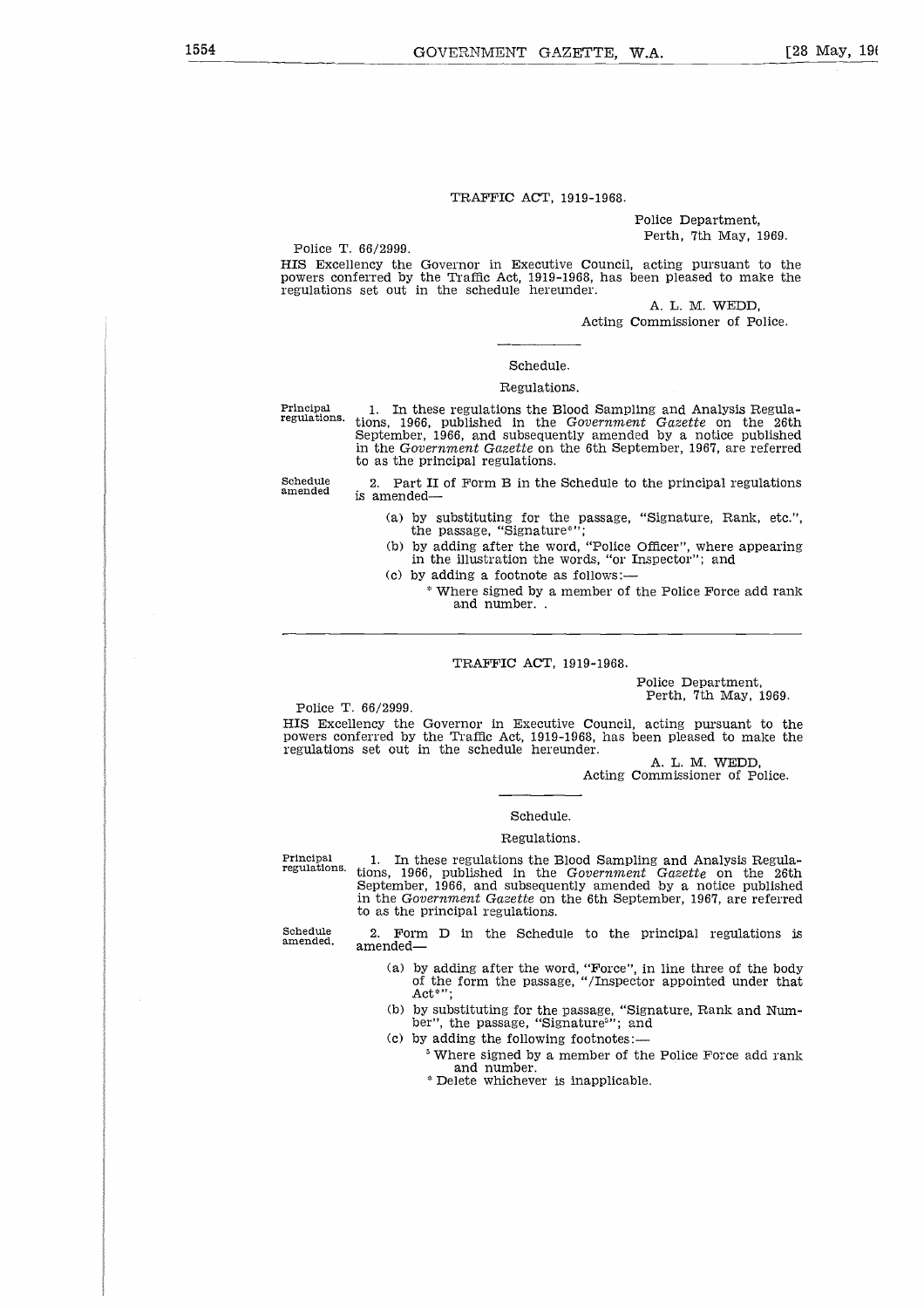### Police Department, Perth, 7th May, 1969.

Police T. 64/393.

HIS Excellency the Governor in Executive Council, acting pursuant to the powers conferred by the Traffic Act, 1919-1968, and the Interpretation Act, 1918-1962, has been pleased to

(a) revoke the Traffic (Drivers' Licenses) Regulations, 1964; and

(b) make the regulations set out in the Schedule hereunder, and direct that both the revocation and the regulations have effect on the day on which section 11 of Act No. 35 of 1968 comes into operation. A. L. M. WEDD, For boundary and the Traffic (Drivers' Licenses) Regulations, 1964; and<br>
(b) make the regulations set out in the Schedule hereunder,<br>
and direct that both the revocation and the regulations have effect on the<br>
day on whic Class.<br>
These regulations set out in the screenes term to both the revocation and the regulations<br>
section 11 of Act No. 35 of 1968 comes<br>
Acting Com<br>
Schedule.<br>
Regulations. 1969.<br>
These regulations, 1969.<br>
These regulati

Acting Commissioner of Police.

# Schedule.

Regulations.

1. These regulations may be cited as the Traffic (Drivers' Licenses) Regulations, 1969.<br>2. In these regulations, "the Act" means the Traffic Act, 1919. Citation.

tation.

3. For the purposes of Division (1) of Part IV of the Act, motor of vehicles. vehicles are classified as follows: Solid 11 of Act No. 35 of 19<br>
Schedule.<br>
Regulation<br>
These regulations may b<br>
Ses) Regulations, 1969.<br>
In these regulations, "the 4<br>
For the purposes of Divisio<br>
les are classified as follows<br>
lass.<br>
A. (i) Any motor car;<br> Scriedule.<br>
Regulations. These regulations, 1969.<br>
In these regulations, 1969.<br>
In these regulations, "the Act" means the Traffic Act, 1919.<br>
For the purposes of Division (1) of Part IV of the Act, motor<br>
ass.<br>
2016 are cl ses) Regulations, 1969.<br>
In these regulations, "the Act<br>
For the purposes of Division<br>
les are classified as follows:—<br>
ass.<br>
A. (i) Any motor car;<br>
(ii) any motor wagon<br>
or less; and<br>
(ii) any tractor (not<br>
tare weight of In these regulations, "the Act" means the Traffic Act, 1919.<br>
For the purposes of Division (1) of Part IV of the Act, motor<br>
les are classified as follows:—<br>
(i) Any motor car;<br>
(ii) any motor wagon having a tare weight o

- (ii) any motor wagon having a tare weight of 40 cwt. or less; and
- (iii) any tractor (not prime mover type) having a tare weight of 60 cwt. or less.
- and E.<br>
E. Any motor car;<br>
(ii) any motor vagon having a tare weight of 40<br>
or less; and<br>
(iii) any tractor (not prime mover type) having the serve with a transmission<br>
H. (i) Any motor wagon (not being articulated the and<br>
(i F. (i) Any motor car;<br>
(ii) any motor wagon having a tare weigh<br>
or less; and<br>
(iii) any tractor (not prime mover type)<br>
tare weight of 60 cwt. or less.<br>
(i) Any motor wagon (not being articul<br>
(ii) any tractor (not prime (i) any motor wagon having a tare weight of 40 cwt.<br>
or less; and<br>
(ii) any tractor (not prime mover type) having a<br>
tare weight of 60 cwt. or less.<br>
B. (i) Any motor wagon (not being articulated type);<br>
and<br>
(ii) any tra (ii) any tractor (not prime mover type) naving a<br>tare weight of 60 cwt. or less.<br>
(i) Any motor wagon (not being articulated type);<br>
and<br>
(ii) any tractor (not prime mover type).<br>
C. Any articulated vehicle.<br>
D. (i) Any m 3. (i) Any motor wagon (not being articulated type);<br>
and<br>  $\begin{pmatrix} 0 & 0 & 0 \\ 0 & 0 & 0 \\ 0 & 0 & 0 \\ 0 & 0 & 0 \\ 0 & 0 & 0 \\ 0 & 0 & 0 \\ 0 & 0 & 0 \\ 0 & 0 & 0 \\ 0 & 0 & 0 \\ 0 & 0 & 0 & 0 \\ 0 & 0 & 0 & 0 \\ 0 & 0 & 0 & 0 \\ 0 & 0 & 0 & 0 \\ 0 & 0 & 0 & 0 \\ 0 & 0 & 0 & 0 \\ 0$ 
	- (ii) any tractor (not prime mover type).
- - (i) Any motor cycle with or without side car attachment; and
		- (ii) any motor carrier.
- 
- 
- taxi-car.
- not being an omnibus, taxi-car or private taxi-car.
- weight of 60 cwt. or less.
- 

(ii) any tractor (not prime mover the CD any articulated vehicle.<br>
D. (i) Any motor cycle with or witho<br>
ment; and<br>
(ii) any motor carrier.<br>
E. Any motor car fitted with automatic<br>
F. Any vehicle licensed or used as an o<br> 4. (1) In order to satisfy the Commissioner of Police that he is qualified to obtain the driver's license sought, the applicant shall demonstrate his ability to control Driver to demonstrate ability.

- (a) in the case of a license appropriate to Class A, a motor car, or a motor wagon, fitted with manual gears;
- (b) in the case of a license appropriate to Class B, a motor wagon having a tare weight exceeding 40 cwt.; and
- (c) in the case of a license appropriate to Class D, either vehicle of that class.

(2) A person, being the holder of a license appropriate to a class set out in Column 1, hereunder, is entitled to drive, on a road, any vehicle of a class set out in the correspondingly opposite posititon in Column 2, hereunder, subject, however, to any conditions in the latter column mentioned. s qualified to obtain the driver's license sougemonstrate his ability to control—<br>
(a) in the case of a license appropriat<br>
car, or a motor wagon, fitted with<br>
(b) in the case of a license appropriat<br>
wagon having a tare

Class A Class E and, if the vehicle is not carrying passengers, or plying, for hire or reward, Classes G and H.

Class B Classes A and E, and, if the vehicle is not carrying passengers, or plying, for hire or reward, Classes F, G and H.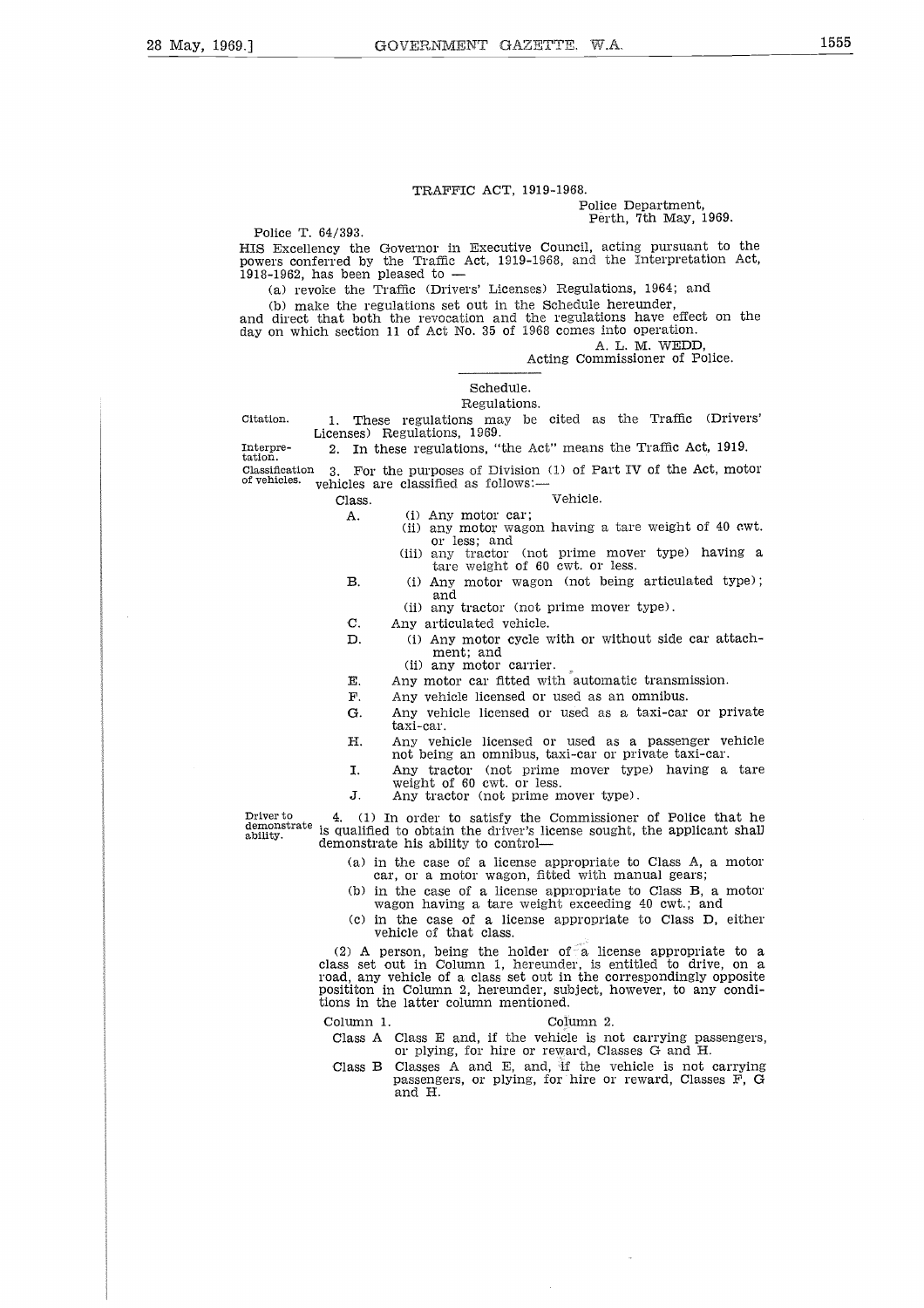### Class C Classes A, B and E, and, if the vehicle is not carrying passengers, or plying, for hire or reward, Classes F, G and H.

Minimum age of licensee.

5. Subject to the exercise of the powers conferred on the Commissione • of Police, by section 23B of the Act, a license appropriate to a class set out in Column 1, hereunder, shall not be issued to a person, unless he has attained the age set out in the correspondingly opposite position in Column 2, hereunder.

Column 1.

| Column 2. |          |  |
|-----------|----------|--|
|           | 17 vears |  |

|                                                                                                                                                                                                                                                                                                                       |  |                                                                                                                 |                   |                                                                       |                                                                                                                                                                                                                                                                                                                     |                              |                                      |                  | ass C Classes A, B and E, and, if the vehicle is not carrying<br>passengers, or plying, for hire or reward, Classes F,                                                                                                                               |
|-----------------------------------------------------------------------------------------------------------------------------------------------------------------------------------------------------------------------------------------------------------------------------------------------------------------------|--|-----------------------------------------------------------------------------------------------------------------|-------------------|-----------------------------------------------------------------------|---------------------------------------------------------------------------------------------------------------------------------------------------------------------------------------------------------------------------------------------------------------------------------------------------------------------|------------------------------|--------------------------------------|------------------|------------------------------------------------------------------------------------------------------------------------------------------------------------------------------------------------------------------------------------------------------|
|                                                                                                                                                                                                                                                                                                                       |  | G and H.                                                                                                        |                   |                                                                       |                                                                                                                                                                                                                                                                                                                     |                              |                                      |                  |                                                                                                                                                                                                                                                      |
| Subject to the exercise of the powers conferred on the Com-<br>sioner of Police, by section 23B of the Act, a license appropriate<br>class set out in Column 1, hereunder, shall not be issued to<br>erson, unless he has attained the age set out in the corres-<br>dingly opposite position in Column 2, hereunder. |  |                                                                                                                 |                   |                                                                       |                                                                                                                                                                                                                                                                                                                     |                              |                                      |                  |                                                                                                                                                                                                                                                      |
| :olumn 1.                                                                                                                                                                                                                                                                                                             |  |                                                                                                                 |                   |                                                                       |                                                                                                                                                                                                                                                                                                                     |                              |                                      |                  | Column 2.                                                                                                                                                                                                                                            |
| Class A                                                                                                                                                                                                                                                                                                               |  | .                                                                                                               |                   | $\mathbf{r}$ , and $\mathbf{r}$ , and $\mathbf{r}$ , and $\mathbf{r}$ |                                                                                                                                                                                                                                                                                                                     | the contract of the con-     | <b>Service</b>                       | $\cdots$         | 17 years                                                                                                                                                                                                                                             |
| Class B                                                                                                                                                                                                                                                                                                               |  | $\cdots$                                                                                                        | $\cdots$          | <b>Contract Contract</b>                                              | $\sim$ $\sim$                                                                                                                                                                                                                                                                                                       | $\sim$ 100 $\sim$ 100 $\sim$ | <b>Contract</b>                      | $\sim$ 100 $\pm$ | 20 years                                                                                                                                                                                                                                             |
| Class <sub>C</sub>                                                                                                                                                                                                                                                                                                    |  | 1.11                                                                                                            | <b>Contractor</b> |                                                                       | $\frac{1}{2}$ $\frac{1}{2}$ $\frac{1}{2}$ $\frac{1}{2}$ $\frac{1}{2}$ $\frac{1}{2}$ $\frac{1}{2}$ $\frac{1}{2}$ $\frac{1}{2}$ $\frac{1}{2}$ $\frac{1}{2}$ $\frac{1}{2}$ $\frac{1}{2}$ $\frac{1}{2}$ $\frac{1}{2}$ $\frac{1}{2}$ $\frac{1}{2}$ $\frac{1}{2}$ $\frac{1}{2}$ $\frac{1}{2}$ $\frac{1}{2}$ $\frac{1}{2}$ |                              | المتناول والمتناور والمرادي          |                  | 20 years                                                                                                                                                                                                                                             |
| Class D                                                                                                                                                                                                                                                                                                               |  | $\cdots$                                                                                                        | $\cdots$          | $\sim$                                                                | <b>Contractor</b>                                                                                                                                                                                                                                                                                                   | $\sim$                       | and the same                         |                  | 17 years                                                                                                                                                                                                                                             |
| Class E                                                                                                                                                                                                                                                                                                               |  | as a complete                                                                                                   |                   |                                                                       | المتمعان والتنبير والتنفيذ والمنافس والتناول والمنفر                                                                                                                                                                                                                                                                |                              |                                      |                  | 17 years                                                                                                                                                                                                                                             |
| Class F                                                                                                                                                                                                                                                                                                               |  |                                                                                                                 |                   | <b>Contract Contract</b>                                              | and the state of the                                                                                                                                                                                                                                                                                                | <b>Contract Contract</b>     | $\ldots \ldots \qquad \ldots$        |                  | 21 years                                                                                                                                                                                                                                             |
| Class G                                                                                                                                                                                                                                                                                                               |  | <b>Contractor</b>                                                                                               |                   |                                                                       | and the same complete the same of the same of the                                                                                                                                                                                                                                                                   |                              | <b><i>Print</i></b> 2007 <b>1999</b> |                  | 21 years                                                                                                                                                                                                                                             |
| Class H                                                                                                                                                                                                                                                                                                               |  | and the com-                                                                                                    | $\cdots$          | <b>Contract State</b>                                                 | <b>Committee Committee</b>                                                                                                                                                                                                                                                                                          | <b>Contract Contract</b>     | $\sim 100$                           | $\sim$ 1.11      | 21 years                                                                                                                                                                                                                                             |
| Class I                                                                                                                                                                                                                                                                                                               |  | and the state of the state of the state of the state of the state of the state of the state of the state of the |                   |                                                                       | and the company of the company of the company of the                                                                                                                                                                                                                                                                |                              | $\cdots$                             | $\cdots$         | 17 years                                                                                                                                                                                                                                             |
| Class J                                                                                                                                                                                                                                                                                                               |  | <b>Contractor</b><br>1.11                                                                                       |                   | $\cdots$                                                              | and the company of the                                                                                                                                                                                                                                                                                              | $\cdots$                     | $\cdots$                             | .                | 20 years                                                                                                                                                                                                                                             |
| $1 - \cdot$                                                                                                                                                                                                                                                                                                           |  |                                                                                                                 |                   |                                                                       |                                                                                                                                                                                                                                                                                                                     |                              |                                      |                  | Every license issued on probation shall be indorsed, in the<br>e set apart for conditions, with the words, "ON PROBATION<br>1", followed by the date on which, but for the provisions<br>section 25B of the Act, the period of probation would ordi- |

6. Every license issued on probation shall be indorsed, in the space set apart for conditions, with the words, "ON PROBATION until", followed by the date on which, but for the provisions of section 25B of the Act, the peri

7. The several regulations or parts of regulations, designated

8. The forms to be used for the purposes of these regulations are such as may be approved by the Minister, from time to time,

(2) Where a court, in exercise of the powers conferred by section 33 of the Act, suspends the driver's license of a person convicted of any offence in connection with the driving of a motor vehicle, points shall not be recorded against that person under the provi-

11. For the purposes of subsection (1) of section 75 of the Act, the prescribed aggregate of points recorded against a person that will occasion his driver's license to be suspended and occasion him to be disqualified from holding or obtaining a driver's license, by operation of that section, is 12; and for the purposes of sub-section (4) of that section, a person shall be informed of the

9. Where a person satisfies the Commissioner of Police that a driver's license issued to him has been lost or destroyed, he may obtain a duplicate thereof, on payment of an amount of 50c. 10. (1) The several offences set out in the Second Schedule to these regulations are those prescribed for the purposes of section 75 of the Act and the numeral appearing in the final column of that Schedule, directly opposite an offence, is, subject to subregulation (2) of this regulation, the prescribed number of points to be recorded against a person convicted of that

and published in the *Government Gazette.*

sions of this regulation, in respect of that offence.

Endorsement on probation-ary license.

narily expire. in the First Schedule to these regulations are those prescribed for the purposes of section 25B of the Act. Prescribed regulations for s. 25B.

Forms.

Duplicate license.

Offences prescribed for s. 75.

offence.

Points for various offences.

Certain drivers to display "P" plates.

progressive totals of 6 and of 9 points recorded against him. 12. (1) Subject to subregulation (2) of this regulation, a person who has held a driver's license under the Act, for a period of, or for periods amounting in the aggregate to, less than one year shall not drive a motor vehicle, unless a plate issued by the Com-missioner of Police, bearing the letter "P", in red on a white ground, is displayed on the front and on the rear of the vehicle, so as to be readily visible, in the one case, from the front and in the other, from the rear.

Penalty: Fifty dollars.

(2) Subregulation (1) of this regulation does not apply to a person-

(a) who, being the holder of a driver's license under the Act, has been authorised, under the law in force in another State or in a Territory of the Commonwealth or in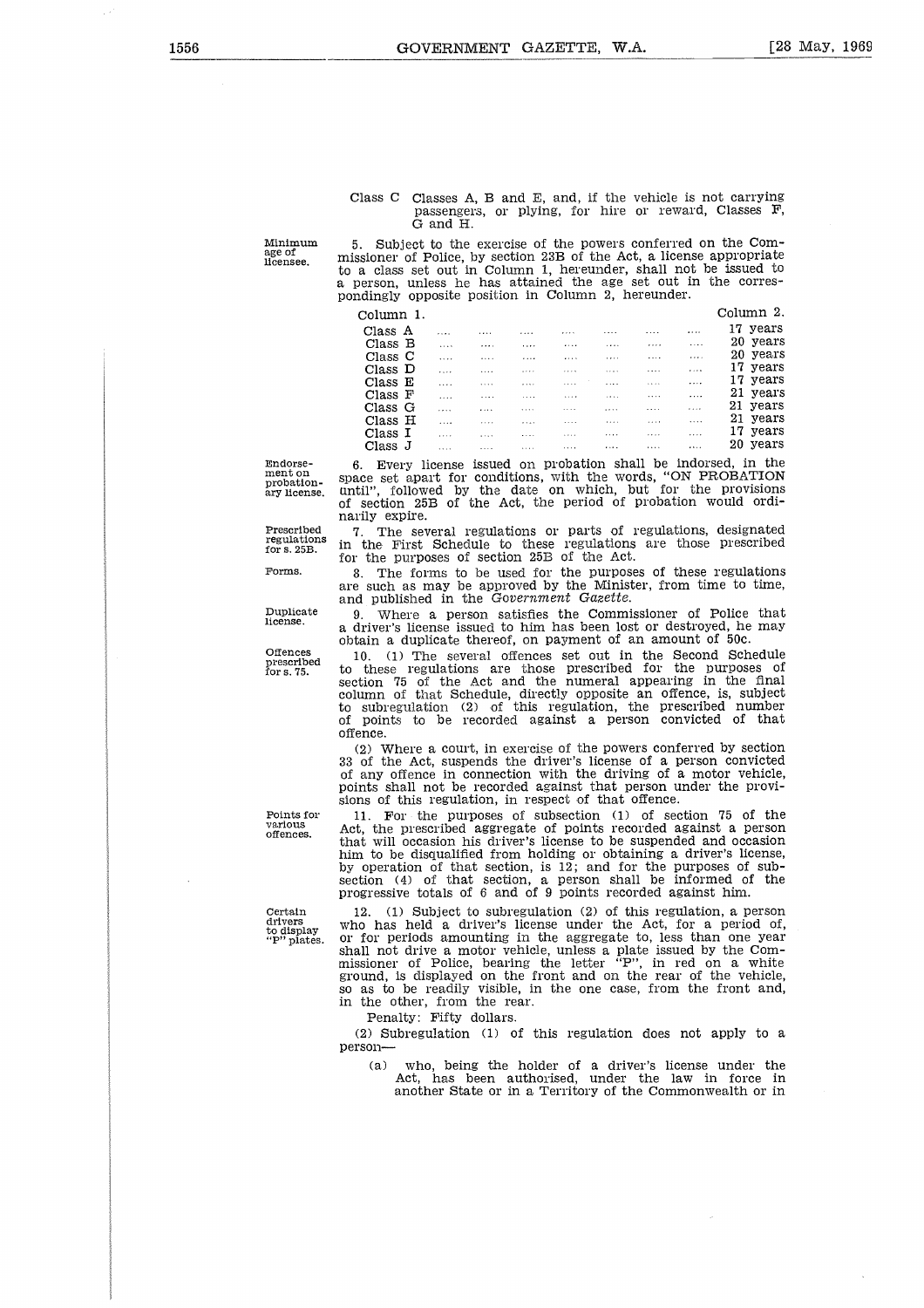some other country, for a period of, or for periods, amounting in the aggregate to, one year or more, to drive a motor vehicle; or

(b) whose only authority to drive a motor vehicle in the State is that conferred by section 35 or 36 of the Act;

but where, on the hearing of a complaint of an offence against subregulation (1) of this regulation, the defendant sets up that he is a person mentioned in this subregulation, the proof of that fact lies upon him.

(3) A person who, not being a person required by this regula-tion to do so, displays on a motor vehicle driven by him a plate such as is mentioned in subregulation (1) of this regulation commits an offence.

Penalty: Twenty dollars.

(4) The Commissioner of Police shall issue plates such as are mentioned in subregulation (1) of this regulation free of charge.

### First Schedule.

# Road Traffic ulation (1) of this regulation, the defendance a person mentioned in this subregulation, these upon him.<br>A person who, not being a person required of So, displays on a motor vehicle driven<br>os is mentioned in subregulation Regulation. 502 (5) Overtaking by driving to the right of centre of a carriageway when that side is not free from oncoming traffic. as is mentioned in subregulation (1) of<br>an offence.<br>Penalty: Twenty dollars.<br>
) The Commissioner of Police shall issue<br>
ioned in subregulation (1) of this regulation<br>
First Schedule.<br>
Mature of Offensition.<br>
502 (5) .... O Frankly: Twenty dollars.<br>
Penalty: Twenty dollars.<br>
The Commissioner of Police shall issue plates such as are<br>
ioned in subregulation (1) of this regulation free of charge.<br>
Passing a vehicle code Mature of Offence.<br>
Equat .... Passing a vehicle travelling in opposite direction, on wrong side. 505 (2) Preventing a vehicle overtaking. ioned in subregulation (1) of this regulation free of charge.<br>
First Schedule.<br>
Code<br>
caulation.<br>
502 (5) .... Overtaking by driving to the right of centre of a<br>
carriageway when that side is not free from on-<br>
coming traf .... Driving on wrong carriageway of a road divided by a median strip. First Schedule.<br>
First Schedule.<br>
Code<br>
egulation.<br>
602 (5) .... Overtaking by driving to the right of centre<br>
carriageway when that side is not free from<br>
coming traffic.<br>
602 (6) .... Racing with another vehicle.<br>
504 .. 903 (5) and Traffic (1)<br>
603 (5) and Overtaking by driving to the right of centre of a<br>
carriageway when that side is not free from on-<br>
coming traffic.<br>
602 (6) and Racing with another vehicle.<br>
Fassing a vehicle travelli  $603$  (1) .... Failing to give way when turning right across the path of an oncoming vehicle. Regulation.<br>
502 (5) .... Overtaking by driving to the right of centre of a<br>
carriageway when that side is not free from on-<br>
coming traffic.<br>
502 (6) .... Racing with another vehicle.<br>
504 .... Passing a vehicle travellin Exceeding the speed limit (applicable only where the excess is greater than  $15\,$  m.p.h.) 505 (2) .... Preventing a vehicle overtaking.<br>
510 ..... Driving on wrong carriageway of a road divide<br>
by a median strip.<br>
602 .... Failing to give way to a vehicle on the right.<br>
603 (1) .... Failing to give way when tur

### SECOND SCHEDULE

| Item<br>No.    | Authority                                 | Nature of Offence                                                                                            | Points                                          |
|----------------|-------------------------------------------|--------------------------------------------------------------------------------------------------------------|-------------------------------------------------|
| 1              | Traffic Act, S. 31<br>$\cdots$            | Dangerous driving, first offence<br>$\sim$                                                                   | 9                                               |
|                | Traffic Act. S. 29<br>$\cdots$            | Unauthorised use of a motor vehicle<br>$\mathbf{r}$                                                          | 9                                               |
| $\frac{2}{3}$  | Traffic Act, S. 29<br>$\ddotsc$           | Failing to stop at scene of an accident                                                                      | 9                                               |
| $\overline{4}$ | Road Traffic Code, Part X                 | Exceeding the speed limit by more than<br>15 m.p.h.                                                          | 4                                               |
| 5              | Road Traffic Code, Part X                 | Exceeding the speed limit by more than<br>10 m.p.h. but not more than 15 m.p.h.                              | $\overline{2}$                                  |
| 6              | Road Traffic Code, Part VI                | Failing to yield right of way<br>$\ldots$                                                                    | 3                                               |
| 7              | Traffic Act, S. 31B. (1)                  | Careless driving, first offence<br>$\cdots$                                                                  | $\overline{4}$                                  |
| 8              | Road Traffic Code, R. 201                 | Failing to obey signal of member of police<br>force or an inspector                                          | 3                                               |
| 9              | Road Traffic Code, R. 401                 | Failing to obey traffic control signal (light)                                                               | 3                                               |
| 10             | Road Traffic Code, R. 402                 | Failing to obey traffic sign<br>$\cdots$                                                                     |                                                 |
| 11             | Road Traffic Code, Part V                 | Failing to keep to the left<br>$\cdots$                                                                      | $\frac{2}{3}$                                   |
| 12             | Road Traffic Code, Part V                 | Racing another driver<br>$\cdots$ $\cdots$ $\cdots$<br>$\cdots$                                              |                                                 |
| 13             | Road Traffic Code, Part V                 | Improperly overtaking another vehicle                                                                        | $\begin{smallmatrix}3\3\3\3\3\end{smallmatrix}$ |
| 14             | Road Traffic Code, Part V                 | Failing to permit another driver to overtake                                                                 |                                                 |
| 15             | Road Traffic Code, R. 701                 | Failing to give way at a pedestrian crossing                                                                 |                                                 |
| 16             | Road Traffic Code, R. 105                 | Driving a vehicle which has been declared<br>unroadworthy by a member of the police<br>force or an inspector |                                                 |
| 17             | Road Traffic Code, R. 802                 | Making improper right turn<br>$\cdots$                                                                       |                                                 |
| 18             | Road Traffic Code, R. 803                 | Failing to give proper signal<br>                                                                            | $\frac{2}{2}$                                   |
| 19             | Road Traffic Code, R. 401–<br>506-801-802 | Improper driving in a laned highway<br>$\cdots$                                                              |                                                 |
| $20\,$         | Road Traffic Code, R. 509                 | Following too closely behind another ve-<br>hicle                                                            | $\mathbf{2}$                                    |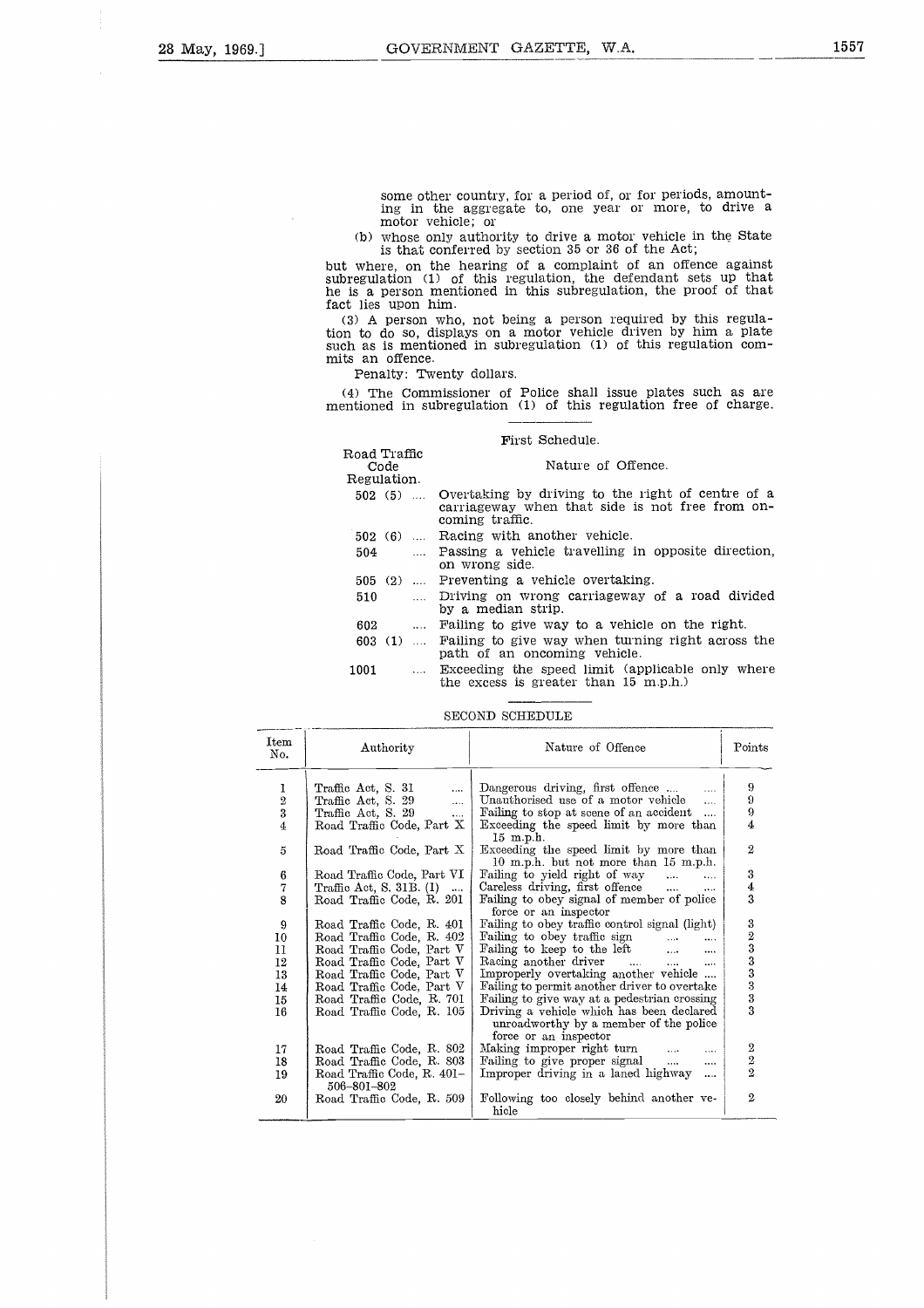Police Department, Perth, 7th May, 1969.

Police T. 67/714. HIS Excellency the Governor in Executive Council, acting pursuant to the powers conferred by the Traffic Act, 1919-1968, and the Interpretation Act, 1918-1962, has been pleased to make the regulations set out in the schedule hereunder to have effect on the day on which section 10 of Act No. 35 of 1968 comes into operation.

A. L. M. WEDD,

Acting Commissioner of Police.

# Schedule. Regulations.

Citation. 1. These regulations may be cited as the Traffic (Infringements) Regulations, 1969.

Interpre-tation.

2. In these regulations, unless a contrary intention appears— "Act" means the Traffic Act, 1919, as amended;

"Schedule" means a Schedule to these regulations.

Offences and 3. The offences described in the First Schedule are those pre-penalties. scribed for the purposes of section 74 of the Act and the amount appearing in the final column of that Schedule, directly opposite an offence, is the prescribed penalty in respect of that offence, if dealt with under that section.

Prescribed officers.

4. For the purposes of subsections (3) and (5) of section 74 of the Act, a prescribed officer

- (a) within the Metropolitan Traffic Area and any district where traffic is controlled by the Commissioner of Police, is any commissioned officer of the Police Force; and
- (b) within a district where traffic is not controlled by the Commissioner of Police, is the inspector or, where there is more than one, the senior inspector for the district.

Prescribed<br>officers.<br>penalties<br>mot to be<br>accepted in<br>incomplete

Frescribed 4. For the purposes of subsections (3) and (5) of section 74 of  $\sigma$ fficers.<br>
the Act, a prescribed officer—<br>
(a) within the Metropolitan Traffic Area and any district<br>
where traffic is controlled by the Commis penalties specified in an infringement notice as an officer to whom payment accepted in of a prescribed penalty may be made shall not accept payment of accepted in the prescribed penalty unless it appears to him that the n incomplete tand particulars of the offender's motor driver's licence have been<br>infringement indorsed on the infringement notice by a member of the Police<br>notices. Force or an inspector.

(2) Subregulation (1) of this regulation does not apply to an infringement notice issued in respect of

(a) an offence of which the standing, parking or leaving of a vehicle is an element; or

(b) an offence committed by a pedestrian.

Offence of 6. A person who, not being a member of the Police Force or adding to, an inspector, makes any indorsement on, or alteration to, an order infringement notice commits an offence. respect to the prescribed penalty unless it appears of the offender's models.<br>
Informal particulars of the offender's motics.<br>
Force or an inspector.<br>
(2) Subregulation (1) of this re<br>
infringement notice issued in respect

committed before the commencement of these regulations.

Forms.

The several forms set out in the Second Schedule are prescribed for the respective purposes for which forms are required by the provisions of section 74 of the Act.

8. (1) The Traffic (Minor Offences) Regulations, 1965, are

(2) Notwithstanding the revocation provided by subregulation (1) of this regulation, a prescribed officer, within the meaning of the Traffic (Minor Offences) Regulations, 1965, may inflict and collect penalties under those regulations in respect of offences

Revocation and saving.

revoked.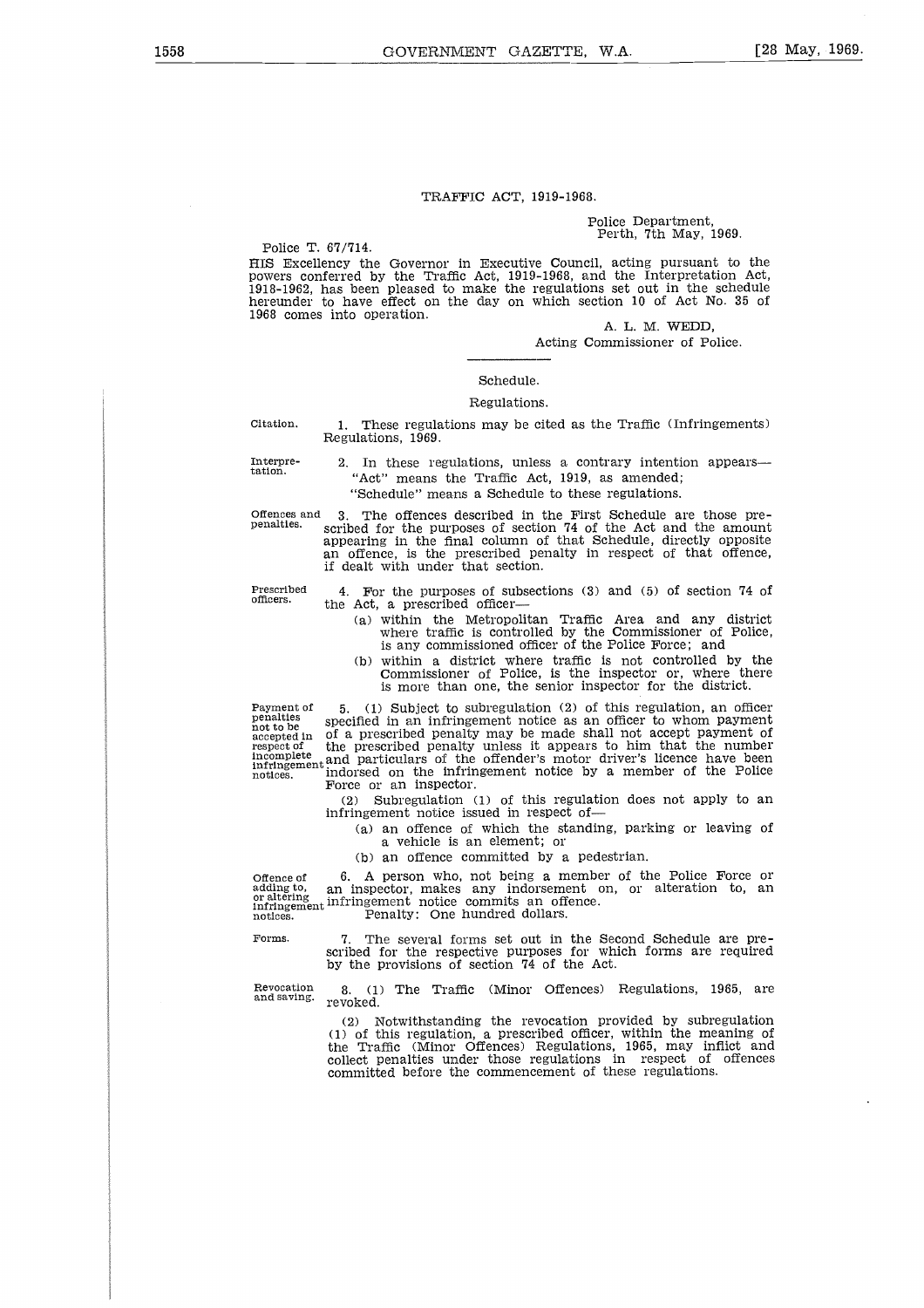$\ddot{\phantom{a}}$ 

|          |                                                                                          | First Schedule.                                                                                                                                                                                                               |                                  |
|----------|------------------------------------------------------------------------------------------|-------------------------------------------------------------------------------------------------------------------------------------------------------------------------------------------------------------------------------|----------------------------------|
| Item     | Regulation or Section                                                                    | Nature of Offence                                                                                                                                                                                                             | Penalty                          |
|          | Road Traffic Code                                                                        |                                                                                                                                                                                                                               | s                                |
| 1        | Regulation 702<br>.<br>$\cdots$                                                          | Pedestrian—not keeping left;<br>jay walk-                                                                                                                                                                                     | $\overline{2}$                   |
| 2        | Regulation 703<br>$\cdots$<br>$\cdots$                                                   | ing, etc.<br>Pedestrian—obstructing;<br>boarding<br>or<br>alighting from moving vehicle;<br>$_{\rm not}$                                                                                                                      | $\boldsymbol{2}$                 |
| 3        | Regulation 704<br>$\ldots$<br>                                                           | clearing crosswalks, etc.<br>Pedestrian—walking on carriageway where<br>footway exists; walking on wrong side<br>of carriageway, failing to move off on<br>approach of vehicle; walking abreast or<br>crossing at wrong place | $\mathbf 2$                      |
| 4        | Regulation 706<br>$\cdots$<br>$\ldots$                                                   | Pedestrian propelling perambulator, etc.                                                                                                                                                                                      | $\boldsymbol{2}$                 |
| 5        | (b),<br>Regulation 1101 (1)                                                              | abreast of another vehicle on footway<br>Standing vehicle contrary to sign or con-                                                                                                                                            | $\overline{2}$                   |
| 6<br>7   | $(c)$ and $(d)$<br>Regulation 1101 (2)<br>$\cdots$<br>Regulation 1101 (5)<br>            | trary to limitations on standing<br>Standing vehicle in loading zone unlawfully<br>Standing motor cycle without sidecar in                                                                                                    | $\overline{2}$<br>$\overline{2}$ |
| 8        | Regulation 1102 (a), (b),<br>$(e)$ , $(d)$ and $(f)$                                     | space set aside for other vehicles<br>Standing a vehicle in an improper manner;<br>too closely to another vehicle or too far<br>out from the boundary of a carriageway                                                        | $\mathbf 2$                      |
| 9        | Regulation 1103<br>$\cdots$                                                              | Standing a vehicle partly within and partly<br>outside parking area or not in conformity<br>with signs                                                                                                                        | $\overline{2}$                   |
| 10       | Regulation 1106<br>$\cdots$                                                              | Standing overlength vehicle contrary to                                                                                                                                                                                       | 2                                |
| 11       | Regulation 1305<br>$\ldots$                                                              | limitation; in wrong position, etc.<br>Playing games or riding roller skates or<br>vehicles with small wheels and no efficient                                                                                                | $\overline{2}$                   |
| 12       | Regulation 1803 (1) (a)                                                                  | brakes on a road<br>Riding or driving cycle or animal on, or on                                                                                                                                                               | 2                                |
| 13       | Regulation 1804 (e)<br>                                                                  | approach to, Narrows Bridge<br>Riding or driving cycle or animal on a<br>freeway                                                                                                                                              | 2                                |
|          | Traffic Act                                                                              |                                                                                                                                                                                                                               |                                  |
| 14       | Section $21$<br><br>                                                                     | Offences relating to certificate of registration                                                                                                                                                                              | 5                                |
| 15<br>16 | Section 27<br>.<br>.<br>Section $35(3)$<br>$\ldots$<br>                                  | Offences relating to number plates<br>$\cdots$<br>Failure of visiting motorist to carry or                                                                                                                                    | 5<br>5                           |
| 17       | Section $57A(2)$<br>$\cdots$<br>                                                         | produce driver's license or permit<br>Unlawfully parking on land not in a road                                                                                                                                                | $\tilde{\text{o}}$               |
| 18       | Section 65<br><br>                                                                       | Failure to produce driver's license in court                                                                                                                                                                                  | 5                                |
|          | Road Traffic Code                                                                        |                                                                                                                                                                                                                               |                                  |
| 19       | Regulation 202<br>$\cdots$<br>                                                           | Pedestrian disobeying signal or direction<br>of police officer or inspector                                                                                                                                                   | 5                                |
| 20       | Regulation 401 (1), read<br>with Regulation 401 (5)                                      | Pedestrian walking contrary to "don't<br>walk " sign                                                                                                                                                                          | 5                                |
| 21       | Regulation 604 (2)<br>$\cdots$                                                           | Driving vehicle in reverse unnecessarily<br>out of parking area                                                                                                                                                               | 5                                |
| 22       | Regulation 607<br>$\cdots$<br>$\ddotsc$                                                  | Driver entering or attempting to cross<br>blocked intersection                                                                                                                                                                | 5                                |
| 23<br>24 | Regulation 804<br>$\cdots$<br>$\cdots$<br>Regulation 1101 (1)<br>(a),<br>$(3)$ and $(4)$ | Improper use of signalling devices<br><br>Standing vehicle in No Standing area;<br>parking vehicle in No Parking area;<br>parking on a road for repairs unneces-<br>sarily or to expose vehicle for sale                      | 5<br>5                           |
| 25       | Regulation 1102 (e)<br>                                                                  | Standing vehicle so as to cause undue<br>obstruction                                                                                                                                                                          | 5                                |
| 26       | Regulation 1104<br>                                                                      | Standing a vehicle in a prohibited place                                                                                                                                                                                      | 5                                |
| 27       | Regulation 1301<br>                                                                      | Riding a bicycle in a prohibited manner,<br>place or proximity to another vehicle or<br>leaving a bicycle so as to cause obstruction                                                                                          | 5                                |
| 28       | Regulation 1302<br>                                                                      | Riding a bicycle towing or being towed by<br>another bicycle                                                                                                                                                                  | 5                                |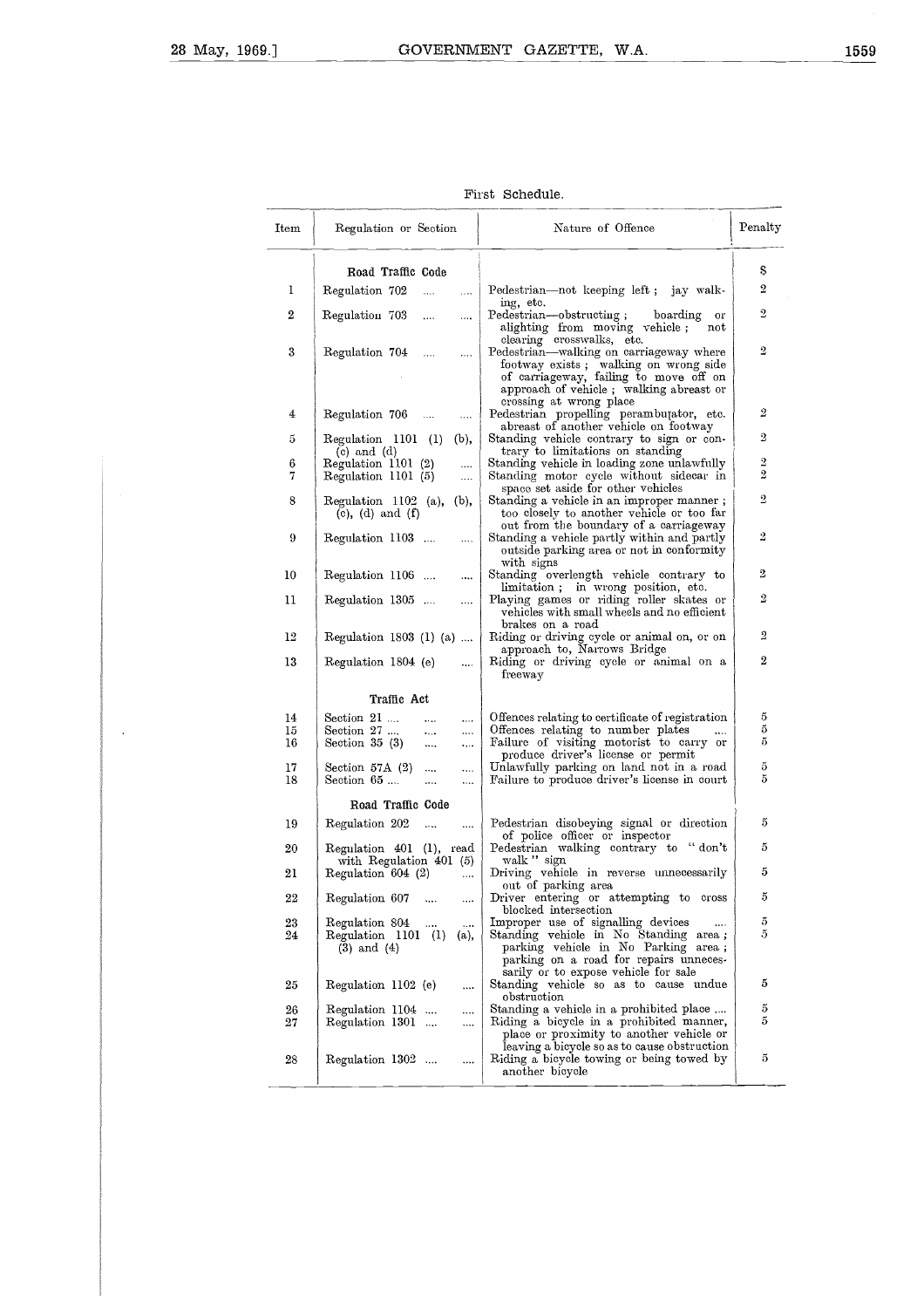$\hat{\boldsymbol{\beta}}$ 

| Item | Regulation or Section                                 | Nature of Offence                                                                                                            | Penalty     |
|------|-------------------------------------------------------|------------------------------------------------------------------------------------------------------------------------------|-------------|
| 29   | Regulation 1303<br>$\cdots$                           | Riding bicycle so that more than two are<br>abreat<br>Leading an animal from a motor vehicle                                 | s<br>5<br>5 |
| 30   | Regulation 1304<br>                                   | or leading more than one animal from,<br>or tying an animal to, a moving vehicle                                             |             |
| 31   | Regulation 1601<br>                                   | Leaving vehicles unattended without tak-<br>ing precautions for safety or security                                           | 5           |
| 32   | Regulation 1602 (b)<br>.                              | Driving vehicle in reverse for an unreason-<br>able distance                                                                 | 5           |
| 33   | Regulation $1610(5)$ and $(6)$                        | Driving a vehicle towing a trailer while a<br>person is in or upon the trailer or riding                                     | 5           |
| 34   | Regulation 1612<br>$\cdots$                           | in or upon a trailer while being towed<br>Sounding horn, etc., other than in emerg-                                          | 5           |
| 35   | Regulation 1613<br>$\ddotsc$                          | ency<br>Failure to display "L" plate when learner<br>is driving or displaying "L" plate when<br>learner not driving          | 5           |
| 36   | Regulation $1618$ (1) (b)                             | Pedestrian crossing carriageway contrary<br>to signal of member of police force or<br>inspector                              | 5           |
| 37   | Regulation 1801<br>$\dots$                            | Parking vehicle in specified places, con-<br>trary to restrictions                                                           | 5           |
| 38   | Regulation 1804 (a)<br>                               | Driving vehicle on freeway at less than<br>$35$ m.p.h.                                                                       | 5           |
| 39   | Regulation 1805<br>$\cdots$                           | Standing vehicle on, or on approaches to, a<br>freeway, or walking in the enclosure of<br>a freeway, unnecessarily           | 5           |
|      | Vehicle Standards Regulation<br>104 as read with $-$  |                                                                                                                              |             |
| 40   | Part 2<br><br>$\cdots$<br>$\cdots$                    | Offences relating to lighting equipment,<br>lamps and reflectors                                                             | 5           |
| 41   | Part 3<br><br>.<br>.                                  | Offences relating to additional lamps and<br>reflectors on large vehicles                                                    | 5           |
| 42   | Part 4<br><br>$\cdots$<br>                            | Offences relating to optional lamps and<br>reflectors                                                                        | 5           |
| 43   | Part 5<br>.<br><br>.                                  | Offences relating to optional lamps and<br>reflectors                                                                        | 5           |
| 44   | Part 7<br>.<br><br>.                                  | Offences relating to the provision of mud-<br>guards                                                                         | 5           |
| 45   | Part 9<br><br><br>$\ddotsc$                           | Offences relating to provision and fitting<br>of signalling devices                                                          | 5           |
| 46   | Part 10<br>$\cdots$<br><br>                           | Offences relating to the provision of mis-<br>cellaneous equipment                                                           | 5           |
| 47   | Regulation 1703<br>$\cdots$<br>                       | Vehicle without windscreen not fitted with<br>holder for registration label                                                  | 5           |
| 48   | Regulation 1802<br>$\ddotsc$<br>                      | Motor cycle not fitted with proper device<br>or devices for holding number plates                                            | 5           |
|      | Regulation 1803<br>                                   | Motor cycle not fitted with holder for<br>registration label                                                                 | 5           |
| 49   | Part 20, less Regulations<br>2008, 2009 and 2010      | Offences relating to lights and reflectors<br>on animal drawn vehicles                                                       | 5           |
| 50   | Part 30<br>$\cdots$<br>$\ldots$<br>.                  | Offences relating to the equipment of<br>bicycles                                                                            | 5           |
|      | Traffic (Drivers' Licenses)<br>Regulations            |                                                                                                                              |             |
| 51   | Regulation 12<br><b>Contract Contract</b><br>$\cdots$ | Driving with "P" plate displayed when<br>not the holder of a driver's license issued<br>on probation for less than 12 months | 5           |

| FIRST SCHEDULE-continued |
|--------------------------|
|                          |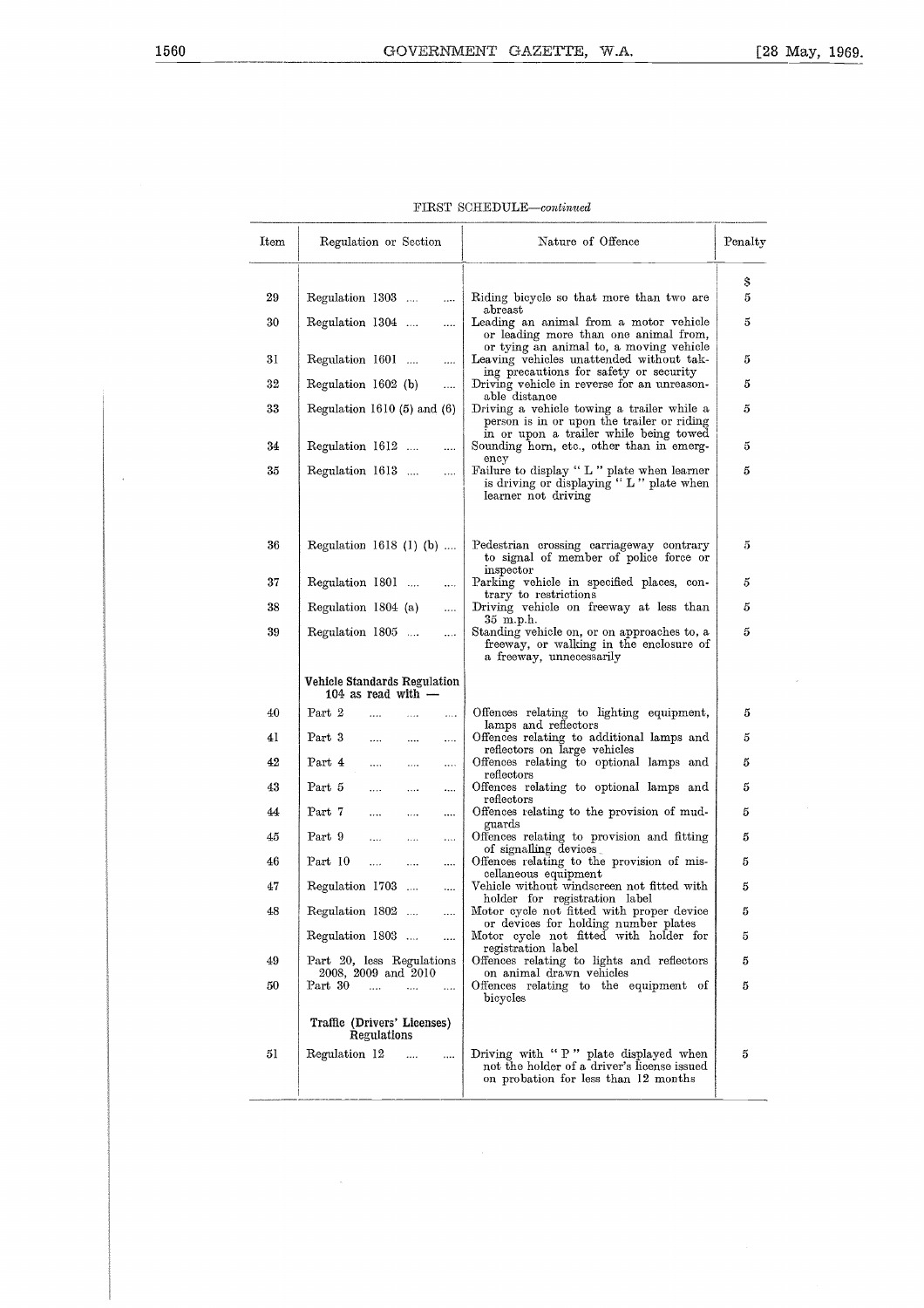| FIRST SCHEDULE-continued |
|--------------------------|
|                          |

|          |                                                                   | FIRST SCHEDULE-continued                                                                                                                                                                                                                                      |          |
|----------|-------------------------------------------------------------------|---------------------------------------------------------------------------------------------------------------------------------------------------------------------------------------------------------------------------------------------------------------|----------|
| Item     | Regulation or Section                                             | Nature of Offence                                                                                                                                                                                                                                             | Penalty  |
|          | Traffic Act                                                       |                                                                                                                                                                                                                                                               | S        |
| 52       | Section $25(1)$<br>                                               | Driving, or permitting a person to drive, a<br>motor vehicle without renewing an ex-<br>pired driver's license, where the renewal<br>has not been refused, the license has not<br>been suspended or cancelled or the<br>driver has not been disqualified from | 10       |
| 53       | Section $26(2)$<br>                                               | holding a driver's license<br>Failure to produce a driver's license within                                                                                                                                                                                    | 10       |
| 54       | Section 66<br>                                                    | a reasonable time after demand, or at all<br>Failure to produce a forfeited license on<br>demand                                                                                                                                                              | 10       |
| 55       | Road Traffic Code<br>Regulation 202<br>$\cdots$                   | Disobedience by driver of signal or direction                                                                                                                                                                                                                 | 10       |
| 56       | <br>Regulation 304                                                | of member of police force or inspector<br>Disobeying a direction on a traffic sign                                                                                                                                                                            | 10       |
| 57       | Regulation 401 (1) as read<br>with Regulation $401(2)$<br>(b)     | Failure to comply with direction of a<br>traffic control signal displaying amber<br>signal                                                                                                                                                                    | 10       |
| 58       | Regulation 402<br>(1),<br>(4),<br>$(7)$ and $(11)$                | Turning or driving contrary to direction<br>of road traffic signs                                                                                                                                                                                             | 10       |
| 59       | Regulation 608<br>.<br>$\cdots$                                   | Failing to give way to vehicles of a round-<br>about                                                                                                                                                                                                          | 10       |
| 60<br>61 | Regulation 801<br>$\cdots$<br><br>Regulation 1107<br><br>$\cdots$ | Driver failing to keep left when turning left<br>Standing vehicle in a position where it is<br>not sufficiently visible to driver over-                                                                                                                       | 10<br>10 |
| 62       | Part XII<br>.<br>                                                 | taking<br>Offences relating to lights, warning signs<br>and equipment                                                                                                                                                                                         | 10       |
| 63       | Regulation 1604<br>                                               | Driving a vehicle without being in position<br>to have full control or uninterrupted<br>view, etc.                                                                                                                                                            | 10       |
| 64       | Regulation 1605<br>                                               | Driver or passenger permitting portion of<br>body to be upon external part of, or to<br>protrude from vehicle                                                                                                                                                 | 10       |
| 65       | Regulation 1606<br>.                                              | Offences relating to the carrying of pas-<br>sengers on motor cycles                                                                                                                                                                                          | 10       |
| 66       | Regulation 1607<br>$\ldots$                                       | Opening doors of, or alighting from, a<br>vehicle so as to cause danger or obstruc-<br>tion                                                                                                                                                                   | 10       |
| 67       | Regulation 1610 (1),<br>(2),<br>$(3)$ and $(4)$                   | Offences relating to the towing of vehicles                                                                                                                                                                                                                   | 10       |
| 68       | Regulation 1617<br>                                               | Driving a vehicle in certain areas so as to<br>create or cause undue or excessive noise                                                                                                                                                                       | 10       |
| 69       | Regulation 1702<br>                                               | Allowing animals to stray or be unattended<br>on roads                                                                                                                                                                                                        | 10       |
| 70       | Regulation 1703<br>                                               | Driving herds of animals within a town<br>without a permit                                                                                                                                                                                                    | 10       |
| 71       | Regulation 1802<br>$\cdots$                                       | Driving vehicle in reverse out of a lane,<br>etc. in central Perth during prohibited<br>hours                                                                                                                                                                 | 10       |
| 72       | Regulation 1803 (1) (b)                                           | Driving overweight or oversized vehicle on<br>Narrows Bridge without permit                                                                                                                                                                                   | 10       |
| 73       | Regulation 1804 (b), (c)<br>and $(d)$                             | Driving on a freeway under learner's permit<br>or driving overweight or oversized ve-<br>hicle or a tractor on freeway without a<br>permit                                                                                                                    | 10       |
|          | Vehicle Standards Regulation<br>104 as read with $-$              |                                                                                                                                                                                                                                                               |          |
| 74       | Regulation 113<br>$\cdots$<br>$\cdots$                            | Offences relating to television receivers in<br>vehicles                                                                                                                                                                                                      | 10       |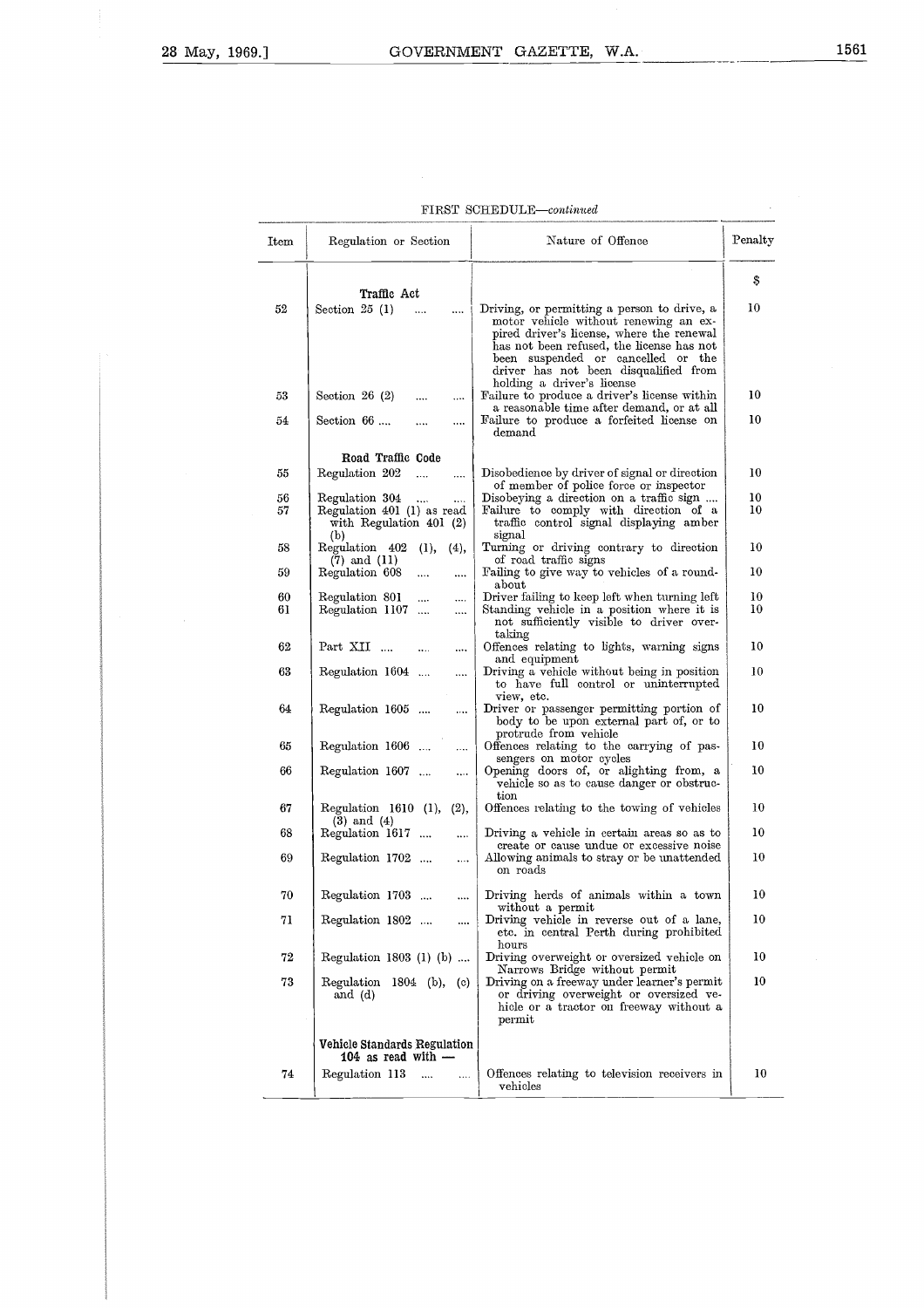$\lambda$ 

# FIRST SCHEDULE—continued

|          |                                                             | FIRST SCHEDULE-continued                                                                                                                                     |          |
|----------|-------------------------------------------------------------|--------------------------------------------------------------------------------------------------------------------------------------------------------------|----------|
| Item     | Regulation or Section                                       | Nature of Offence                                                                                                                                            | Penalty  |
|          |                                                             |                                                                                                                                                              | S        |
| 75       | Regulation 114<br><br>                                      | Offences relating to engine numbers<br>                                                                                                                      | 10       |
| 76<br>77 | Part 6<br>$\cdots$<br><br><br>Part 8                        | Offences relating to braking equipment                                                                                                                       | 10<br>10 |
|          | <br>                                                        | Offences relating to tyres, rims and dis-<br>tribution of loads on vehicles                                                                                  |          |
| 78       | Part 12<br><br><br>                                         | Offences relating to fittings and equipment<br>on vehicles occasioning danger or annoy-<br>ance                                                              | 10       |
| 79       | Part 17, excluding Regula-                                  | Offences against the equipment and con-                                                                                                                      | 10       |
| 80       | tion 1703<br>Regulation 1801<br>                            | structing of particular classes of vehicles<br>Offences relating to the attachment of                                                                        | 10       |
| 81       | Regulation 1804                                             | sidecars to motor cycles<br>Offences relating to equipment of motor                                                                                          | 10       |
|          |                                                             | cycles for the carrying of passengers                                                                                                                        |          |
| 82       | Regulation 2010<br>$\cdots$                                 | Offences relating to the provision of brakes<br>on animal drawn vehicles                                                                                     | 10       |
|          | Traffic (Licensing<br>Authorities) Regulations              |                                                                                                                                                              |          |
| 83       | Regulation 10<br>$\cdots$                                   | Using or permitting the use of, vehicle<br>licensed as C class without the license<br>being carried on vehicle or failure to                                 | 10       |
| 84       | Regulation 12<br>$\cdots$                                   | produce the license on demand<br>Driving, or permitting the driving of, a<br>vehicle permitted to carry an oversize<br>load without the permit being carried | 10       |
| 85       | Regulation 15 (2)<br>                                       | on the vehicle<br>Failure to deliver up a suspended or can-                                                                                                  | 10       |
| 86       | Regulation 22 (3)<br>                                       | celled vehicle license<br>Failure to deliver up number plates of                                                                                             | 10       |
| 87       | Regulation 23<br><br>                                       | vehicle of which the license is cancelled<br>Failure to give notice of lost number plate<br>or to replace number plate so damaged                            | 10       |
| 88       | Regulation 27<br>$\cdots$<br>                               | as to be illegible<br>Painting or interfering with number plate,                                                                                             | 10       |
| 89       | Regulation 28 (6)<br>                                       | except for purposes of re-instatement<br>Altering, obliterating or defacing engine                                                                           | 10       |
| 90       | Regulation 34<br>$\cdots$<br>                               | number<br>Failure to hand over vehicle license on                                                                                                            | 10       |
|          |                                                             | disposing of used vehicle                                                                                                                                    |          |
|          | Road Traffic Code                                           |                                                                                                                                                              |          |
| 91       | Regulation 1001<br>$\cdots$                                 | Exceeding speed limit by not more than<br>$10$ m.p.h.                                                                                                        | 15       |
| 92       | Regulation 401 as read with<br>Regulation $401$ (2) (c)     | Failure to comply with traffic control signal<br>displaying red signal                                                                                       | 20       |
| 93       | Regulation $402(5)$<br>$\cdots$                             | Overtaking contrary to direction of a<br>traffic sign                                                                                                        | 20       |
| 94       | Regulation 402 (6)<br>                                      | Overtaking, driving heavy vehicle, or driv-<br>ing at a speed on a bridge contrary to<br>direction of a traffic sign                                         | 20       |
| 95       | Regulation 402 (8)<br>                                      | Failure to stop at a STOP sign<br>$\ldots$                                                                                                                   | 20       |
| 96<br>97 | Regulation 402 (10)<br><br>Regulation 502 $(1)$ , $(3)$ and | Failure to give way at a GIVE WAY sign<br>Offences relating to overtaking<br>$\ldots$<br>$\cdots$                                                            | 20<br>20 |
| 98       | (4)<br>Regulation 506<br><br>$\cdots$                       | Driving from one lane to another unsafely<br>or at the approach side of an intersection                                                                      | 20       |
| 99       | Regulation 507<br><br>$\ldots$                              | Driving to the right of a traffic island on<br>a roundabout                                                                                                  | 20       |
| 100      | Regulation 508<br><br>$\ldots$                              | Crossing double lines, except for the pur-<br>pose of making a lawful turn                                                                                   | 20       |
| 101      | Regulation 509<br>$\cdots$<br>                              | Following another vehicle too closely<br>$\cdots$                                                                                                            | 20       |
| 102      | Regulation 511<br><br>                                      | Crossing centre line of carriageway when<br>there is insufficient visibility ahead                                                                           | 20       |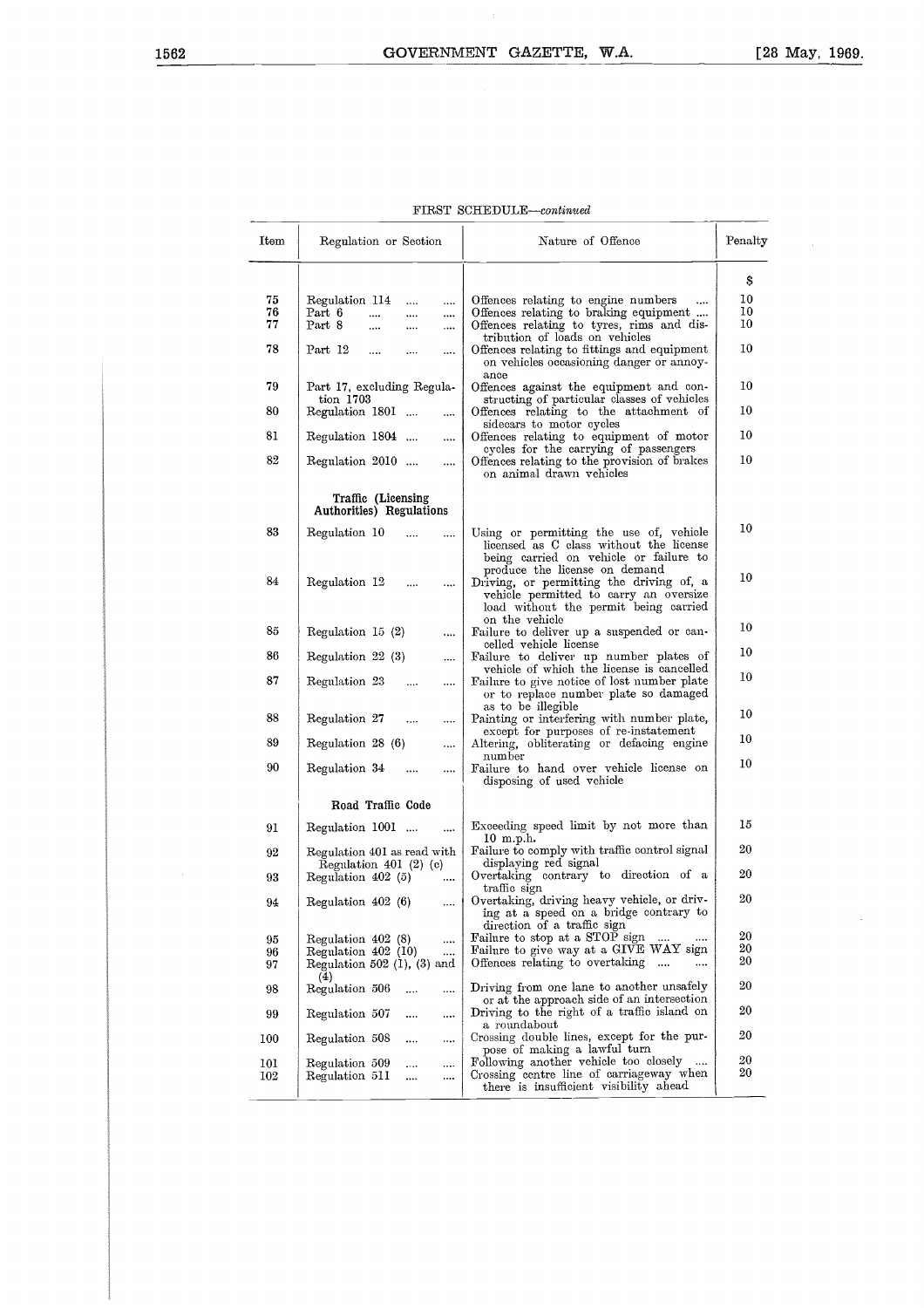| Item       | Regulation or Section                          | Nature of Offence                                                                                                                                                                       | Penalty  |
|------------|------------------------------------------------|-----------------------------------------------------------------------------------------------------------------------------------------------------------------------------------------|----------|
| 103        | Regulation $603$ (2) and (3)                   | Failing to give way to pedestrians when                                                                                                                                                 | S        |
|            |                                                | turning at an intersection or to pedes-<br>trians and other vehicles when making<br>a U turn                                                                                            | 20       |
| 104        | Regulation 602<br>$\cdots$<br>$\cdots$         | Failing to give way to a vehicle on the<br>right at an intersection                                                                                                                     | 20       |
| 105        | Regulation 604 (1)<br>$\cdots$                 | Failing to give way when driving into or<br>out from a parking area or carriageway<br>boundary                                                                                          | 20       |
| 106        | Regulation 606<br>$\cdots$<br>                 | Failing to give way to vehicles and pedes-<br>trians when entering a road from, or<br>leaving a road to enter, land abutting                                                            |          |
| 107        | Regulation 701 (1) and $(2)$                   | on the road<br>Failing to give way to a pedestrian on a<br>pedestrian crossing, or overtaking and<br>passing a vehicle that is stopped at a                                             | 20       |
| 108        | Regulation $705$ (1) and (3)                   | pedestrian crossing<br>Failing to stop at a children's crossing, or<br>overtaking a vehicle that is stopped at a                                                                        | 20       |
|            | Regulation $707$ (1)                           | children's crossing<br>Failure to give way to a blind person carry-                                                                                                                     | 20       |
| 109<br>110 | <br>Regulation 802<br><br>                     | ing a white stick or cane<br>Making a right turn from the wrong position                                                                                                                | 20       |
| 111        | Regulation 803<br><br>                         | or making a right turn so as to enter the<br>other carriageway wrongly<br>Making a right turn or diverging to the<br>right or stopping without making the                               | 20       |
| 112        | Regulation 805<br>$\cdots$<br>$\ldots$         | prescribed signal or without making it<br>in time<br>Making a U turn when movement cannot<br>be made safely or without obstruction<br>or making a U turn on an intersection             | 20       |
| 113        | Regulation 901 (1) (c) and<br>(2)              | at which a traffic control signal is operat-<br>ing<br>Failing to stop at a STOP sign at railway<br>level crossing when carrying<br>certain                                             | 20       |
| 114        | Regulation 1003<br><b>Second</b><br>$\ldots$ . | dangerous goods<br>Failing to comply with direction of a person<br>apparently employed on, or exceeding<br>20 m.p.h. when passing, road work being                                      | 20       |
| 115        | Regulation 1004<br>                            | done by a competent authority<br>Exceeding speed limit prescribed for certain                                                                                                           | 20       |
| 116        | Regulation 1602 (a)<br>                        | motor cycles, by night<br>Driving vehicle in reverse when unsafe to                                                                                                                     | 20       |
| 117        | Regulation 1603<br>$\ldots$                    | do so<br>Driving on or across a footway, except to<br>enter or leave a lane or driveway, by<br>shortest route, or driving on or over a                                                  | 20<br>20 |
| 118        | Regulation 1608<br>.                           | median strip<br>Throwing, dropping, placing or leaving<br>dangerous material or substances on a<br>road, or failing to remove any such thing<br>or any object being part of a load that |          |
| 119        | Regulation 1608A<br>                           | has fallen onto a road<br>Driving a vehicle of which the load can fall                                                                                                                  | 20       |
| 120        | Regulation 1616<br>$\cdots$                    | or escape<br>Driving or drawing an implement or thing                                                                                                                                   | 20       |
| 121        | Regulation 1618 $(1)$ (a) and                  | on a road or causing that to be done,<br>unless the implement or thing has pre-<br>scribed wheels, tyres and rims<br>Failing to comply with the signal to stop                          | 20       |
|            | (3)                                            | given by a member of the police force or<br>an inspector or not stopping where<br>approaching such a person from his front<br>or rear, while he is controlling traffic                  | 20       |

|  |  | FIRST SCHEDULE-continued |  |
|--|--|--------------------------|--|
|--|--|--------------------------|--|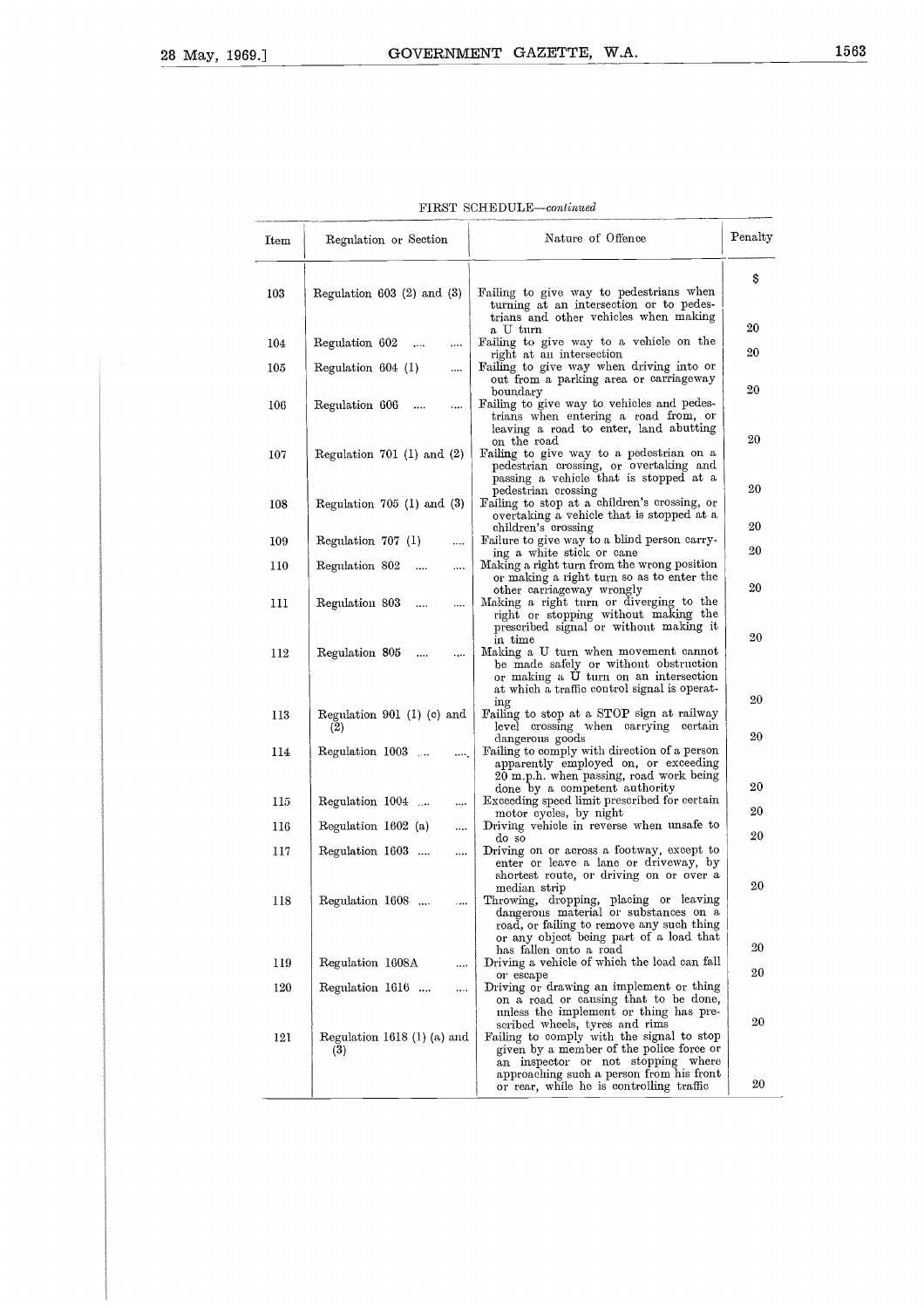| Item | Regulation or Section                                     | Nature of Offence                                                                                                                                                                                | Penalty |
|------|-----------------------------------------------------------|--------------------------------------------------------------------------------------------------------------------------------------------------------------------------------------------------|---------|
|      | Vehicle Standards<br>Regulation 104 as read with-         |                                                                                                                                                                                                  | \$      |
| 122  | Part 11<br>$\cdots$<br>$\cdots$                           | Offences relating to the loading and di-<br>mensions of vehicles                                                                                                                                 | 20      |
| 123  | Part 13<br>$\cdots$                                       | Offences relating to couplings, safety chains,<br>and limitation on weights of towed ve-<br>hicles                                                                                               | 20      |
| 124  | Regulation 2008<br>$\cdots$                               | Offences relating to dimensions of animal<br>drawn vehicles                                                                                                                                      | 20      |
| 125  | Regulation 2009<br>$\cdots$                               | Offences relating to projecting loads on<br>animal drawn vehicles                                                                                                                                | 20      |
|      | Road Traffic Code                                         |                                                                                                                                                                                                  |         |
| 126  | Regulation 1001<br>$\ddotsc$                              | Exceeding speed limit by more than 10<br>m.p.h. but not more than 15 m.p.h.                                                                                                                      | 30      |
| 127  | Regulation 501<br>$\cdots$                                | Not keeping left on carriageway except<br>where two or more lanes marked on<br>carriageway, etc.                                                                                                 | 40      |
| 128  | Regulation 605<br>$\mathbf{r}$<br>$\cdots$                | Failure to give way to an emergency ve-<br>hicle                                                                                                                                                 | 40      |
| 129  | Regulation 901 $(1)$ $(a)$ , $(b)$<br>and $(d)$ and $(3)$ | Crossing a railway level crossing contrary<br>to a direction or signal or when approach-<br>ing train is visible within $\frac{1}{4}$ mile or driving<br>around or under a gate, boom or barrier | 40      |

| FIRST SCHEDULE-continued |  |  |  |
|--------------------------|--|--|--|
|--------------------------|--|--|--|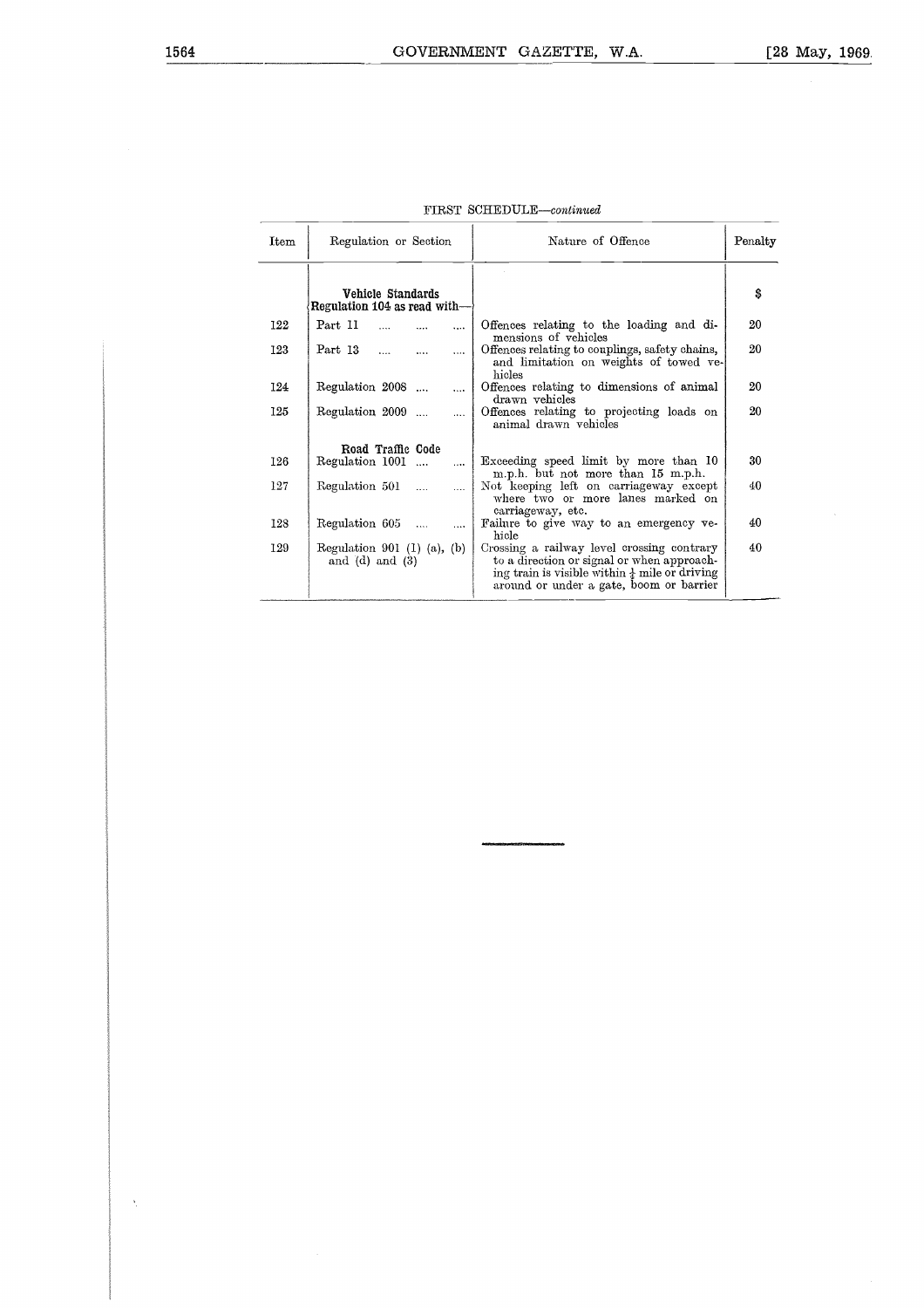# Second Schedule Traffic Infringement Notice DRIVING OFFENCES

|                       |                       | Second Schedule                                                                                                                                                                                                                                                                                                                                                                                                                                                                                                                                                                                                                                                                |                                                                                                                                                                                                                                                                                                                                                                         |
|-----------------------|-----------------------|--------------------------------------------------------------------------------------------------------------------------------------------------------------------------------------------------------------------------------------------------------------------------------------------------------------------------------------------------------------------------------------------------------------------------------------------------------------------------------------------------------------------------------------------------------------------------------------------------------------------------------------------------------------------------------|-------------------------------------------------------------------------------------------------------------------------------------------------------------------------------------------------------------------------------------------------------------------------------------------------------------------------------------------------------------------------|
|                       |                       | Traffic Infringement Notice                                                                                                                                                                                                                                                                                                                                                                                                                                                                                                                                                                                                                                                    |                                                                                                                                                                                                                                                                                                                                                                         |
|                       |                       | DRIVING OFFENCES                                                                                                                                                                                                                                                                                                                                                                                                                                                                                                                                                                                                                                                               |                                                                                                                                                                                                                                                                                                                                                                         |
|                       |                       | This space for eash register imprint                                                                                                                                                                                                                                                                                                                                                                                                                                                                                                                                                                                                                                           |                                                                                                                                                                                                                                                                                                                                                                         |
|                       |                       | Western Australia                                                                                                                                                                                                                                                                                                                                                                                                                                                                                                                                                                                                                                                              |                                                                                                                                                                                                                                                                                                                                                                         |
|                       |                       | TRAFFIC INFRINGEMENT NOTICE                                                                                                                                                                                                                                                                                                                                                                                                                                                                                                                                                                                                                                                    | No. MD                                                                                                                                                                                                                                                                                                                                                                  |
|                       |                       | Traffic Act, Section 74                                                                                                                                                                                                                                                                                                                                                                                                                                                                                                                                                                                                                                                        | $_{\text{Date}}$<br>$\sqrt{2}$                                                                                                                                                                                                                                                                                                                                          |
|                       |                       | Other Names in Full<br>Surname (Block Letters)                                                                                                                                                                                                                                                                                                                                                                                                                                                                                                                                                                                                                                 |                                                                                                                                                                                                                                                                                                                                                                         |
|                       |                       | Number and Street                                                                                                                                                                                                                                                                                                                                                                                                                                                                                                                                                                                                                                                              |                                                                                                                                                                                                                                                                                                                                                                         |
|                       |                       | Town or Suburb                                                                                                                                                                                                                                                                                                                                                                                                                                                                                                                                                                                                                                                                 | Post Code                                                                                                                                                                                                                                                                                                                                                               |
|                       |                       |                                                                                                                                                                                                                                                                                                                                                                                                                                                                                                                                                                                                                                                                                | Prob./Ord. Class                                                                                                                                                                                                                                                                                                                                                        |
|                       |                       |                                                                                                                                                                                                                                                                                                                                                                                                                                                                                                                                                                                                                                                                                |                                                                                                                                                                                                                                                                                                                                                                         |
|                       |                       |                                                                                                                                                                                                                                                                                                                                                                                                                                                                                                                                                                                                                                                                                |                                                                                                                                                                                                                                                                                                                                                                         |
|                       |                       |                                                                                                                                                                                                                                                                                                                                                                                                                                                                                                                                                                                                                                                                                |                                                                                                                                                                                                                                                                                                                                                                         |
|                       |                       |                                                                                                                                                                                                                                                                                                                                                                                                                                                                                                                                                                                                                                                                                |                                                                                                                                                                                                                                                                                                                                                                         |
|                       |                       | under by a cross $(X)$ . You are/are not required to produce your motor driver's license and this<br>notice to any Police Station to enable details to be endorsed hereon.                                                                                                                                                                                                                                                                                                                                                                                                                                                                                                     |                                                                                                                                                                                                                                                                                                                                                                         |
|                       | Station or            | Police Officer                                                                                                                                                                                                                                                                                                                                                                                                                                                                                                                                                                                                                                                                 |                                                                                                                                                                                                                                                                                                                                                                         |
|                       |                       | Offence                                                                                                                                                                                                                                                                                                                                                                                                                                                                                                                                                                                                                                                                        | Penalty                                                                                                                                                                                                                                                                                                                                                                 |
| Ω                     |                       |                                                                                                                                                                                                                                                                                                                                                                                                                                                                                                                                                                                                                                                                                | $\Box$                                                                                                                                                                                                                                                                                                                                                                  |
|                       |                       | Penalty                                                                                                                                                                                                                                                                                                                                                                                                                                                                                                                                                                                                                                                                        |                                                                                                                                                                                                                                                                                                                                                                         |
| П<br>□<br>U<br>Ш<br>□ | П<br>u<br>□<br>◻<br>□ | Speeding: exceeding speed limit by 10 but<br>\$30<br>825<br>Turn or diverge right without proper signal<br>\$20<br>Failing to comply with traffic control signal<br>\$20<br>\$20<br>Failing to stop at a Stop or Give Way sign<br>.<br>Crossing double lines<br>\$20<br>is in<br><br>$\cdots$<br><br>\$20<br>Changing lanes when unsafe<br>$\cdots$<br><br><br>Speeding: exceeding speed limit by less than<br>\$15<br>$10$ m.p.h.<br>815<br><br><br>$\cdots$<br>$\cdots$<br>$\cdots$<br>Turn or drive contrary to signs<br><b>\$10</b><br>.<br><br>Inefficient silencer<br>\$10<br>$\cdots$<br>$\cdots$<br>$\cdots$<br><br>Insufficient tread on tyres<br>$\$10$<br><br>.<br> | You may dispose of this<br>matter either-<br>(a) By payment of the<br>penalty as shown<br>within twenty-one<br>days of the date of<br>this Notice to the<br>officer named on the<br>back; or<br>(b) By having it dealt<br>with by Court.<br>If the prescribed penalty<br>is not paid within the<br>time specified, Court<br>proceedings<br>may be<br>taken against you. |

 $\overline{1}$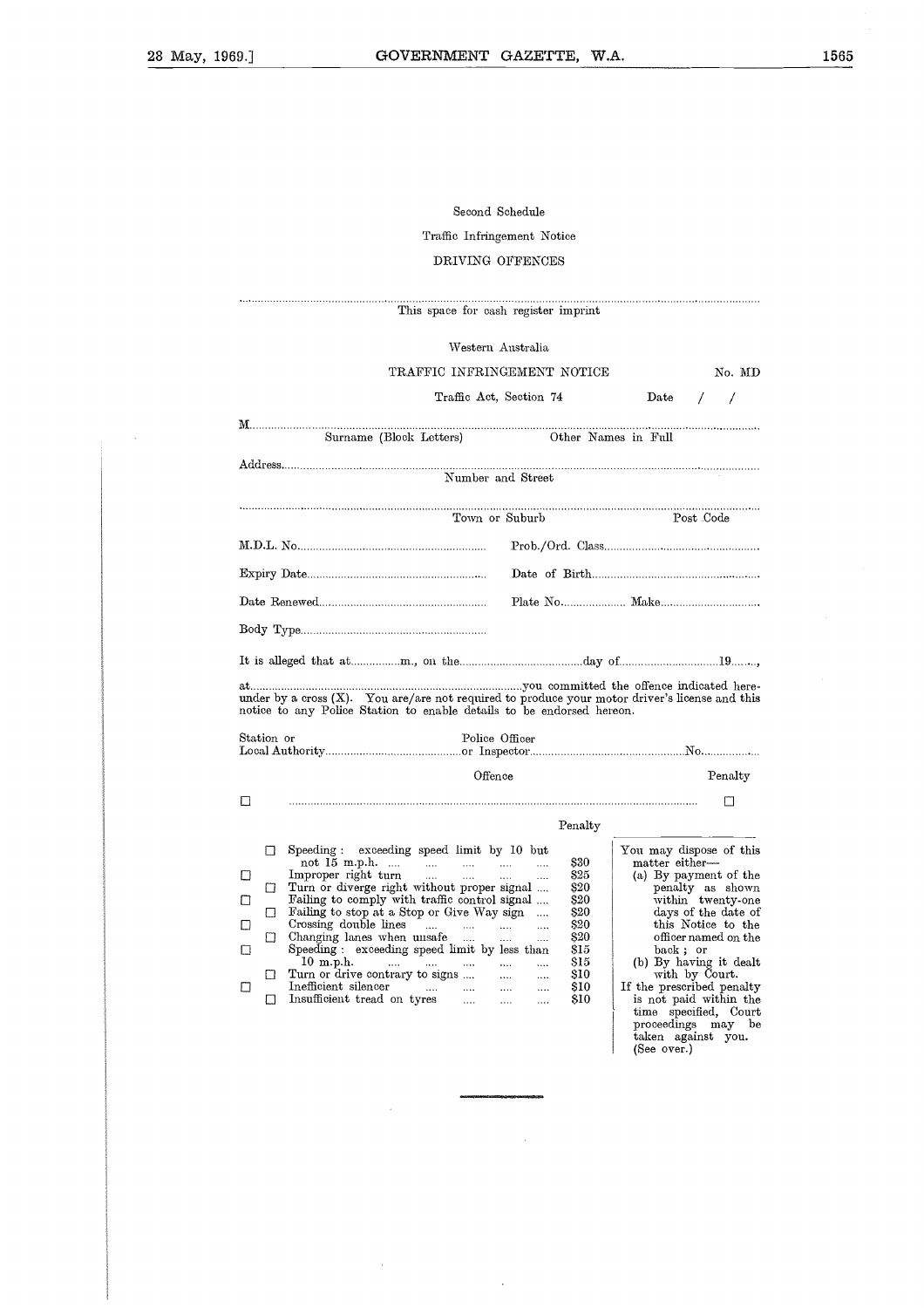# Trafic Infringement Notice <sup>f</sup>

# STANDING, PARKING OR LEAVING OFFENCES

|                            | Traffic Infringement Notice                                                                                                                                                                                                                                                                                                                                                                                                              |                                                                                                                                                           |
|----------------------------|------------------------------------------------------------------------------------------------------------------------------------------------------------------------------------------------------------------------------------------------------------------------------------------------------------------------------------------------------------------------------------------------------------------------------------------|-----------------------------------------------------------------------------------------------------------------------------------------------------------|
|                            | STANDING, PARKING OR LEAVING OFFENCES                                                                                                                                                                                                                                                                                                                                                                                                    |                                                                                                                                                           |
|                            | This space for eash register imprint                                                                                                                                                                                                                                                                                                                                                                                                     |                                                                                                                                                           |
|                            | Western Australia                                                                                                                                                                                                                                                                                                                                                                                                                        |                                                                                                                                                           |
|                            | TRAFFIC INFRINGEMENT NOTICE                                                                                                                                                                                                                                                                                                                                                                                                              | No. MS                                                                                                                                                    |
|                            | Traffic Act, Section 74                                                                                                                                                                                                                                                                                                                                                                                                                  | $\text{Date}$ //                                                                                                                                          |
|                            |                                                                                                                                                                                                                                                                                                                                                                                                                                          |                                                                                                                                                           |
|                            |                                                                                                                                                                                                                                                                                                                                                                                                                                          |                                                                                                                                                           |
|                            |                                                                                                                                                                                                                                                                                                                                                                                                                                          |                                                                                                                                                           |
|                            |                                                                                                                                                                                                                                                                                                                                                                                                                                          |                                                                                                                                                           |
|                            | hereunder by a cross $(X)$ .                                                                                                                                                                                                                                                                                                                                                                                                             |                                                                                                                                                           |
| Station or                 | Police Officer                                                                                                                                                                                                                                                                                                                                                                                                                           |                                                                                                                                                           |
|                            |                                                                                                                                                                                                                                                                                                                                                                                                                                          |                                                                                                                                                           |
|                            | Offence                                                                                                                                                                                                                                                                                                                                                                                                                                  | $\rm{Penalty}$                                                                                                                                            |
| □                          |                                                                                                                                                                                                                                                                                                                                                                                                                                          | П                                                                                                                                                         |
|                            | Penalty                                                                                                                                                                                                                                                                                                                                                                                                                                  |                                                                                                                                                           |
| □<br>П<br>□<br>□<br>□<br>□ | Standing or parking : prohibited area or place<br>85<br>Standing: undue obstruction<br>\$5<br>$\cdots$<br><br>Parking: unlawfully on land<br>$\cdots$<br>\$5<br><br>Parking: contrary to restrictions<br>S5<br>$\cdots$<br><br>Standing : Freeway or approaches<br>\$5<br>$\cdots$<br><br>Leaving: Vehicle without security or safety                                                                                                    | You may dispose of this<br>matter either-<br>(a) Payment of the<br>penalty as shown<br>within twenty-one<br>days of the date of                           |
| ◻<br>□<br>□<br>□<br>П      | precautions<br>\$5<br><b>Sales</b><br>$\sim$ 1000 $\sim$<br>المتناز<br>$\dddotsc$<br>Standing: Contrary to signs or limitations<br>\$2<br>Standing: Unlawfully in Loading Zone<br>\$2<br>$\cdots$<br>Standing: Motor cycle incorrect space<br>\$2<br><br>Standing: Improper manner<br>32<br>and the<br><br>Standing: Overlength vehicle contrary<br>to<br>signs or limitations<br>82<br>$\sim$ $\sim$ $\sim$<br>$\cdots$<br>$\cdots$<br> | this Notice to the<br>Officer named on<br>the back; or<br>(b) By having it dealt<br>with by Court.<br>If the prescribed penalty<br>is not paid within the |
|                            |                                                                                                                                                                                                                                                                                                                                                                                                                                          | time specified, Court<br>proceedings may be<br>$a$ g $a$ inst<br>${\rm taken}$<br>you.<br>(See over.)                                                     |
|                            |                                                                                                                                                                                                                                                                                                                                                                                                                                          |                                                                                                                                                           |
|                            |                                                                                                                                                                                                                                                                                                                                                                                                                                          |                                                                                                                                                           |
|                            |                                                                                                                                                                                                                                                                                                                                                                                                                                          |                                                                                                                                                           |
|                            |                                                                                                                                                                                                                                                                                                                                                                                                                                          | POST CODE                                                                                                                                                 |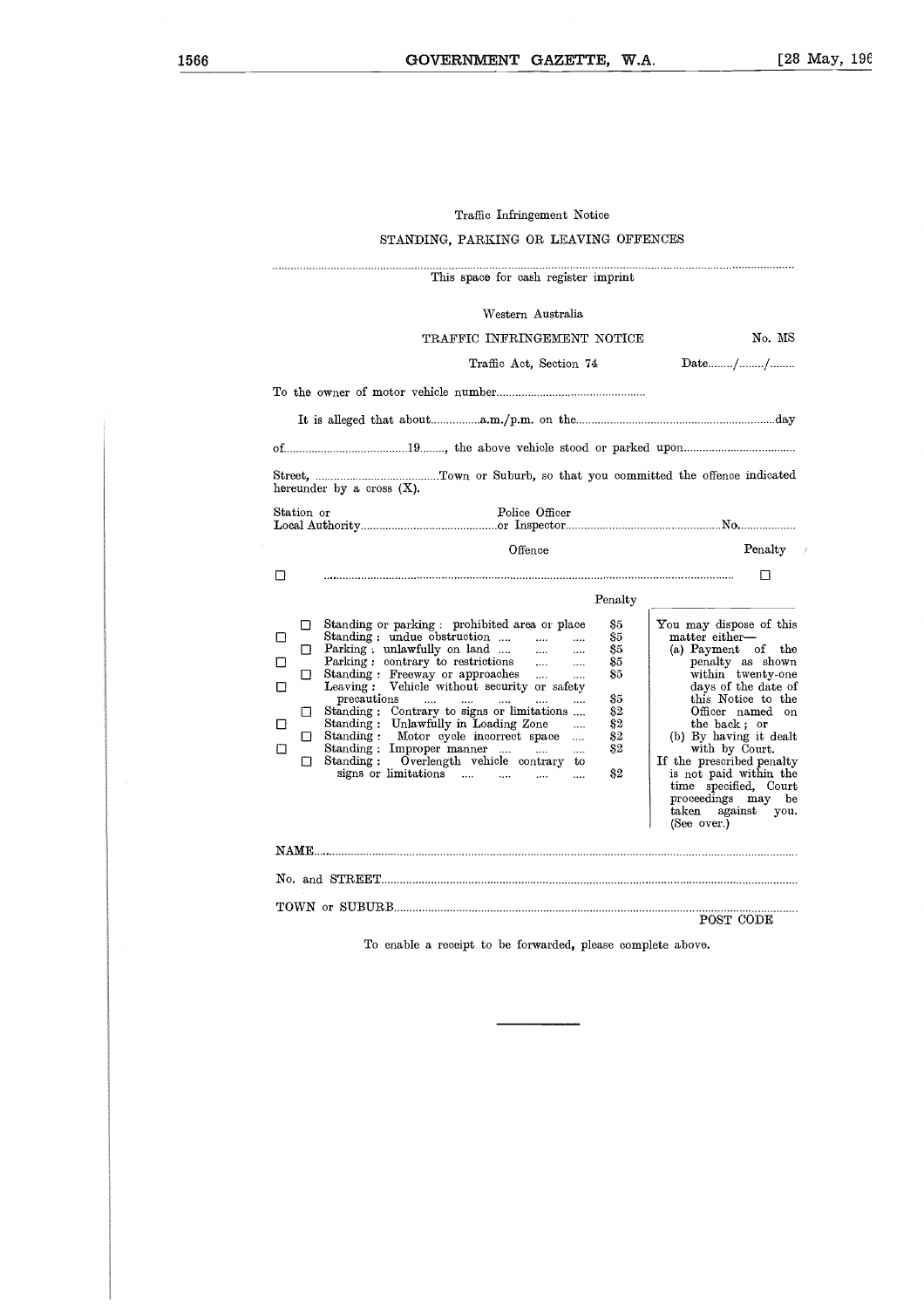# Traffic Infringement Notice PEDESTRIAN OFFENCES

|                                       |                                                                                                                                                                                                                                                                                  | Traffic Infringement Notice               |               |                                                              |                                                  |                                                                                  |                                                                                          |                                            |                                                               |
|---------------------------------------|----------------------------------------------------------------------------------------------------------------------------------------------------------------------------------------------------------------------------------------------------------------------------------|-------------------------------------------|---------------|--------------------------------------------------------------|--------------------------------------------------|----------------------------------------------------------------------------------|------------------------------------------------------------------------------------------|--------------------------------------------|---------------------------------------------------------------|
|                                       |                                                                                                                                                                                                                                                                                  | PEDESTRIAN OFFENCES                       |               |                                                              |                                                  |                                                                                  |                                                                                          |                                            |                                                               |
|                                       | This space for eash register imprint                                                                                                                                                                                                                                             |                                           |               |                                                              |                                                  |                                                                                  |                                                                                          |                                            |                                                               |
|                                       |                                                                                                                                                                                                                                                                                  | Western Australia                         |               |                                                              |                                                  |                                                                                  |                                                                                          |                                            |                                                               |
|                                       | TRAFFIC INFRINGEMENT NOTICE                                                                                                                                                                                                                                                      |                                           |               |                                                              |                                                  |                                                                                  |                                                                                          | No. MP                                     |                                                               |
|                                       |                                                                                                                                                                                                                                                                                  | Traffic Act. Section 74                   |               |                                                              |                                                  |                                                                                  | Date                                                                                     |                                            | $\sqrt{2}$<br>$\prime$                                        |
|                                       | SURNAME (Block Letters)                                                                                                                                                                                                                                                          |                                           |               |                                                              |                                                  | Other names in full                                                              |                                                                                          |                                            |                                                               |
|                                       |                                                                                                                                                                                                                                                                                  | Number and Street                         |               |                                                              |                                                  |                                                                                  |                                                                                          |                                            |                                                               |
|                                       |                                                                                                                                                                                                                                                                                  | Town or Suburb                            |               |                                                              |                                                  |                                                                                  |                                                                                          | Post Code                                  |                                                               |
| Date of Birth                         | $\sqrt{2}$                                                                                                                                                                                                                                                                       |                                           |               |                                                              |                                                  |                                                                                  |                                                                                          |                                            |                                                               |
|                                       |                                                                                                                                                                                                                                                                                  | $\prime$                                  | $\prime$      |                                                              |                                                  |                                                                                  |                                                                                          |                                            |                                                               |
|                                       |                                                                                                                                                                                                                                                                                  |                                           |               |                                                              |                                                  |                                                                                  |                                                                                          |                                            |                                                               |
| No.                                   |                                                                                                                                                                                                                                                                                  | Offence                                   |               |                                                              |                                                  |                                                                                  |                                                                                          |                                            | Penalty                                                       |
| П<br>П<br>П<br>П<br>LI<br>П<br>П<br>H | Disobeying signal or direction<br>Walking contrary to "Don't Walk " Sign<br>Not keeping left; jaywalking<br>Obstructing<br>والمتناد والمتناد والمتناديات<br>Using carriageway where footway exists<br>Walking wrong side of carriageway<br>Crossing wrong place<br>$\sim$ $\sim$ | <b><i>Committee State State State</i></b> | $\cdots$<br>. | $\cdots$<br>$\sim 100$<br>$\cdots$<br>$\sim 100$<br>$\cdots$ | $\cdots$<br>$\cdots$<br>$\cdots$<br>$\cdots$<br> | $\cdots$<br>$\cdots$<br>$\cdots$<br>$\cdots$<br>$\cdots$<br>$\cdots$<br>alan ing | $\cdots$<br>$\sim 100$<br>$\mathbf{r}$<br>$\sim 100$<br>$\sim 100$<br>$\cdots$<br>$\sim$ | $\ldots$<br>$\ldots$<br>.<br><br><br>.<br> | $\mathsf{L}$<br>S5<br>\$5<br>$\$2$<br>\$2<br>\$2<br>\$2<br>82 |
| Station or                            |                                                                                                                                                                                                                                                                                  | Police Officer                            |               |                                                              |                                                  |                                                                                  |                                                                                          |                                            |                                                               |
|                                       | You may dispose of this matter with (a) by payment of the penalty as shown, within<br>twenty-one days of the date of this Notice to the officer named on the back; or (b) by having<br>it dealt with hy Court                                                                    |                                           |               |                                                              |                                                  |                                                                                  |                                                                                          |                                            |                                                               |

You may dispose of this matter with (a) by payment of the penalty as shown, within twenty-one days of the date of this Notice to the officer named on the back ; or (b) by having it dealt with by Court.

If the prescribed penalty is not paid within the time specified, Court proceedings may be taken against you. (See over.)

### TRAFFIC ACT, 1919-1968.

### Police Department, Perth, 7th May, 1969.

Police T. 65/2066. HIS Excellency the Governor in Executive Council, acting pursuant to the powers conferred by the Traffic Act, 1919-1968, has been pleased to make the regulations set out in the schedule hereunder.  $ATM$  WEDD

| ALU M. WEDD.                   |  |
|--------------------------------|--|
| Acting Commissioner of Police. |  |

Schedule.

Regulations.

Principal regulations. 1. In these regulations the Road Traffic Code, 1965, published in the *Government Gazette* on the 30th December, 1965, and amended from time to time thereafter by notices so published are referred to as the principal regulations.

Reg. 1704 revoked.

2. Regulation 1704 of the principal regulations *is* revoked.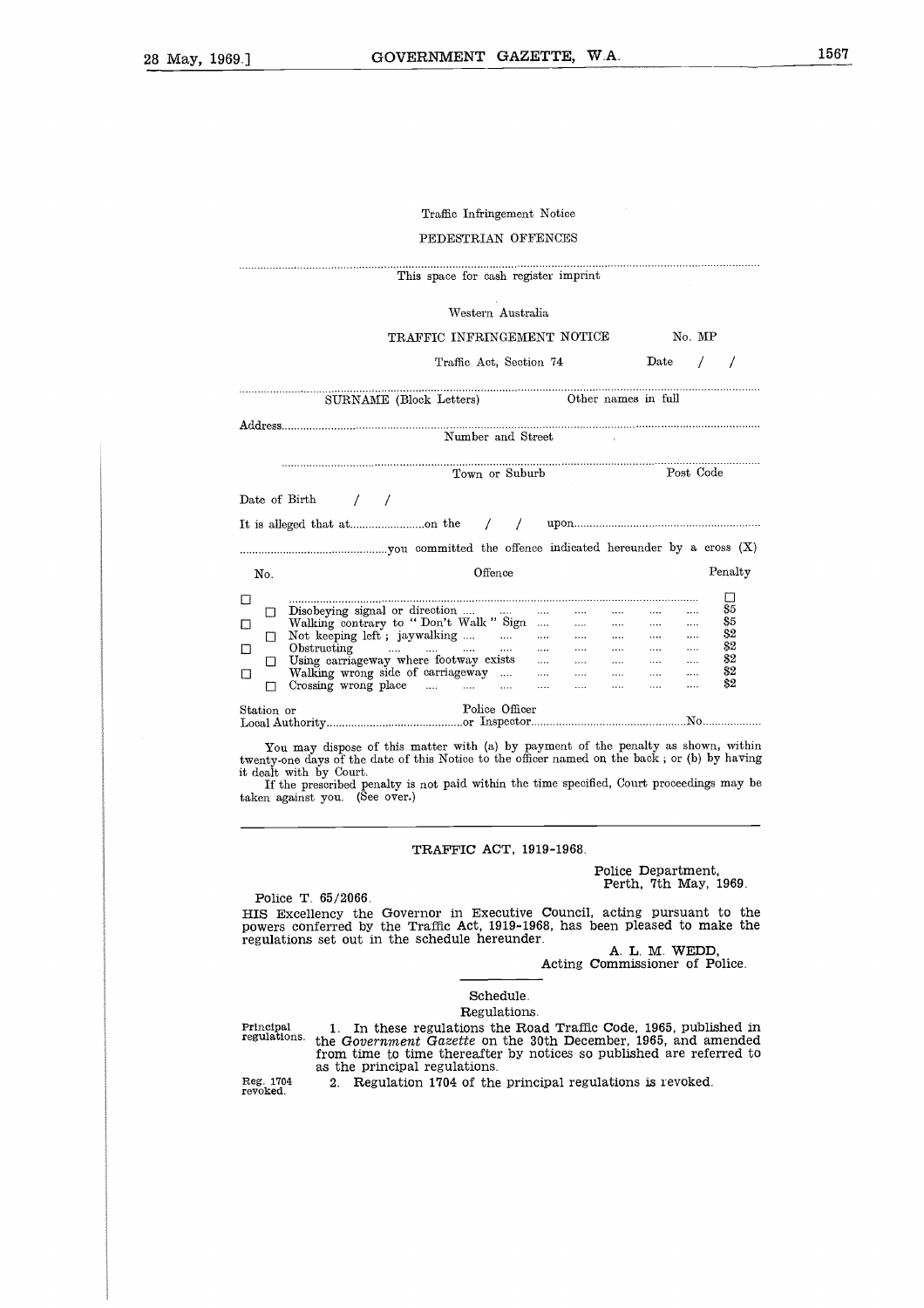# THE SHIPPING AND PILOTAGE ACT, 1967, THE JETTIES ACT, 1926-1965, AND THE WESTERN AUSTRALIAN MARINE ACT, 1948-1968.

### Harbour and Light Department, Fremantle, 9th May, 1969.

HIS Excellency the Governor in Executive Council, acting pursuant to The Shipping and Pilotage Act, 1967, the Jetties Act, 1926-1965, and the Western Australian Marine Act, 1948-1968, has been pleased to make the regulations set out in the Schedule hereto.

A. M. FULLER, Manager.

### Schedule.

# Regulations.

Principal **regulations.** 1. In these regulations the Navigable Waters Regulations, pub-lished in the *Government Gazette* on the 2nd April, 1958, and amended from time to time by regulations published in the *Government Gazette* are referred to as the principal regulations.

**Reg. 4 substituted.** following regulation is substituted:- 2. Regulation 4 of the principal regulations *is* revoked and the

- 4. Unless the contrary intention appears these regulations apply to and in relation to
	- (a) coast-trade ships, limited coast-trade vessels, harbour and river ships and any vessel to which Part VIII of the Western Australian Marine Act, 1948, applies, in or upon navigable waters; and
	- (b) persons in or upon navigable waters.

deleting from line two the words "within a port or harbour".

**Reg. 6 amended.**

**Reg. 8 amended.**

4. Regulation 8 of the principal regulations *is* amended by inserting after the word "harbour" in line two of paragraph (a) and again in line three of paragraph (b) the words "or navigable waters".

3. Regulation 6 of the principal regulations is amended by

**Reg. 14A added.**

The principal regulations are amended by adding after regulation 14 the following regulation:-

14A. No person shall navigate a vessel in such a manner as to obstruct, impede or otherwise interfere with, or endanger the safety of other vessels or persons.

**Reg. 20 substituted.**

6. The principal regulations are amended by substituting for regulation 20 the following regulation:-

20. A person who by act or omission commits a breach of the provisions of any regulation in this Part *is* guilty of an offence and is liable on conviction to a penalty of forty dollars.

# CITY OF PERTH ENDOWMENT LANDS ACT, 1920.

# The Municipality of the City of Perth.

By-law No. 43—Buildings on Endowment Lands and Limekilns Estate— Amendment.

### By-law Relating to Buildings.

L.G. 140/56.

IN pursuance of the powers conferred upon it by the abovementioned Act and all other powers enabling it the Council of the abovementioned Municipality hereby records having resolved on the 17th day of March, 1969, to make and submit for confirmation by the Governor the following amendment to By-law No. 43:-

1. That Clause 5 thereof be repealed and the following substituted therefor: $-$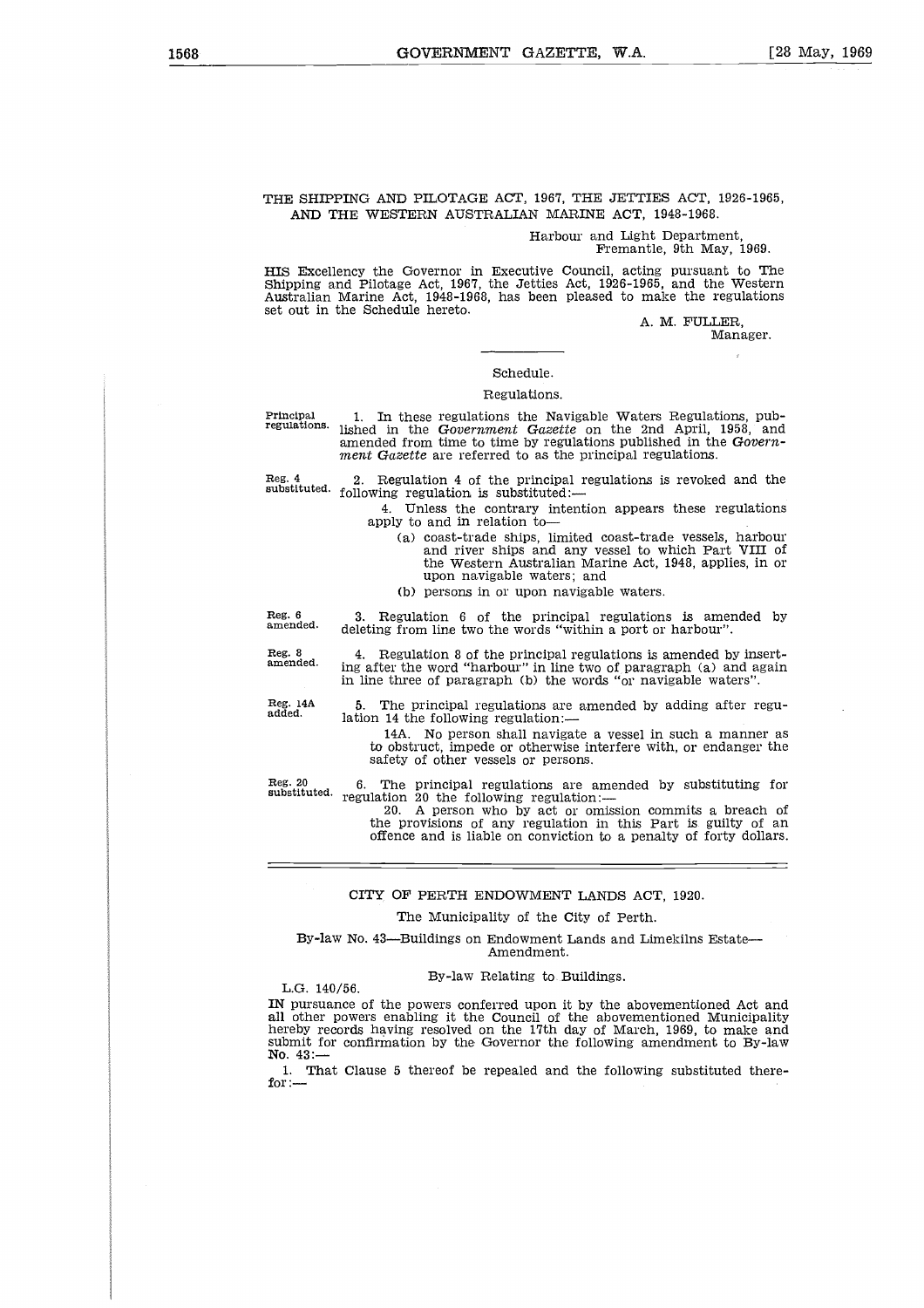5. (1) Within the residential district of Floreat Park as specified in the First Schedule of this by-law a building line is prescribed at a distance of 30 feet from the street alignment of every Lot measured at right angles from the street alignment.

(2) Within the residential districts of City Beach as specified in the First Schedule of this by-law a building line is prescribed at a distance of 25 feet from the street alignment of every Lot measured at right angles from the street alignment

2. That the First Schedule thereto be repealed and the following substituted therefor:

# First Schedule.

Floreat Park District:

The Lots within the following area, excluding those Lots listed below.

The area, bounded on the east by part Selby Street, thence by the northern boundary of Lot 795 on Diagram 23862, thence by part Pearson Street, Cromarty Road, Alyth Road, part The Boulevard, Elphin Street, part Oceanic Drive, part Alderbury Street, the eastern boundaries of Lots 418, 417, 416. 414, 413, 411 and 410 on Plan 6091, Lots 176, 175, 173, 172, 170, 135 and 124 on Plan 5889, thence by part Newry Street to Selby Street.

The following Lots in the area are excluded from this Schedule:—

Lot 24 on Land Titles Office Plan 5659.

Lots 34 and 89 on Land Titles Office Plan 5842.

Lot 412 on Land Titles Office Plan 6091.

Lot 371 on Land Titles Office Plan 6184.

The area bounded by part Newry Street, part The Boulevard and part Birkdale Street.

Lot 635 on Land Titles Office Plan 6279.

Lots 36 and 37 on Land Titles Office Diagram 30314 and Lots 38 to 42 inclusive on Land Titles Office Plan 8175 (Floreat Forum).

Lot 1818 on Land Titles Office Plan 7286. Lot 795 on Land Titles Office Diagram 23862.

Lots 862, 955, 1029, 1057 and 1099 on Land Titles Office Plan 6558. Lots Part 1752, 1774, 1765 and Part 1776 on Land Titles Office Plan 6135.

Lot 1362 on Land Titles Office Plan 6371,

Lots 1543 and 1563 on Land Titles Office Plan 6559.

City Beach—Central District:

The Lots within the following area, excluding those Lots listed below:

- The area bounded by Kalinda Drive on the east, thence by part The Boulevard, part Templetonia Crescent, part Dampier Avenue, part Lowanna Way, part Challenger Drive and part Oceanic Drive.
- The area also includes Lot 1 on Land Titles Office Diagram 34414 (south of Oceanic Drive).

The following Lots in the area are excluded from this Schedule:-

Lot 157 on Land Titles Office Plan 5153. Lot 288 on Land Titles Office Plan 7267 and the land contained in Land Titles Office Diagram 18104.

Lot 620 on Land Titles Office Plan 7094.

Lots 611 and 702 on Land Titles Office Diagram 21255 now known as Swan 6321 Res. No. 24779.

Lots 319 to 335 inclusive on Land Titles Office Plan 7257.

City Beach—North District:

The Lots within the following area, excluding those Lots listed below: The area bounded by part Pandora Drive on the East, thence by Durston Road, part Empire Avenue, part Brompton Road, part Bent Street, Chipping Road and part The. Boulevard.

The area also includes Lot 1 on Land Titles Office Diagram 27431 and Lot 2 on Land Titles Office Diagram 32008 (both abutting Brompton Road).

The following Lots in the area are excluded from this Schedule:

Lots 157, 159 and 160 on Land Titles Office Plan 7575.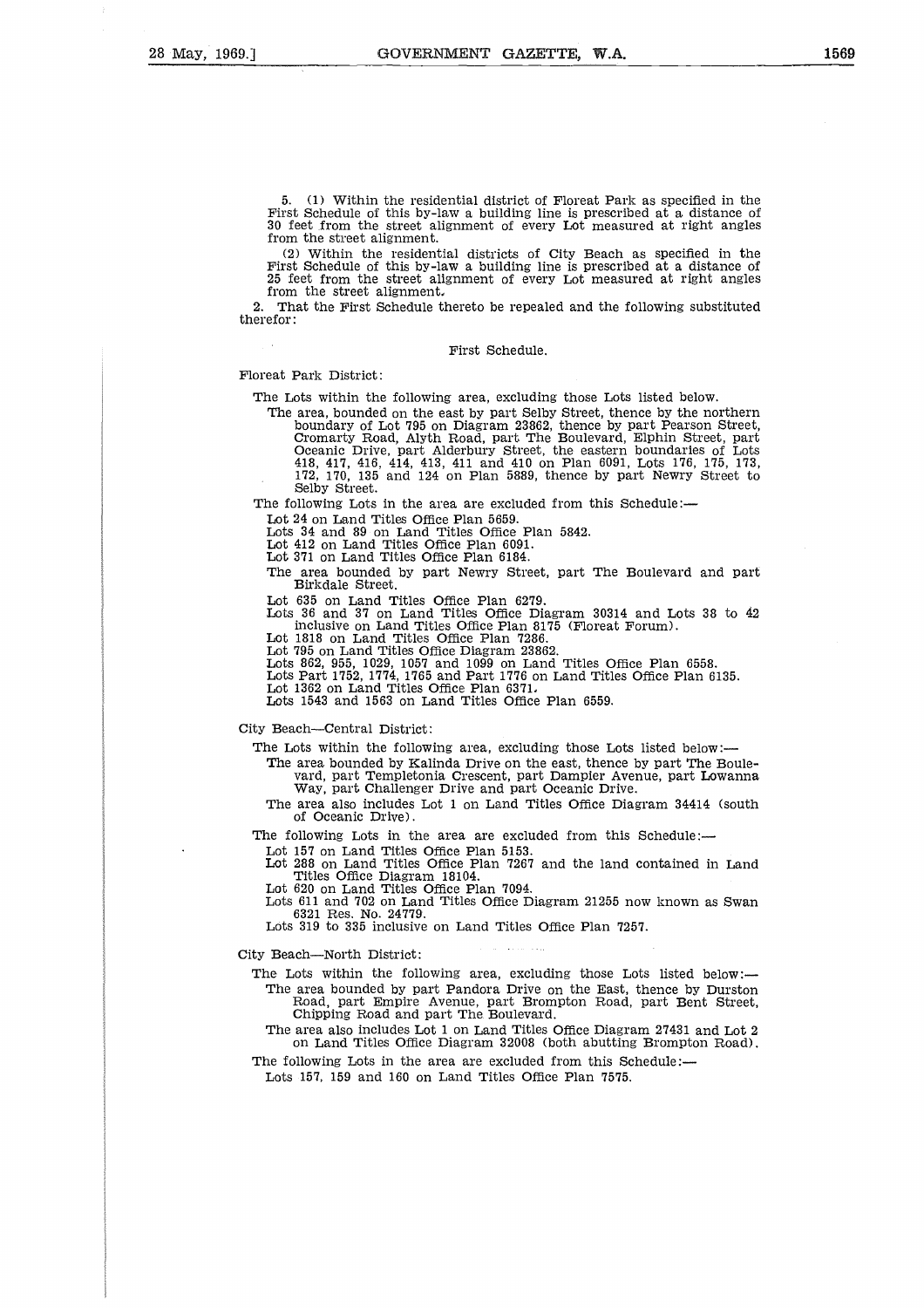Lots 202 and 235 on Land Titles Office Plan 7715. Lot 218 (reserve) as included in the area bounded by part Brompton Road, part, Bent Street, part Chipping Road and part Empire Avenue, and Lot 221 on Land Titles Office Diagram 37175.

Lot 373 on Land Titles Office Plan 8758 now known as Swan 8351 Reserve No, 29337.

Lots 1, 2 and part 158 on Lands Titles Office Diagrams 27723 and 28178.

City Beach—South-West District:

The Lots within the following area, excluding those Lots listed below:-

The area bounded by part Challenger Drive on the east, thence by part of the south arm of Oceanic Drive and part of West Coast Highway. The following Lots in the area excluded from this Schedule:

Lots 130 and 137 inclusive, Lots 143 to 148 inclusive on Land Titles Office Plan 6892, Lots 72 to 75 inclusive on Plan 5705, Lots 149 and 150 on Land Titles Office Plan 6892.

City Beach—South District:

The Lots within the following area:

The area bounded by part Witney Crescent on the east, thence by part Rochdale Road, part McClemans Road, the northern and western boundaries of Lot 2 on Land Titles Office Diagram 24593, part Fortview Road, the western boundary of Lot 68 on Land Titles Office Plan 7542 and the Municipal boundary easterly to Witney Crescent.

The area also includes Lot 1 on Land Titles Office Diagram 21780 (Theological College site).

That the Second Schedule thereto be repealed and the following substituted therefor:—

Second Schedule.

Floreat Park District:

Lot 412 on Land Titles Office Plan 6091. Lots 36 and 37 on Land Titles Office Diagram 30314 and Lots 38 to 42 inclusive on Land Titles Office Plan 8175 (Floreat Forum).

City Beach—Central District:

Lot 288 on Land Titles Office Plan 7267.

City Beach—North District:

Lots 1, 2, and part 158 on Land Titles Office Diagrams 27723 and 28178.

Dated this 3rd day of April, 1969. The Common Seal of the City of Perth was hereunto affixed in the presence of

[LS.]

T. E. WARDLE, Lord Mayor. G. 0. EDWARDS,

Town Clerk.

Recommended

L. A. LOGAN, Minister for Local Government.

Approved by His Excellency the Governor in Executive Council this 7th day of May, 1969.

W. S. LONNIE, Clerk of the Council.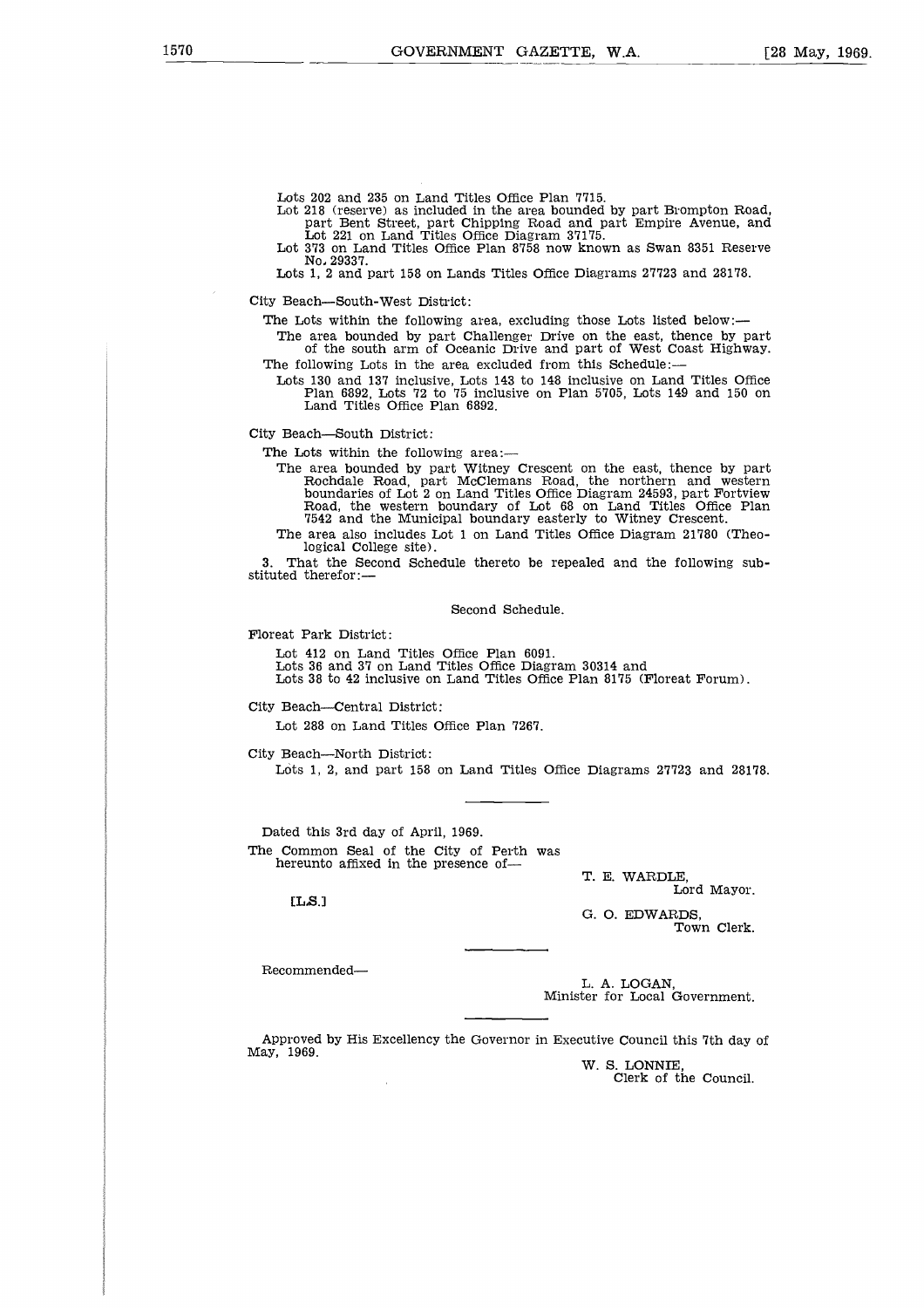### LOCAL GOVERNMENT ACT, 1960-1968.

City of Subiaco.

Amendments to By-law No. 6 Relating to Zoning made under the Provisions of the Second Schedule of the Town Planning Act, 1928.

L.G. 84/64.

IN pursuance of the powers conferred upon it by the abovementioned Act and of all other powers enabling it, the Council of the City of Subiaco hereby records having resolved on the 26th day of November 1968 to amend and submit for confirmation by the Governor the following:

That Zoning By-law No. 6 as published in the *Government Gazette* of the 30th September, 1968, and as amended from time to time be further amended as set out hereunder:

- By adding to Paragraph (i) of Schedule 6B, (Uses Permitted in the Pro-fessional Offices and Residential Flat Zone) after the word therewith, the following: "and such other type of office use as shall be approved by the Council".
- By adding to Schedule 2A (Business Zone) "Allotments 2, 3 and 4 Perth Suburban Lot 252 Hamersley Road".

Dated this 27th day of November, 1968.

The Common Seal of the Council of the City of Subiaco was hereunto affixed in the<br>presence of—

LL.S.]

J. H. ABRAHAMS, Mayor.

H. L. SCOTT,

Town Clerk.

Recommended

L. A. LOGAN, Minister for Local Government.

Approved by His Excellency the Governor in Executive Council this 7th day of May, 1969.

W. S. LONNIE,

Clerk of the Council.

LOCAL GOVERNMENT ACT 1960-1968. HEALTH ACT 1911-1968.

The Municipality of the Shire of Bayswater.

By-laws relating to Dog Kennels and the Keeping of Dogs.

L.G. 315/58.

IN pursuance of the powers conferred upon it by the abovementioned Acts<br>and of all other powers enabling it, the Council of the abovementioned Muni-<br>cipality hereby records having resolved on the 14th day of August, 1968,

1. The occupier of premises shall not keep, or have, or permit, suffer to be kept, or to remain thereon at any one time more than two dogs unless such dogs are kept in a kennel or yard approved by and registered with the Council of the Shire of Bayswater as herein provided.

2. The occupier of premises whereon more than two dogs are kept, or Permitted, or suffered to remain shall provide a kennel or kennels which shall comply with the following conditions:

- 
- (a) Each kennel shall have a yard appurtenant thereto. (b) Each kennel and each yard and every part thereof shall not be at any less distance than 80 feet from any street.
- (c) Each kennel and each yard and every part thereof shall not be at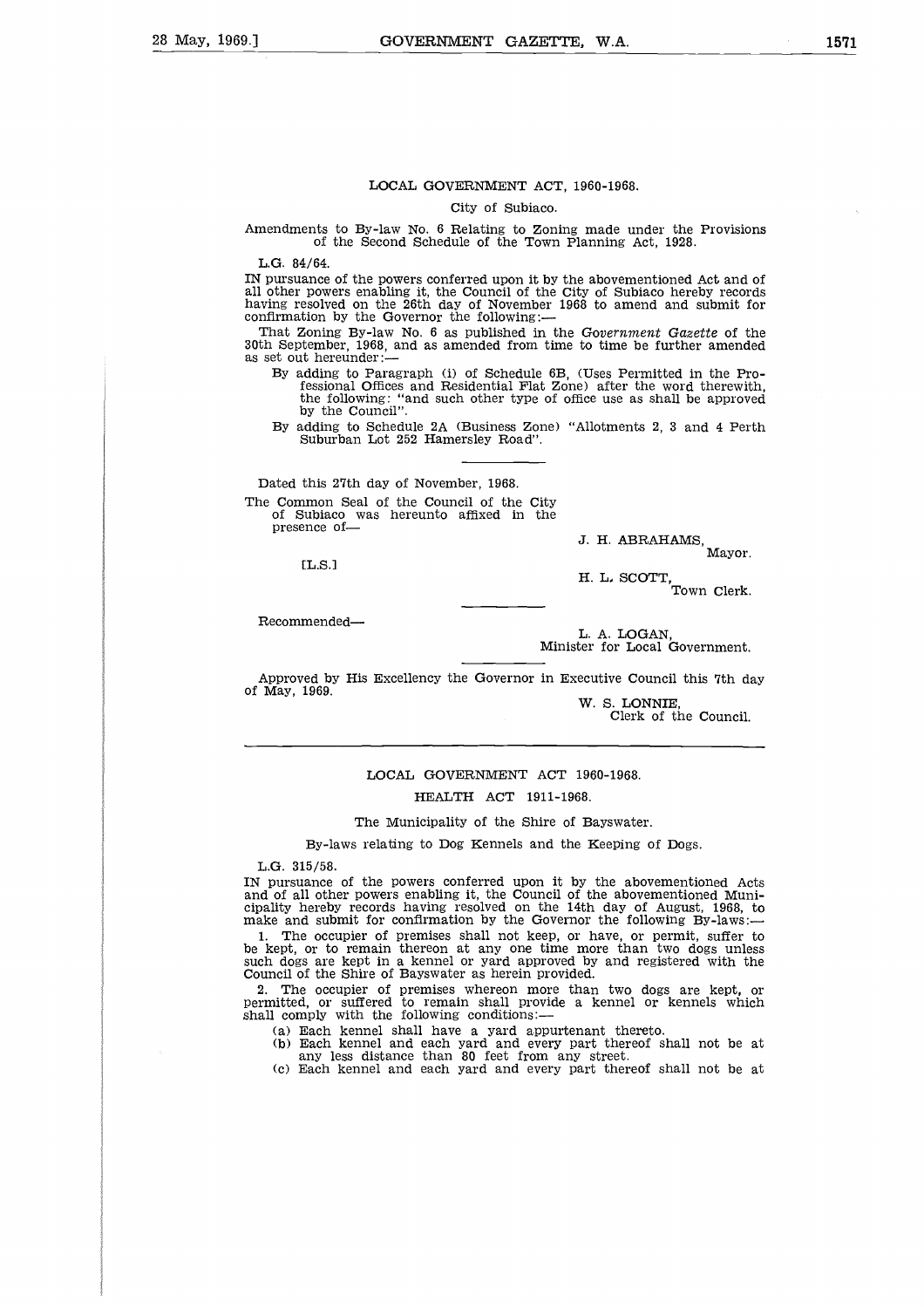any less distance than 30 feet from any dwelling house, church, schoolroom, hall, shop or factory.

- (d) The walls shall be constructed of concrete, brick, stone or wood framing sheeted with asbestos or galvanised iron internally and externally. (e) The roof shall be constructed of some impervious material.
- (f) All external surface of material of wood, asbestos or galvanised iron shall be painted and kept painted with good quality paint.
- 
- (g) The lowest internal height shall be at least 6 feet from the floor. (h) Each yard shall be securely fenced and kept securely fenced with a fence not less than 6 feet in height constructed of approved sound materials of galvanised iron, wood, galvanised link mesh or netting. (i) All gates shall be provided with proper catches or means of fastening.
- (j) The upper surface of the floor of each kennel shall be set at least 4 inches above the surface of the surrounding ground and shall be constructed of granolithic cement finished to a smooth surface, it shall have a fall of not less than 1 in 100 to a drain which shall be properly laid, ventilated and trapped. The floor shall have a coved upstand at the junction of the floor and the internal wall surface and in the case of a wooden framed building the bottom plate shall rest on a coved concrete upstand 3 inches above the floor level and the internal wall sheeting shall finish a minimum of one inch below the bottom of the floor plate. All floor washings shall pass through this drain and shall be disposed of in accordance with the Health requirements of the Council. (k) The floor of any yard which is floored shall be constructed in the
- same manner as the floor of any kennel and as provided in the next proceeding paragraph.
- (1) For each dog kept therein every kennel shall have not less than 20 square feet of floor space and every yard not less than 25 square feet. (m) All kennels and yards and all feeding and drinking vessels shall be
	- maintained in a clean condition and cleansed and disinfected when so ordered by an officer of the Council.

3. No person shall establish a kennel pursuant to these by-laws unless within an Industrial Zone and unless there be a caretakers residence adjacent to such kennel.

4. The occupier of any premises where more than two dogs are kept or permitted or suffered to remain shall not allow, permit or suffer any dog to be at large or roam outside the kennel and yard.

5. No kennel shall be erected unless and until plans, specifications and a location plan showing the proposed site for such kennel and of the yard appurtenant thereto have been approved by the Council.

6. Approved kennels shall be registrad by the Council on payment to it of a fee of Ten Dollars, (\$10).

7. The occupier of any premises where a dog is kept or permited or suffered to remain, shall not allow such dog by continuous barking to be a nuisance to any inhabitant of the neighbourhood.

8. Any person who shall commit a breach of any of these by-laws shall, upon conviction be liable to a penalty not exceeding one hundred dollars conviction be liable to a penalty not exceeding one hundred dollars  $(3100)$ .

Dated the 18th day of April 1969.

The Common Seal of the Shire of Bayswater was hereunto affixed by authority of a resolution of the Council in the presence ofof Te<br>occup<br>n, shall<br>bitant y pers<br>witch the 18<br>thereution<br>of—<br>LL.S.]

 $[T.S.1$ 

Recommended

R. A. COOK, President. A, A. PATERSON, Shire Clerk

L. A. LOGAN, Minister for Local Government.

Approved by His Excellency the Governor of Western Australia in Executive Council the 7th day of May, 1969.

W. S. LONNIE, Clerk of the Council.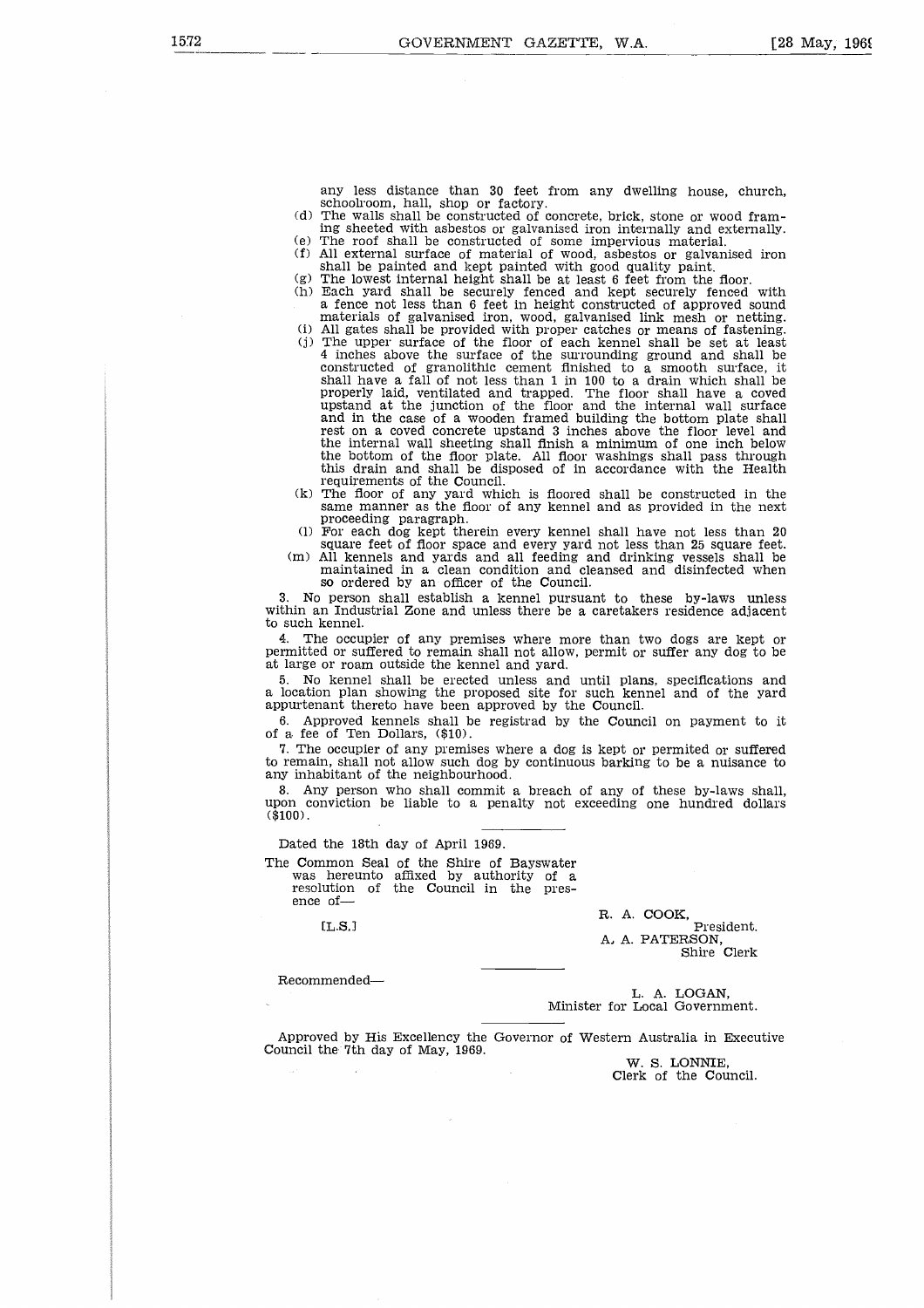### LOCAL GOVERNMENT ACT, 1960-1968.

The Municipality of the Shire of Bridgetown.

Adoption of Draft Models By-law Relating to Motels No. 3.

L.G. 736/60.

IN pursuance of the powers conferred upon it by the abovementioned Act the Council of the abovementioned Municipality hereby records having resolved on the 21st day of February, 1969, to

- (1) adopt without alteration the amendments published in the *Government Gazette* of the 13th June, 1962, the 23rd July, 1962, and the 9th August, 1967, to the Draft Model By-law (Motels) No. 3, and;
- (2) to amend the adoption published in the *Government Gazette* of the 21st March, 1962, of the said Draft Model By-law by the following alterations:
	- (a) revoking subclause (2) of clause 1;
	- (b) revoking subclause (4) of clause 11; and
	- (c) by substituting for the words "set apart under any Town Plan-ning Scheme or Zoning By-law as a site for 'Special Use (Motels)' " in lines two and three of subclause (1) of clause 3, the words "which may be used for that purpose under any Town Planning Scheme or Zoning By-law."

The Common Seal of the Municipality was hereto affixed this 4th day of March, 1969, in the presence of-,<br>1:<br>0<br>i

ELS.)

W. S. BAGSHAW, President. ERIC MOLYNEUX, Shire Clerk.

Recommended

L. A. LOGAN, Minister for Local Government.

Approved by His Excellency the Governor in Executive Council, this 7th day of May, 1969.

W. S. LONNIE, Clerk of the Council.

### LOCAL GOVERNMENT ACT, 1960-1968.

The Municipality of the Shire of Cranbrook.

By-laws Relating to the Control and Management of Lake Nunijup Reserve 29175.

L.G. 145/69.

IN pursuance of the powers conferred upon it by the abovementioned Act and all other powers enabling it, the Council of the abovementioned Municipality hereby records having resolved on the 14th day of March, 1969, to make and submit for Confirmation by the Governor, the following By-laws:-

1. These by-laws apply to reserve 29175 and to the waters of Nunijup Lake which adjoin this reserve, including the area between high water mark and low water mark, and for a distance of 200 yards into the Lake waters from low water mark.

2. Interpretation—In these by-laws, unless the context otherwise requires— "Bathing" includes entry into the Lake and emerging therefrom;

"Building or structure" means anything erected or placed on land unless in the circumstances of a particular case, a Court required to decide the case declares otherwise but in any case includes fencing, plumb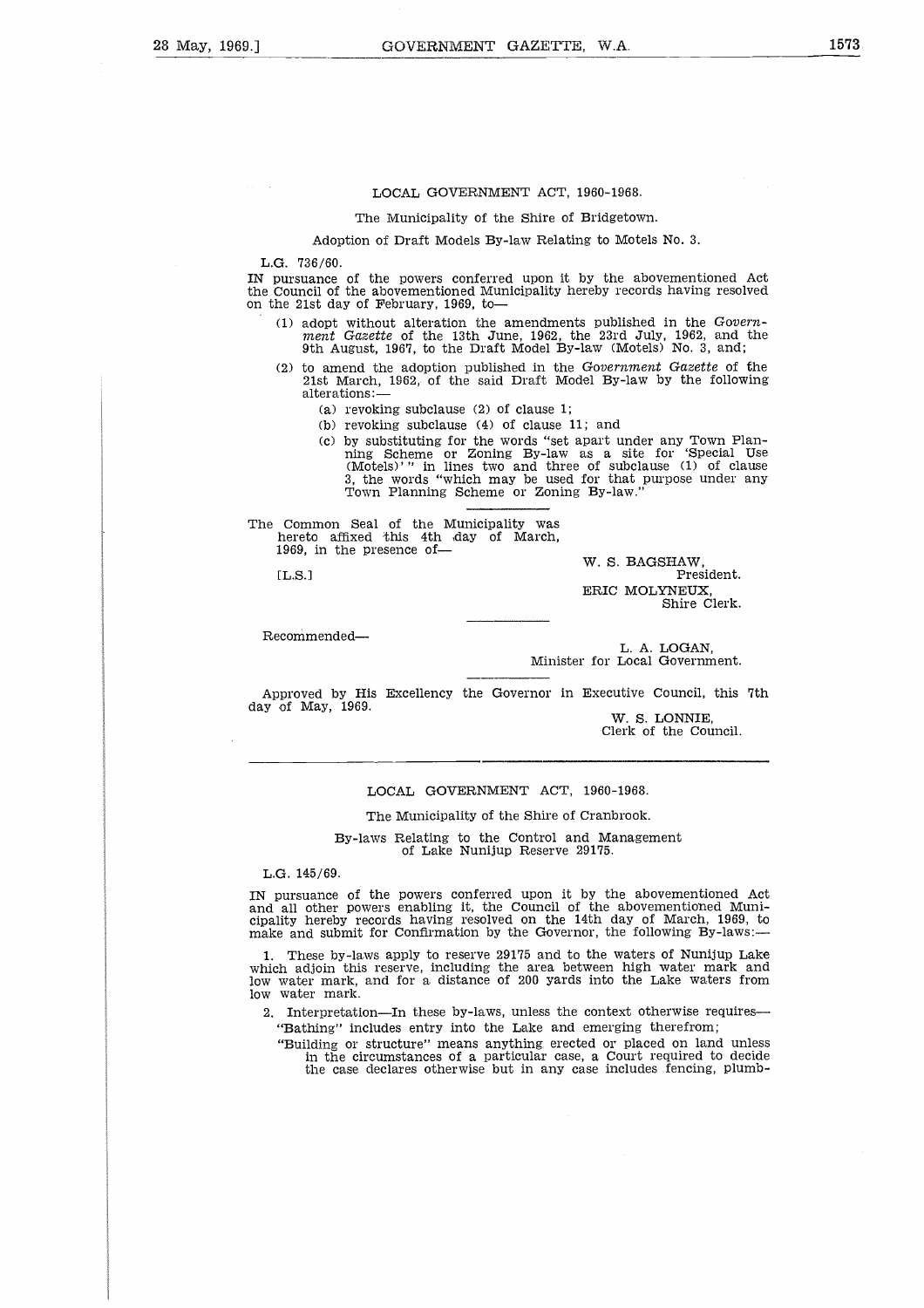ing, electrical installations, fittings, fixtures and all furniture or other contents of a building and all structures in the open air such as notices, signs, seats, fences, walls, drains, showers, roads, footpaths and the like.

"Council" means the Council of the Municipality;

"Defined area" means the area set out in by-law 1 of these by-laws;

- "Inspector" means a person appointed as such under these by-laws; "Person" includes in the plural a group of persons and a club, association, or other body of persons.
- 3. A person shall not, within the defined area
	- (a) create or commit any nuisance or behave in a disorderly or offensive manner or use indecent or improper language;
	- (b) enter, pry, look into, or loiter outside any lavatory, dressing shed or other building or portion of a building expressly reserved for the use of the other sex;
	- (c) except to put on or remove a garment or garments worn over a bathing costume, dress or undress or remove or disarrange any part of his bathing costume, in any place open to public view or in any building other than such as is specifically set aside by the Council for the purpose;
	- (d) enter any portion or place that has been fenced off or otherwise closed to the public;
	- (e) alter, cut, mutilate, deface or disfigure or otherwise damage any building or structure or throw lighted matches therein or thereon;
	- (f) break, or permit to be broken, any glass, metal, bottle or utensil or deposit or leave any rubbish, refuse, bottle, can, tin, paper, broken glass, china or litter of any kind, other than in receptacles provided for the purpose;
	- (g) injure, cut, break, deface, pull up, pick, remove, or destroy any tree, shrub, flowers, grass or plant of any kind or description or, without the consent of the Council, plant any such or sow any seed;
	- (h) without the written consent of the Council, cut, collect or remove any timber, firewood, stone, sand or other material;
	- (i) consume any intoxicating liquor, except on a portion of the area in respect of which the Council has given approval for the consumption of intoxicating liquor, and then only in accordance with any con-ditions laid down by the Council;
	- (j) being obviously under the influence of drink, enter or remain in the area, or fail to depart from the area, on being ordered to do so by an inspector of the Council;
	- (k) except in an area set aside for barbecues, light any fiire;
	- (1) drive a boat into an area where persons are bathing, in such a man-ner as to cause, or be likely to cause, annoyance or injury to any person bathing or about to bathe;
	- (m) play games in such a way as to cause inconvenience and annoyance to persons bathing or using a beach;
	- (n) drive a vehicle on the tennis courts.

4. (1) Except with the permission of the Council, a person shall not allow any animal under his control to enter the defined area.

(2) Any animal found in the defined area in contravention of this by-law may be removed and dealt with in accordance with the provisions of the Dog Act, 1903, or as the case may require, any other law relating to the impounding of animals.

5. (1) The Council may erect signs indicating beach areas on which vehicles are not to be driven or parked, and persons driving or parking vehicles in the areas so indicated, shall be guilty of a offence.

(2) No person shall drive a vehicle or allow a vehicle to be driven within a distance of 200 yards from the hall on Reserve 29175, at a speed exceeding 10 miles per hour.

6. (1) Any person over the age of four years bathing within the defined area in water exposed to the public view or usng the beach for sun-bathing in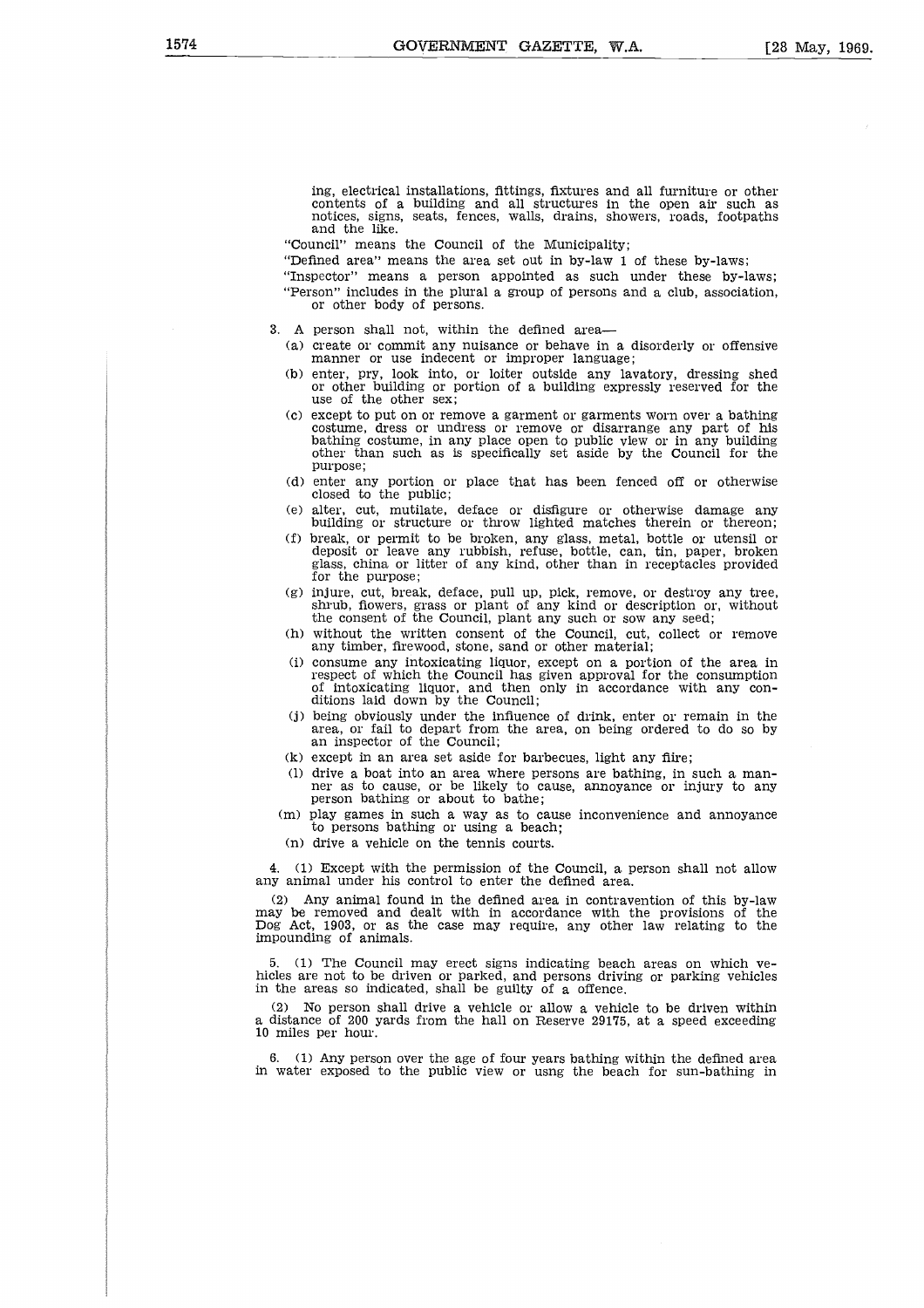the public view, shall, in order to secure the observance of decency, be properly and adequately clad.

(2) Where an inspector appointed by the Council considers that the cos-tume or other clothing of any person using the defined area is not proper and adequate to secure decency, the inspector may order that person to put on adequate clothing, and if that person refuses, he may be removed from the defined area by that inspector.

7. (1) Any person granted hire of the hall, shall be responsible for any damage done to the buildings, fixtures, fittings, furniture, etc., and shall pay such damages as may be assessed by the Council.

(2) The hirer under this by-law shall be responsible for seeing that the hall is left in a clean and tidy condition, to the satisfaction of the Council.

(3) The Council reserves the right to refuse to let the hall or any portion thereof to an applicant for hiring without assigning any reason for such refusal.

8. (1) The Council may delegate all or any of its powers under these bylaws to a management committee, and the names of persons appointed to this committee shall be published in the Government Gazette.

(2) The Council may appoint any member of the management committee appointed under this by-law to be an inspector under these by-laws, and the names of persons so appointed shall be published in the Government Gezette, but neither a member so appointed nor the management committee shall prosecute any person for a breach of any provisions of these by-laws, but shall report the breach to the Council for such action as the Council may care to take.

(3) Every person appointed an inspector as provided by this by-law shall be given a certificate of his appointment and the production of the certificate of appointment by a person exercising authority under these by-laws, is `prime facie' evidence of the appointment and authority.

(4) Every member of the Western Australian Police Force has the power of an inspector under these by-laws.

(5) An inspector finding any person committing, or attemping to commit, a breach of any of the provisions of these by-laws may demand of that person his name and current and usual place of abode, and shall thereafter report the fact of the breach and the name and place or places of abode of the offending person to Council, as soon as practicable.

(6) Every person who refuses to state his name and place or places of abode to an inspector is guilty of an offence

9. Every person who fails to do anything required under these by-laws to be done or who does or attempts to do anything prohibited by these by-laws is guilty of an offence and is liable to a penalty of \$50.00.

10. Nothing in these by-laws derogates from the effect of the Navigable Waters Regulations and to the extent that there is any inconsistency between the provisions of these by-laws and any of those regulations the provisions of the latter shall prevail. ពី<br>ខាង<br>ខាង<br>ខាង

The Common Seal of the Municipality was hereby affixed this 14th day of March, 1969, in the presence of-

 $[L.S.]$ 

Recommended

E. W. JOHNSON, President. E. L. CHOWN,

Shire Clerk.

L. A. LOGAN, Minister for Local Government.

Approved by His Excellency the Governor in Executive Council this 7th day of May, 1969.

W. S. LONNIE, Clerk of the Council.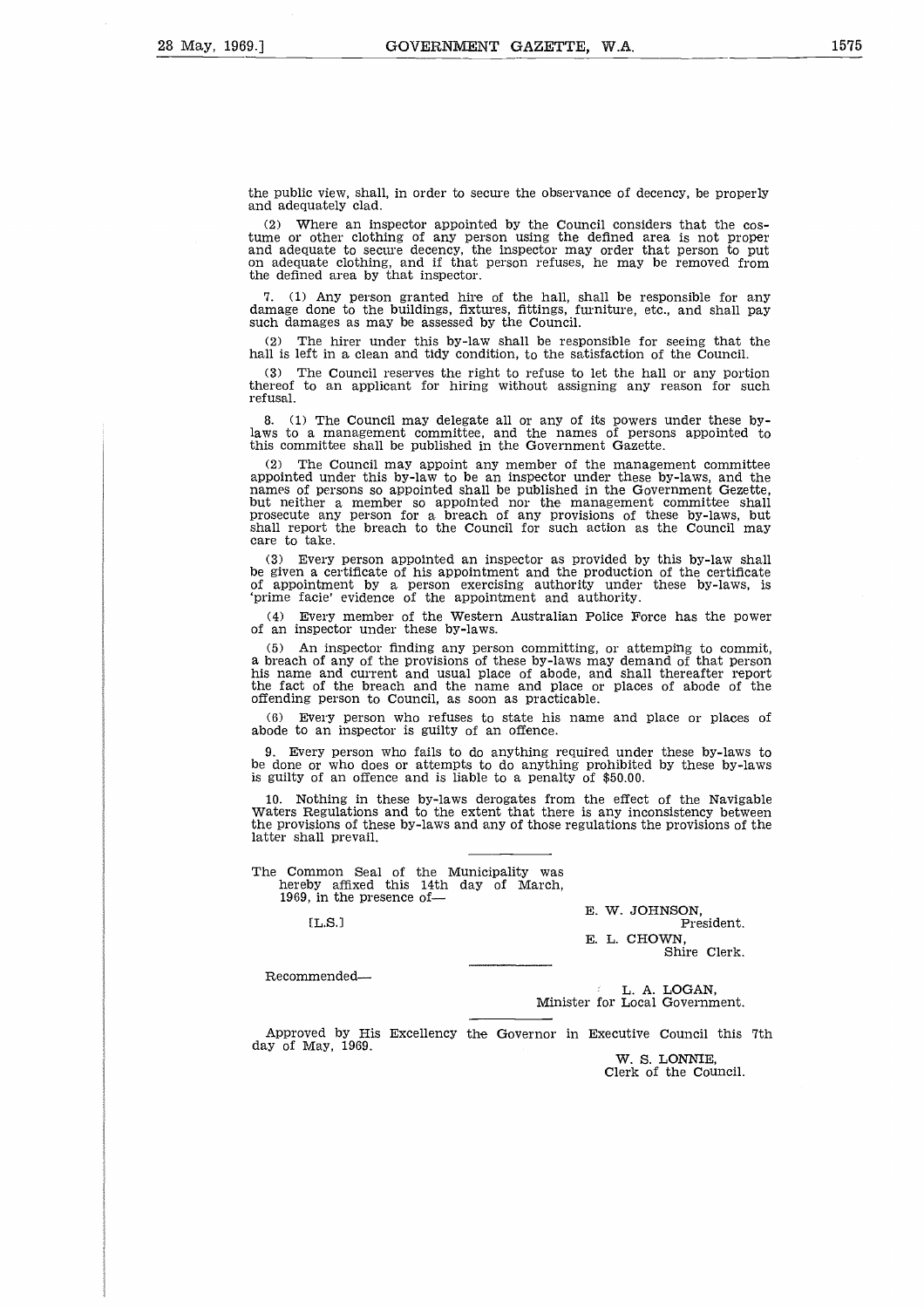# LOCAL GOVERNMENT ACT, 1960-1968.

The Municipality of the Shire of Dandaragan.

By-Laws relating to the General Control, Management and Preservation of Public Property, Park Lands and Reserves the Control of which is Vested in the Council.

L.G. 346/68.

IN pursuance of the powers conferred upon it by the abovementioned Act and of all other powers enabling it, the Council of the abovementioned Municipality hereby records having resolved, on the 19th day of December 1968, to make and submit for confirmation by the Governor the following amendments to By-Laws:  $\frac{46}{68}$ .<br>
Hance<br>  $\frac{11}{68}$  othereby<br>  $\frac{11}{68}$  other<br>  $\frac{11}{68}$ <br>  $\frac{11}{68}$ <br>  $\frac{11}{68}$ <br>  $\frac{11}{68}$ <br>  $\frac{11}{68}$ <br>  $\frac{11}{68}$ <br>  $\frac{11}{68}$ <br>  $\frac{11}{68}$ <br>  $\frac{11}{68}$ <br>  $\frac{11}{68}$ <br>  $\frac{11}{68}$ <br>  $\frac{11}{68}$ <br>  $\frac$ 

Under the heading "First Schedule" and after the words "Caravan site per day" delete the figures "\$1.40" and insert in lieu the words "\$2.00".

Dated this 17th day of April, 1969. The Common Seal of the Municipality was hereto affixed in the presence of-

 $[LLS.]$ 

K. G. TOPHAM, Shire President. R. F. TAYLOR. Shire Clerk.

Recommended:—

L. A. LOGAN, Minister for Local Government.

Approved by His Excellency the Governor in Executive Council this 7th day of May, 1969.

W. *S.* LONNIE, Clerk of the Council.

# LOCAL GOVERNMENT ACT, 1960-1968.

The Municipality of the Shire of Kwinana.

By-laws Relating to Medina Hall.

L.G. 130/59.

IN pursuance of the powers conferred upon it by the abovementioned Act and of all other powers enabling it, the Council of the abovementioned Muni-cipality hereby records having resolved on the 26th day of March, 1969, to make and submit for confirmation by the Governor the following By-laws:

The Schedule of Charges—Part "A" and Part "B" of the By-laws of the Municipality of the Shire of Kwinana, for the Control and Management of the Medina Hall and Equipment and Property published in *Government Gazette* No. 84 of 30th September, 1955, and amendments as published in *Government Gazettes* No. 78 of 20th September, 1961, and No. 53 of 18th July, 1963; are hereby repealed, and the following substituted: ipality hereby records having resolved on the 26th day of March, 1969, to<br>hake and submit for confirmation by the Governor the following By-laws:—<br>
The Schedule of Charges—Part "A" and Part "B" of the By-laws of the<br>
funi

# Schedule of Charges—Part "A".

|                                                                                                                                                                                                                                                                                                                                                                                                                                              |                                         |          |                                                  | Repeal.                     |                             |          |          |       |          |                |
|----------------------------------------------------------------------------------------------------------------------------------------------------------------------------------------------------------------------------------------------------------------------------------------------------------------------------------------------------------------------------------------------------------------------------------------------|-----------------------------------------|----------|--------------------------------------------------|-----------------------------|-----------------------------|----------|----------|-------|----------|----------------|
| The Schedule of Charges—Part "A" and Part "B" of the By-laws of the<br>Municipality of the Shire of Kwinana, for the Control and Management of the<br>Medina Hall and Equipment and Property published in Government Gazette<br>No. 84 of 30th September, 1955, and amendments as published in Government<br>Gazettes No. 78 of 20th September, 1961, and No. 53 of 18th July, 1963; are<br>hereby repealed, and the following substituted:— |                                         |          |                                                  |                             |                             |          |          |       |          |                |
|                                                                                                                                                                                                                                                                                                                                                                                                                                              |                                         |          | Schedule of Charges--Part "A".                   |                             |                             |          |          |       |          |                |
| For Main Hall                                                                                                                                                                                                                                                                                                                                                                                                                                |                                         |          | including Kitchen Supper Room and all Facilities |                             |                             |          |          |       |          |                |
|                                                                                                                                                                                                                                                                                                                                                                                                                                              |                                         |          | (except where otherwise specified).              |                             |                             |          |          |       |          |                |
|                                                                                                                                                                                                                                                                                                                                                                                                                                              |                                         |          |                                                  |                             |                             |          |          |       |          | \$             |
| 1. Dances, Cabaret—Evening                                                                                                                                                                                                                                                                                                                                                                                                                   |                                         |          | $\cdots$                                         |                             |                             |          |          |       | $\cdots$ | 31.50          |
| 2. Travelling Shows—                                                                                                                                                                                                                                                                                                                                                                                                                         |                                         |          |                                                  |                             |                             |          |          |       |          |                |
| Evening $\dots$ $\dots$ $\dots$                                                                                                                                                                                                                                                                                                                                                                                                              |                                         |          |                                                  | $\sim$ $\sim$ $\sim$ $\sim$ | $\sim$ $\sim$ $\sim$ $\sim$ |          |          |       |          | $\ldots$ 31.50 |
| Day                                                                                                                                                                                                                                                                                                                                                                                                                                          | and the contract of the contract of the |          |                                                  | $\cdots$                    | $\cdots$                    | $\cdots$ | $\cdots$ |       |          | $\ldots$ 12.60 |
| 3. Wedding Reception and Breakfast—                                                                                                                                                                                                                                                                                                                                                                                                          |                                         |          |                                                  |                             |                             |          |          |       |          |                |
| Evening                                                                                                                                                                                                                                                                                                                                                                                                                                      | $\cdots$                                | $\cdots$ | $\cdots$                                         |                             | $\cdots$                    | $\cdots$ |          | 25.20 |          |                |
| Day                                                                                                                                                                                                                                                                                                                                                                                                                                          | <b>Contract Contract Contract</b>       | $\cdots$ | $\cdots$                                         | $\cdots$                    | $\cdots$                    |          | $\cdots$ |       |          | $\ldots$ 9.45  |
|                                                                                                                                                                                                                                                                                                                                                                                                                                              |                                         |          |                                                  |                             |                             |          |          |       |          |                |
|                                                                                                                                                                                                                                                                                                                                                                                                                                              |                                         |          |                                                  |                             |                             |          |          |       |          |                |
|                                                                                                                                                                                                                                                                                                                                                                                                                                              |                                         |          |                                                  |                             |                             |          |          |       |          |                |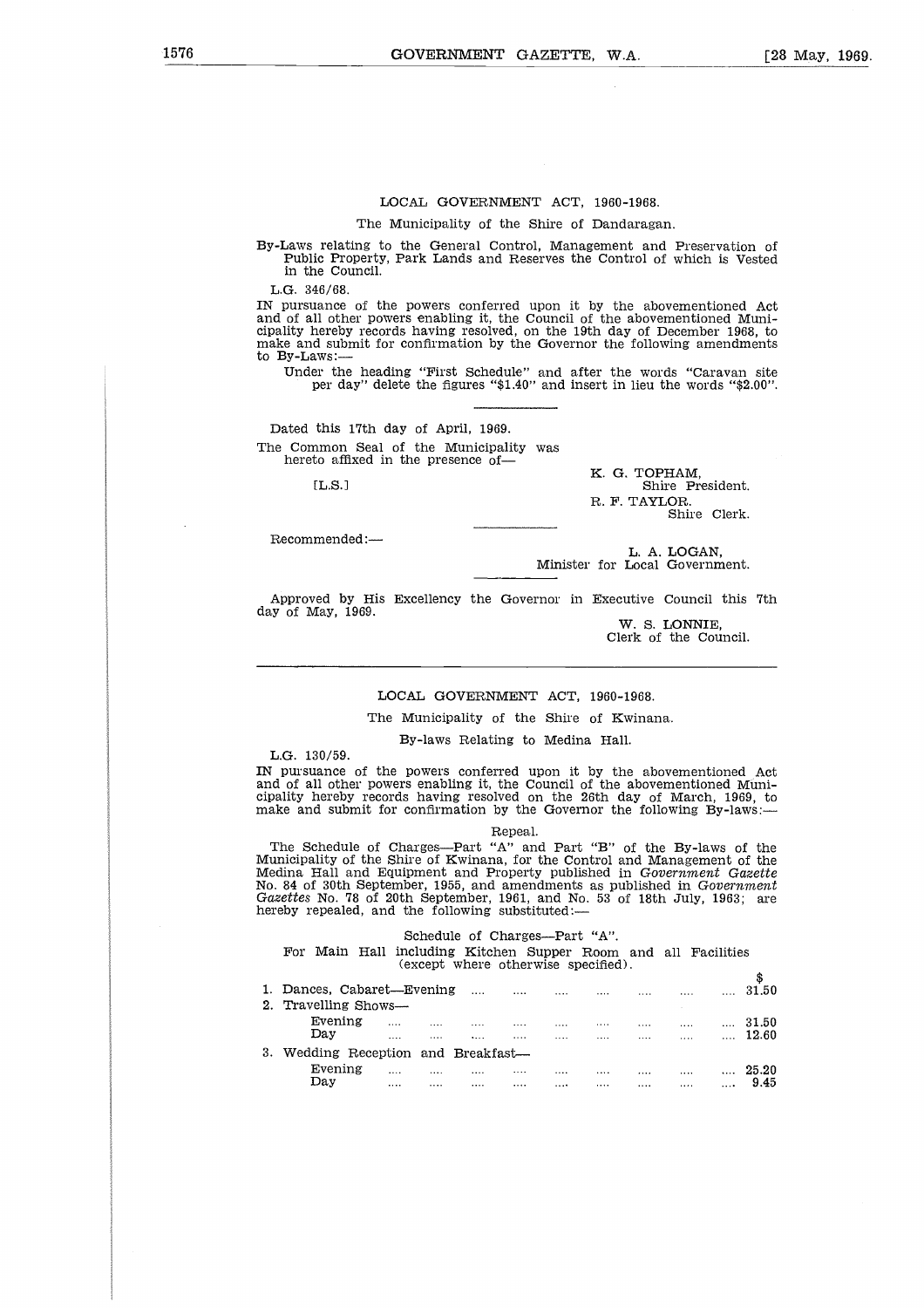| .]  |                                                                                                                                                  |                 |                      |                                   |                        | GOVERNMENT GAZETTE. W.A.        |               |                                                             |                                   |                      |                |
|-----|--------------------------------------------------------------------------------------------------------------------------------------------------|-----------------|----------------------|-----------------------------------|------------------------|---------------------------------|---------------|-------------------------------------------------------------|-----------------------------------|----------------------|----------------|
|     |                                                                                                                                                  |                 |                      |                                   |                        |                                 |               |                                                             |                                   |                      |                |
|     |                                                                                                                                                  |                 |                      |                                   |                        |                                 |               |                                                             |                                   |                      |                |
|     |                                                                                                                                                  |                 |                      |                                   |                        |                                 |               |                                                             |                                   |                      |                |
|     |                                                                                                                                                  |                 |                      |                                   |                        |                                 |               |                                                             |                                   |                      |                |
|     |                                                                                                                                                  |                 |                      |                                   |                        |                                 |               |                                                             |                                   |                      |                |
|     |                                                                                                                                                  |                 |                      |                                   |                        |                                 |               |                                                             |                                   |                      |                |
|     | 4. Socials-<br>Evening                                                                                                                           |                 |                      |                                   |                        |                                 |               |                                                             |                                   |                      | \$.<br>25.20   |
|     | Day                                                                                                                                              |                 |                      |                                   |                        |                                 |               |                                                             |                                   |                      | 9.45           |
|     | 5. Concerts-                                                                                                                                     |                 |                      |                                   |                        |                                 |               |                                                             |                                   |                      |                |
|     | Evening<br>Day                                                                                                                                   |                 | .                    | $\cdots$                          | .                      | $\cdots$                        | $\cdots$      | $\cdots$                                                    | $\ddotsc$                         | 1.1.1                | 25.20<br>12.60 |
|     | 6. Socials, Concerts, Film Shows (16 m.m. only) Fashion Shows, where                                                                             |                 |                      |                                   |                        |                                 |               |                                                             |                                   |                      |                |
|     | no charge is made for admission. Engagements and 21st Birthday<br>Parties<br>$\mathbf{r}$                                                        | $\cdots$        | $\cdots$             | $\ddotsc$                         | $\cdots$               | $\mathbf{r}$                    | $\sim 100$    | $\cdots$                                                    | $\sim 100$                        | $\mathbf{r}$         | 12.60          |
|     | 7. Meetings-                                                                                                                                     |                 |                      |                                   |                        |                                 |               |                                                             |                                   |                      |                |
|     | Evening<br>Day                                                                                                                                   | $\sim 100$<br>. | $\cdots$<br>$\cdots$ | $\ldots$<br>$\cdots$              | .<br>$\cdots$          | $\cdots$<br>.                   | .<br>$\cdots$ | $\cdots$<br>1.11                                            | $\cdots$                          | $\cdots$<br>$\cdots$ | 12.60<br>6.30  |
|     | 8. Bazaars, Sales, Auctions-                                                                                                                     |                 |                      |                                   |                        |                                 |               |                                                             |                                   |                      |                |
|     | Evening                                                                                                                                          | $\cdots$        | $\ddotsc$            | $\cdots$                          | $\cdots$               | .                               | .             | $\cdots$                                                    | $\cdots$                          | $\cdots$             | 31.50          |
|     | Dav<br>9. Dancing Classes (Juvenile, Hall only) Day—per hour                                                                                     | $\cdots$        | $\cdots$             | 1.1.1                             |                        |                                 |               | $\cdots$                                                    | $\cdots$                          | $\mathbf{r}$         | 25.20<br>1.58  |
|     | 10. Dancing Classes (Adults, where no charge is made for admission to                                                                            |                 |                      |                                   |                        |                                 |               |                                                             | $\ddotsc$                         | $\cdots$             |                |
|     | Hall)—Hall only. Evening—per hour                                                                                                                |                 |                      |                                   |                        | $\sim$                          | $\cdots$      | $\ldots$                                                    | $\cdots$                          | $\cdots$             | 3.15           |
|     | 11. Rehearsals (Concerts, etc.)-                                                                                                                 |                 |                      |                                   |                        |                                 |               |                                                             |                                   |                      |                |
|     | Evening-per hour<br>Day—per hour                                                                                                                 |                 | $\sim$               | $\sim$ $\sim$ $\sim$<br>$\ddotsc$ | $\sim 100$<br>$\cdots$ | in in<br>$\cdots$               | .<br>$\cdots$ | 1.11<br>$\cdots$                                            | $\ddot{\phantom{a}}$<br>$\ddotsc$ | .<br>$\ddotsc$       | 3.15<br>1.58   |
|     | For each hour after midnight (for all hirers)—per hour                                                                                           |                 |                      |                                   |                        |                                 |               |                                                             | $\ddotsc$                         | $\cdots$             | 3.15           |
|     | Concession: A rebate of 50 per cent. of charges set out in the above Schedule<br>will be granted to Local Organisations approved by the Council. |                 |                      |                                   |                        |                                 |               |                                                             |                                   |                      |                |
|     |                                                                                                                                                  |                 |                      |                                   |                        |                                 |               |                                                             |                                   |                      |                |
|     |                                                                                                                                                  |                 |                      |                                   |                        |                                 |               |                                                             |                                   |                      |                |
|     |                                                                                                                                                  |                 |                      |                                   |                        | Schedule of Charges---Part "B". |               |                                                             |                                   |                      |                |
|     | For Kitchen, Supper Room and Facilities other than Main Hall or Piano.<br>12. Meetings-                                                          |                 |                      |                                   |                        |                                 |               |                                                             |                                   |                      | \$             |
|     | Evening                                                                                                                                          |                 |                      |                                   |                        |                                 |               |                                                             |                                   | $\cdots$             | 3.15           |
|     | Day                                                                                                                                              |                 | $\cdots$             |                                   |                        |                                 | $\cdots$      | $\cdots$                                                    | $\ddotsc$                         | $\ddotsc$            | 1.58           |
| 13. | Socials—(approved Local Organisations only)<br>Concession of 50 per cent. hire does not apply to Part "B" of Schedule.                           |                 |                      |                                   |                        |                                 | $\cdots$      | $\mathcal{L}_{\mathcal{A}}$ , $\mathcal{L}_{\mathcal{A}}$ , |                                   |                      | 4.73           |

| 11. Rehearsals (Concerts, etc.)—                                                                                                                 | <b>Evening—per hour 1.1. 1.1. 1.1. 1.1. 1.1. 1.1. 1.1.</b> 1.1.                                                                                                        |  |                                                                                                                        |  |  | <b>Contractor</b> | 3.15<br>1.58 |
|--------------------------------------------------------------------------------------------------------------------------------------------------|------------------------------------------------------------------------------------------------------------------------------------------------------------------------|--|------------------------------------------------------------------------------------------------------------------------|--|--|-------------------|--------------|
| For each hour after midnight (for all hirers)—per hour                                                                                           |                                                                                                                                                                        |  |                                                                                                                        |  |  |                   | 3.15         |
| Concession: A rebate of 50 per cent. of charges set out in the above Schedule<br>will be granted to Local Organisations approved by the Council. |                                                                                                                                                                        |  |                                                                                                                        |  |  |                   |              |
|                                                                                                                                                  |                                                                                                                                                                        |  | Schedule of Charges—Part "B".                                                                                          |  |  |                   |              |
|                                                                                                                                                  |                                                                                                                                                                        |  |                                                                                                                        |  |  |                   |              |
| For Kitchen, Supper Room and Facilities other than Main Hall or Piano.                                                                           |                                                                                                                                                                        |  |                                                                                                                        |  |  |                   |              |
| 12. Meetings—<br>Evening<br>Day                                                                                                                  |                                                                                                                                                                        |  | المنتقل والمنتقل والمنتقل والمنتقل<br>التنبية المستورد المتنبئ المتنبئ المنبين المنتفى المنتبي المنتبي المنتبي المنتبي |  |  |                   | 3.15<br>1.58 |
| 13. Socials—(approved Local Organisations only)<br>Concession of 50 per cent, hire does not apply to Part "B" of Schedule.                       | As the ante-rooms may be required by hirers of Medina Hall, no<br>permanent bookings under Part "B" will be made. Hirings under<br>Part "B" will terminate at midnight |  |                                                                                                                        |  |  |                   | 4.73         |

permanent bookings under Part "B" will be made. Hirings under Part "B" will terminate at midnight.

# Special Hiring (Hall or Supper Room, etc.)

Aplication from Organisations for specific occasions may be separately considered and the Coucil may, by resolution, grant the use of the build-ings, equipment and property referred to in the By-laws free of charge. perman<br>Part '']<br>an fror<br>dered<br>eguip<br>mmon<br>ffixed<br>EL.S.]

The Common Seal of the Municipality was hereto affixed this 26th day of March, 1969, in the presence of

 $[$ math display="inline">{\bf L.S.}  $]$ 

F. G. J. BAKER, President. F. W. MORGAN, Shire Clerk.

Recommended

L. A. LOGAN. Minister for Local Government.

Approved by His Excellency the Governor in Executive Council this 7th day of May, 1969.

W. S. LONNIE, Clerk of the Council.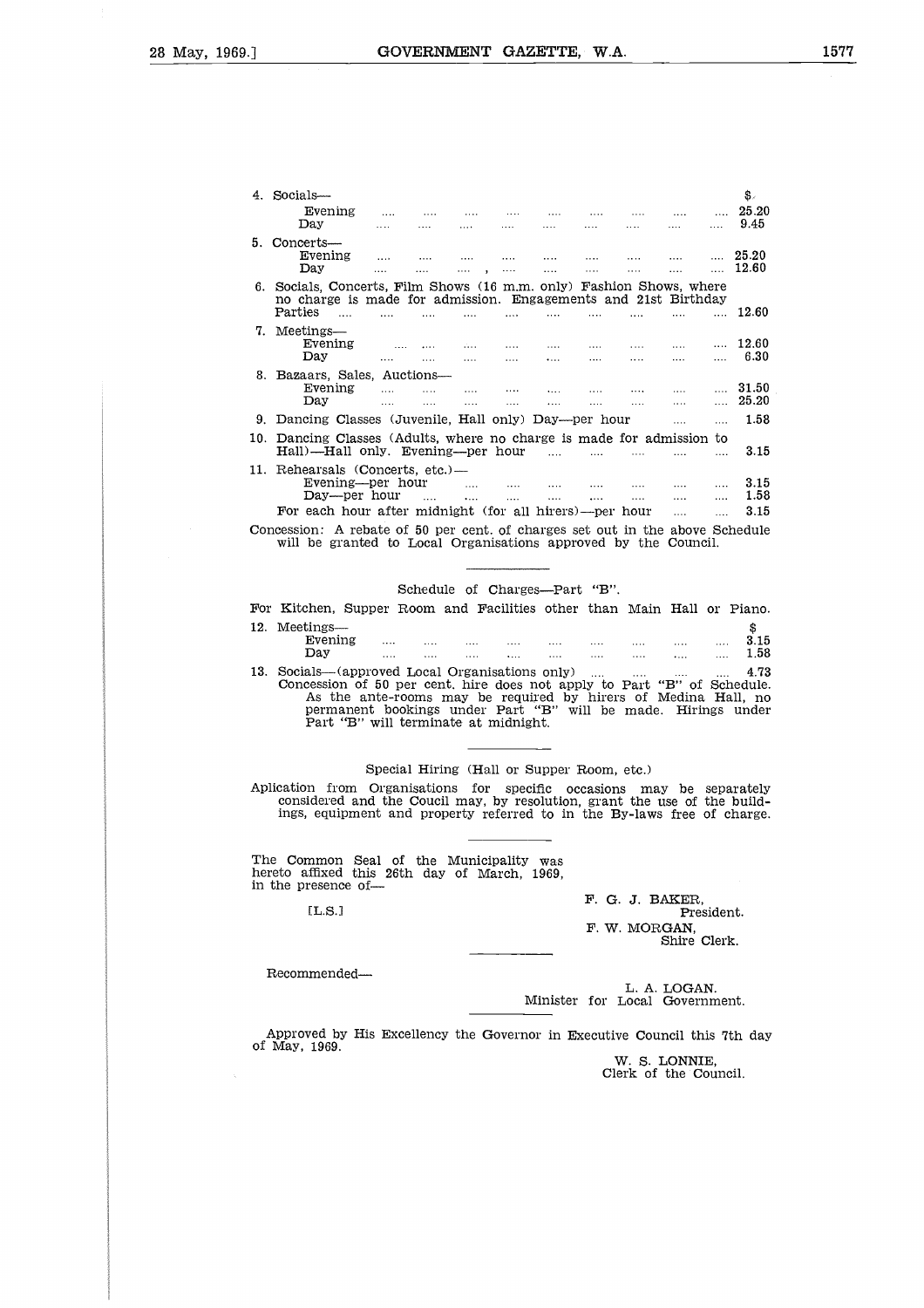### LOCAL GOVERNMENT ACT, 1960-1968.

The Municipality of the Shire of Kwinana.

By-law Amending By-laws—Use of Land.

L.G. 590/67.

IN pursuance of the powers conferred upon it by the abovementioned Act and by all other powers enabling it, the Council of the abovementioned Muni-cipality hereby records having resolved on the 26th day of February, 1969, to amend the By-laws of the Municipality of Kwinana passed at an Ordinary Meeting of the Council on the 29th day of December, 1955. and published in the *Government Gazette* on 3rd February, 1956, with subsequent amendments, in the following manner: review<br>and the 1<br>of the overnation the 1<br>Sched<br>Scheffer D<br>For F.<br>mono<br>affixed<br>IL.S.1<br>mende

Tenth Schedule—Kwinana New Town Zone Uses: The prefix "A" indicates Orelia Lots.

(b) For Duplex Houses or Flats—to be deleted therefrom—Lots A.309, A.317, A.105.

(bi) For Flats—Special—to be added thereto—Lots A.309, A.317, A.105.

The Common Seal of the Shire of Kwinana was affixed in the presence of-

 $[L.S.]$ 

Recommended

President. F. W. MORGAN, Shire Clerk.

F. G. J. BAKER,

L. A. LOGAN, Minister for Local Government.

Approved by His Excellency the Governor in Executive Council this 7th day of May, 1969.

W. S. LONNIE, Clerk of the Council.

# LOCAL GOVERNMENT ACT, 1960-1968.

The Municipality of the Shire of Mullewa.

By-laws relating to Swimming Pool.

L.G. 1122/68.

IN pursuance of the powers conferred upon it by the abovementioned Act and of all other powers enabling it, the Council of the abovementioned Municipality hereby records having resolved on the 20th day of December, 1967, to make and submit for confirmation by the Governor the following by-laws:

### Interpretation.

1. In this by-law unless the context otherwise requires

"Pool Premises" means the place or premises provided for the purpose of swimming by the public in water specially provided and known as the Shire of Mullewa Swimming Pool.

"Council" means the Council of the Shire of Mullewa.

"Shire Clerk" means the Shire Clerk or acting Shire Clerk of the Shire

of Mullewa. "Pool Manager" means the Manager or other person appointed for the of Manager" means the Manager or other person appointed for the time being by the Council to have the Control and management of

the Pool premises and such term shall include the assistant Manager. "Attendant" means an employee of the Council performing any duties on or in connection with Pool premises.

"Spectator" means any person admitted to the Pool premises for the sole purpose of viewing swimming or other activities conducted therein. "Swimming Coach" means any person licensed by the Council to enter the pool premises for the purpose of teaching swimming,

"words importing the masculine gender shall include the feminine gender or vice versa".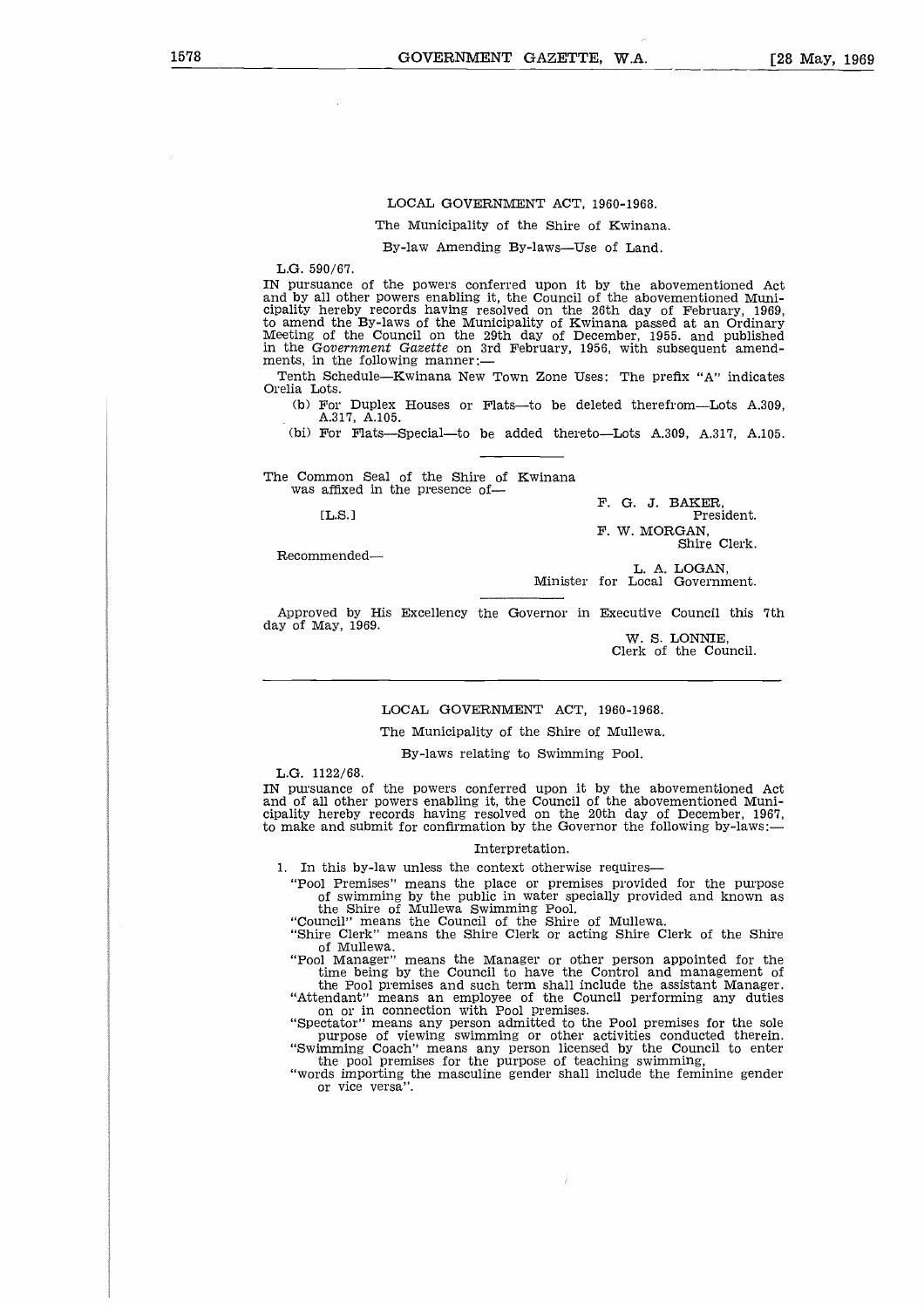### Use and Control of Pool premises.

2. The Pool premises shall be open for use of the public during such hours and periods as the Council may from time to time by resolution appoint, the Council reserving to itself the right to refuse admission to any person at any time.

3. The Pool premises or any part thereof may at any time at the discretion of the Council be set aside for the use of certain persons to the exclusion of others.

4. The Pool Manager may temporarly suspend admittance or clear the Pool premises or any part thereof of any person or persons if in his opinion such action is necessary or desirable.

5. No person (save the officers or workmen or invitees of the Council) shall enter the Pool premises without first having paid to an attendant the proper fee or change hereinafter prescribed.

6. Every person using the Pool premises shall obey all reasonable directions of the Pool Manager with regard to such use.

7. No person shall in any way obstruct the Pool Manager in his control of the Pool premises and of persons therein.

8. It shall be the duty of the Pool Manager (who is hereby empowered and directed) to refuse admission to or remove or cause to be removed from the Pool premises any person who, in the opinion of the Pool Manager, is guilty<br>of a breach of any of the provisions of this by-law or who, by his past or<br>present conduct, is deemed undesirable and any such person shall, upon request of the Pool Manager to withdraw from the Pool premises, quietly and peaceably do so as soon as possible.

9. Any person who has been refused admission to the Pool premises or who feels aggrieved by action of the Pool Manager may appeal to the Council by letter addressed to the Shire Clerk against such action and Council may give<br>such direction in the matter as is thought fit provided that such right of<br>appeal shall not imply any right of action for damages or other remedy the Pool Manager, or Council arising out of such refusal of admission.

10. No person shall enter or depart from any part of the Pool premises except by means of the respective entrances or exits set apart for such purposes.

11. No male above the age of four years shall trespass upon any part of the Pool premises set apart for the exclusive use of females and no female shall trespass upon any part of the Pool premises set apart for the exclusive use of males.

12. No person shall enter or attempt to enter any bathroom or dressing box that is already occupied without the consent of the occupier.

13. No person shall dress or undress or remove any part of his bathing costume except in a dressing room or enclosure provided for that purpose.

14. No person shall use the Pool or appear in public unless properly attired<br>in a costume so as to preserve public decency and shall so cover the body as<br>to prevent indecent exposure of the person. Any person who in the op Pool Manager to resume ordinary clothing and such person shall forthwith comply with such requirements.

15. No person shall enter or be in the Pool premises while in an intoxicated condition.

16. No person shall take into the Pool premises or have in his posession therein any intoxicating liquor.

17. No person affected or appearing to the Pool Manager to be affected or suffering from any infectious, contagious or offensive disease or skin complaint shall remain in or use any dressing room or shall enter or remain in any Pool.

18. No person shall bring or deposit any filth or rubbish in any Pool.

19. No person shall eat any food, drink or confectionery in any Pool or within two yards of the edge of any Pool.

20. No person shall smoke tobacco or any other substance in or within two yards of the Pool.

21. No person shall disfigure or write upon any part of the Pool premises.

22. No person shall behave in an unseemly, improper, disorderly or riotous manner, swear or use indecent, obscene or abusive language or gamble or misconduct himself in the Pool premises.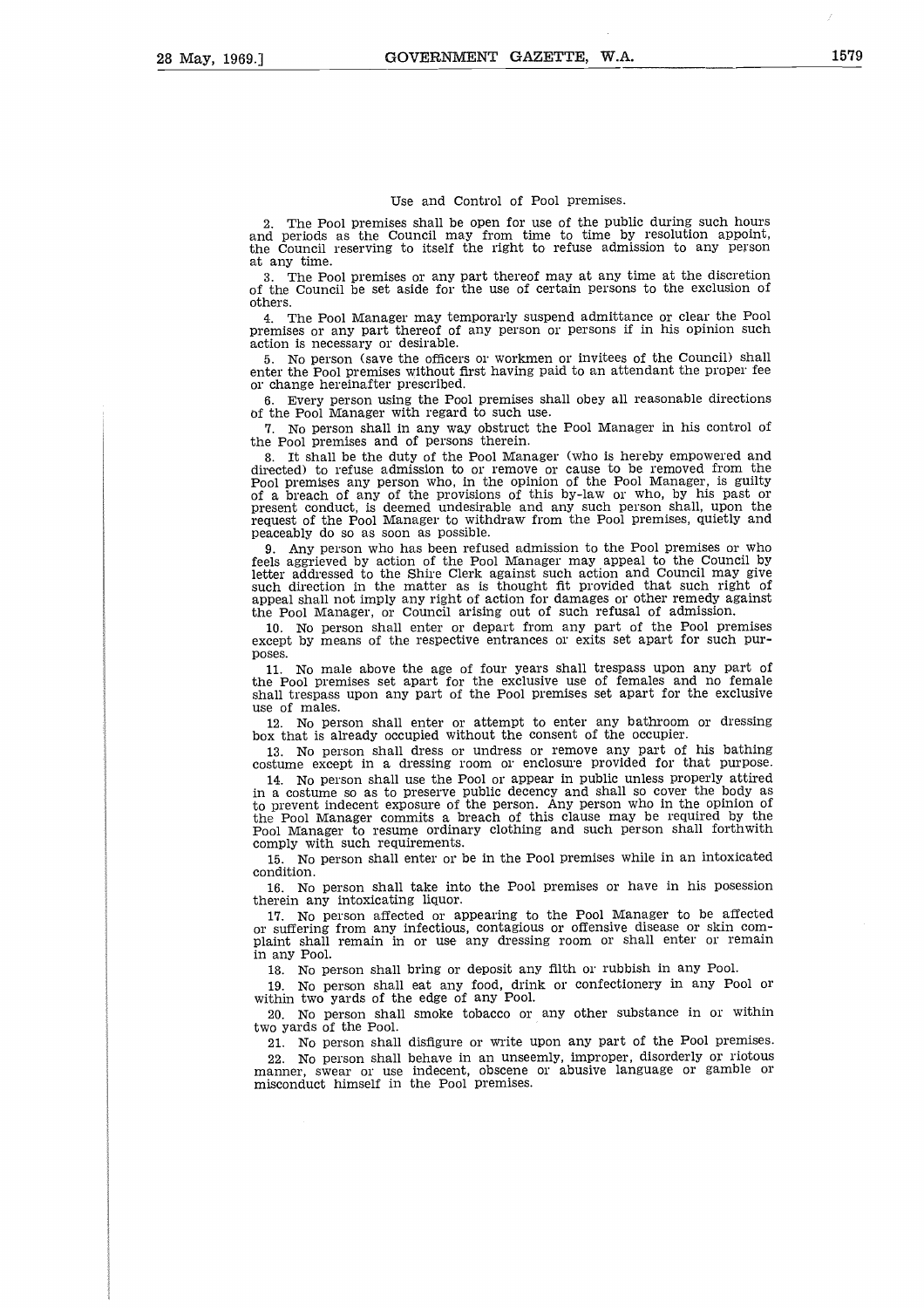23. No person shall climb up or on any fence, wall, partition or roof of the Pool premises.

24. No person shall waste or wastefully use fresh water in the Pool premises. 25. No person shall spit or expectorate in the Pool premises or commit any nuisance therein.

26. No person shall damage or interfere with or use improperly any part of the Pool premises or the furniture or fittings therein.

27. No person shall in any way annoy or interfere with any other person in the Pool premises.

28. Dogs shall not be allowed or permited in or upon any part of the Pool premises and no person shall cause or permit any dog or other animal belong-ing to that person or under his control to enter or remain in or upon any part of the Pool premises.

29. No person shall approach or enter any Pool until he shall have thoroughly cleansed and washed himself in one of the showers and the Pool Manager may prohibit any person approaching or entering or remaining in any Pool who in his opinion has neglected to do so, or is in his opinion otherwise dirty or unfit to use a Pool.

30. No person shall:

- (a) Use soap in any part of the Pool premises other than in the shower baths or toilet facilities. (b) Use any detergent or any substance, oil or preparation whilst he is
- in any Pool whereby the water therein may be discoloured or con-taminated or rendered turbid or, in the opinion of the Pool Manager in any way unfit.
- (c) Foul or pollute the water in any shower or pool.
- (d) Bring into any part of the Pool premises or place thereon any chemical substance, liquid or powder. (e) Wilfully soil or defile or damage any towel or bathing costume the
- property of the Council.
- (f) Wilfully or negligently break, injure, damage, destroy or tamper with any equipment, locker, key or other property of the Council. Charges and Admissions.

| in any Pool whereby the water therein may be discoloured or con-                                                              |                                                             |                 |                         |                                                           |                                      |       |
|-------------------------------------------------------------------------------------------------------------------------------|-------------------------------------------------------------|-----------------|-------------------------|-----------------------------------------------------------|--------------------------------------|-------|
| taminated or rendered turbid or, in the opinion of the Pool Manager                                                           |                                                             |                 |                         |                                                           |                                      |       |
| in any way unfit.                                                                                                             |                                                             |                 |                         |                                                           |                                      |       |
| (c) Foul or pollute the water in any shower or pool.                                                                          |                                                             |                 |                         |                                                           |                                      |       |
| (d) Bring into any part of the Pool premises or place thereon any chemical                                                    |                                                             |                 |                         |                                                           |                                      |       |
|                                                                                                                               |                                                             |                 |                         |                                                           |                                      |       |
| substance, liquid or powder.                                                                                                  |                                                             |                 |                         |                                                           |                                      |       |
| (e) Wilfully soil or defile or damage any towel or bathing costume the                                                        |                                                             |                 |                         |                                                           |                                      |       |
| property of the Council.                                                                                                      |                                                             |                 |                         |                                                           |                                      |       |
| (f) Wilfully or negligently break, injure, damage, destroy or tamper with                                                     |                                                             |                 |                         |                                                           |                                      |       |
| any equipment, locker, key or other property of the Council.                                                                  |                                                             |                 |                         |                                                           |                                      |       |
|                                                                                                                               | Charges and Admissions.                                     |                 |                         |                                                           |                                      |       |
| 1. Subject to provisions of this by-law the following shall be the sums to                                                    |                                                             |                 |                         |                                                           |                                      |       |
|                                                                                                                               |                                                             |                 |                         |                                                           |                                      |       |
| paid for admission to the Pool premises and the use of the Pool and the                                                       |                                                             |                 |                         |                                                           |                                      |       |
|                                                                                                                               |                                                             |                 |                         |                                                           |                                      |       |
| uisites supplied therein:—                                                                                                    |                                                             |                 |                         |                                                           |                                      |       |
|                                                                                                                               |                                                             |                 |                         |                                                           |                                      | \$    |
| All persons over the age of 16 years                                                                                          |                                                             |                 |                         |                                                           |                                      | 0.20  |
| Children under the age of 16 years                                                                                            |                                                             |                 | <b>Castle Committee</b> | <b>Salary Committee</b>                                   | $\cdots$<br><b>Sales Controller</b>  | 0.05  |
|                                                                                                                               |                                                             |                 |                         |                                                           |                                      |       |
| School children in classes with teacher in attendance—each free.                                                              |                                                             |                 |                         |                                                           |                                      | 20.00 |
| Family season tickets                                                                                                         | $\cdots$<br>$\sim 100$                                      | and the company | $\cdots$                | $\mathcal{L}_{\text{max}}$ and $\mathcal{L}_{\text{max}}$ | $\mathbf{r}$<br>$\cdots$             |       |
| Couple season tickets                                                                                                         | المتلاد والمتلاد والمتناد والمتناد المتناد والمتناد والمتنا |                 |                         |                                                           |                                      | 15.00 |
| Adult season tickets                                                                                                          |                                                             |                 |                         |                                                           | $\ldots$<br><b>Sales Committee</b>   | 10.00 |
| Children season ticket                                                                                                        |                                                             |                 |                         |                                                           | $\sim 10^{11}$ m $^{-1}$<br>$\cdots$ | 4.00  |
| Pensioners<br>and the state of the state of the state of the state of the state of the state of the state of the state of the | <b>Service</b><br>$\cdots$                                  | $\cdots$        | $\cdots$                | $\cdots$                                                  | $\cdots$<br>$\cdots$                 | 0.05  |
| Half season tickets will be available at half the above mentioned prices.                                                     |                                                             |                 |                         |                                                           |                                      |       |
| Half season will be from opening date until the 31st December and<br>from 1st January to closing of season.                   |                                                             |                 |                         |                                                           |                                      |       |

from 1st January to closing of season.

32. A person shall not pay, nor shall any Pool attendant or other officer or servant of the Council receive any fee for admission to or for use of any facility in any Pool premises, except upon such person being permitted to pass through a turnstile which automatically registers such admission or except in exchange for a printed ticket bearing the name of the Council or in exchange for a ticket issued from a cash register of the Council.

### Costumes.

33. Every person who hires a costume or towel at the Pool shall before leaving the Pool return such costume or towel to the Pool Manager or person appointed by the Pool Manager to recive same.

### Coaching.

34. (a) No person shall for profit teach, coach or train any other person in any Pool unless with the prior written permission of the Council. (b) The Council may grant such permission subject to such conditions

as it thinks fit and may at any time withdraw such permission.

# Depositing of Articles and Lost Property.

35. Any person may deposit with the Pool Manager or an attendant any article for safe keeping subject to the following terms and conditions and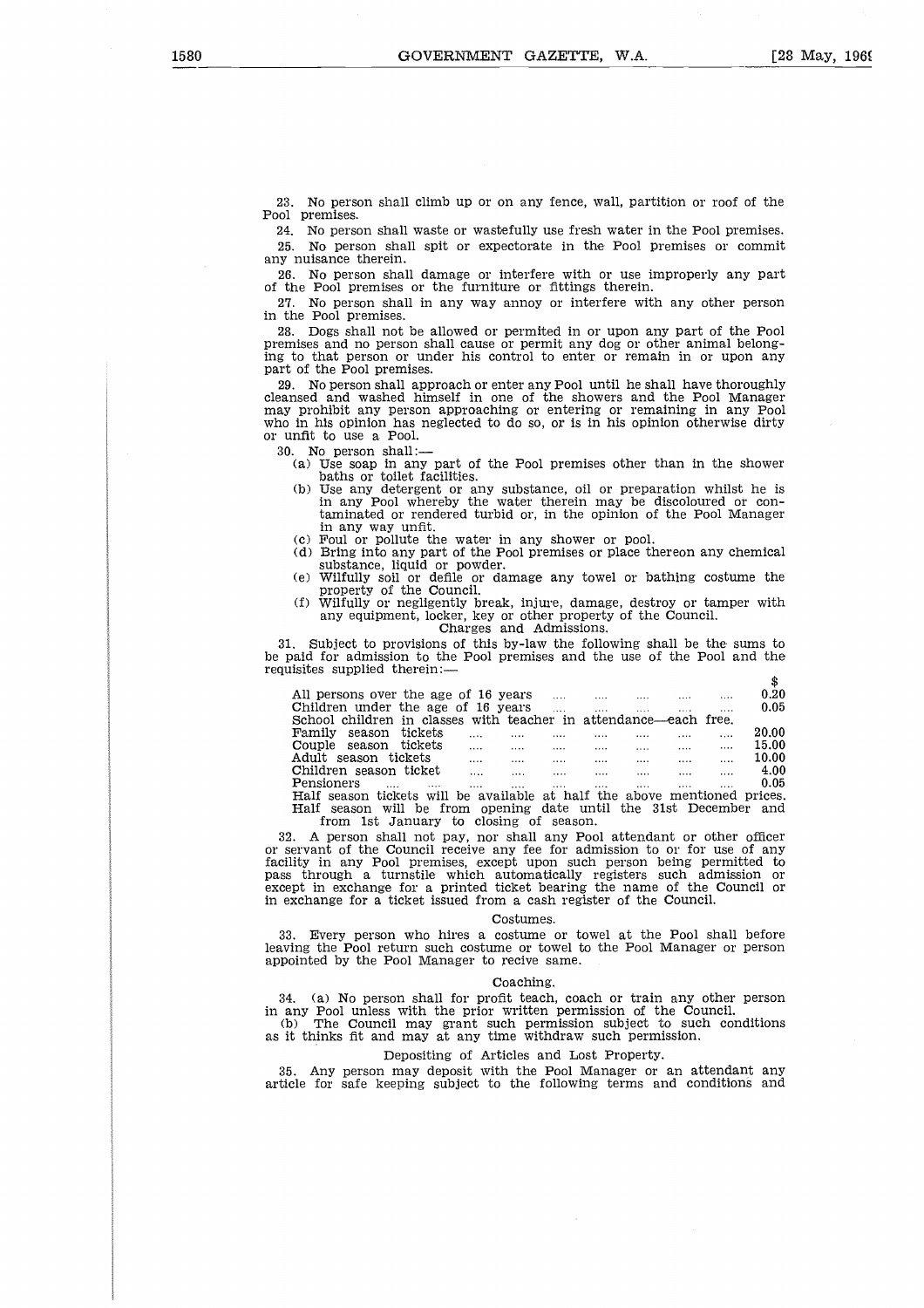any person making any deposit shall be deemed to agree that such condition:<br>shall be applicable thereto:—

- (i) If any article deposited be damaged, destroyed, lost or stolen neither the Council nor any officer, employee (including the Pool Manager and attendant) or agent of the Council shall be in any way responsible for any such damage, destruction, loss or theft, howsoever occurring.
- (ii) Upon production to the Pool Manager or an attendant of a receipt or token given in respect of any article deposited the article may be handed to the person producing the receipt or taken without proof that such person is the person to whom such receipt or token was originally issued.
- (iii) If any article deposited is not reclaimed within three months from the date of the deposit the Council or some person duly authorised in that behalf by the Council may sell or otherwise dispose of the same and shall be under no liability either to the owner or depositor thereof by reason of such sale or disposal and may apply proceeds of

sale as the Council sees fit.<br>(1) There shall be kept by the Pool Manager or by an attendant a book 36. (i) There shall be kept by the Pool Manager or by an attendant a book

(hereinafter referred to as the Lost Property Register).<br>
(ii) Any person who finds any article which has been left in the Pool<br>
premises shall forthwith deliver it to the Pool Manager or attendant.<br>
(iii) Upon receipt of

forthwith take charge thereof and enter or cause to be entered in the Lost Property Register a description of the article, the time and date of its receipt and the name of the finder.

(iv) The Pool Manager or attendant may deliver to a person apparently the owner thereof any article particulars of which have been entered in the Lost Property Register upon receiving satisfactory proof of ownership and on payment of the prescribed fee (if any) and upon such delivery such person shall<br>by way of acknowledging receipt of the said article sign his name in the Lost<br>Property Register and add his address.<br>(v) In the interpretation

money.

37. The Pool Manager shall on every Monday report to the Shire Clerk regarding all money and articles found in the Pool premises and handed to him, and whether any such have been claimed and returned to the owners thereof, refer section 35 (iii).

38. Neither the Council nor any officer or employee of the Council shall be in any way responsible for any article lost by or stolen from any person whilst in the Pool premises or for any article damaged or destroyed whilst in or about the Pool premises.

39. No ticket, token, license or receipt issued as provided by this By Law shall be transferrable and no person other than the person to whom it was originally issued shall enjoy any benefit therefrom any privileges thereunder. rieffue<br>fue<br>fue<br>fu

Penalty.

40. Any person committing a breach of or an offence against any of the provisions of this by-law shall for every such breach or offence be liable to a penalty not exceeding forty dollars.

Dated this 25th day of March, 1968. The Common Seal of the Shire of Mullewa was hereunto affixed in the presence of-

[L.S.]

G. S. EVES, President. E. T. BARDEN, Shire Clerk.

Recommended

L. A. LOGAN, Minister for Local Government.

Approved by His Excellency the Governor in Executive Council this 7th day of May, 1969.

W. S. LONNIE, Clerk of the Council.

 $(3) -61219$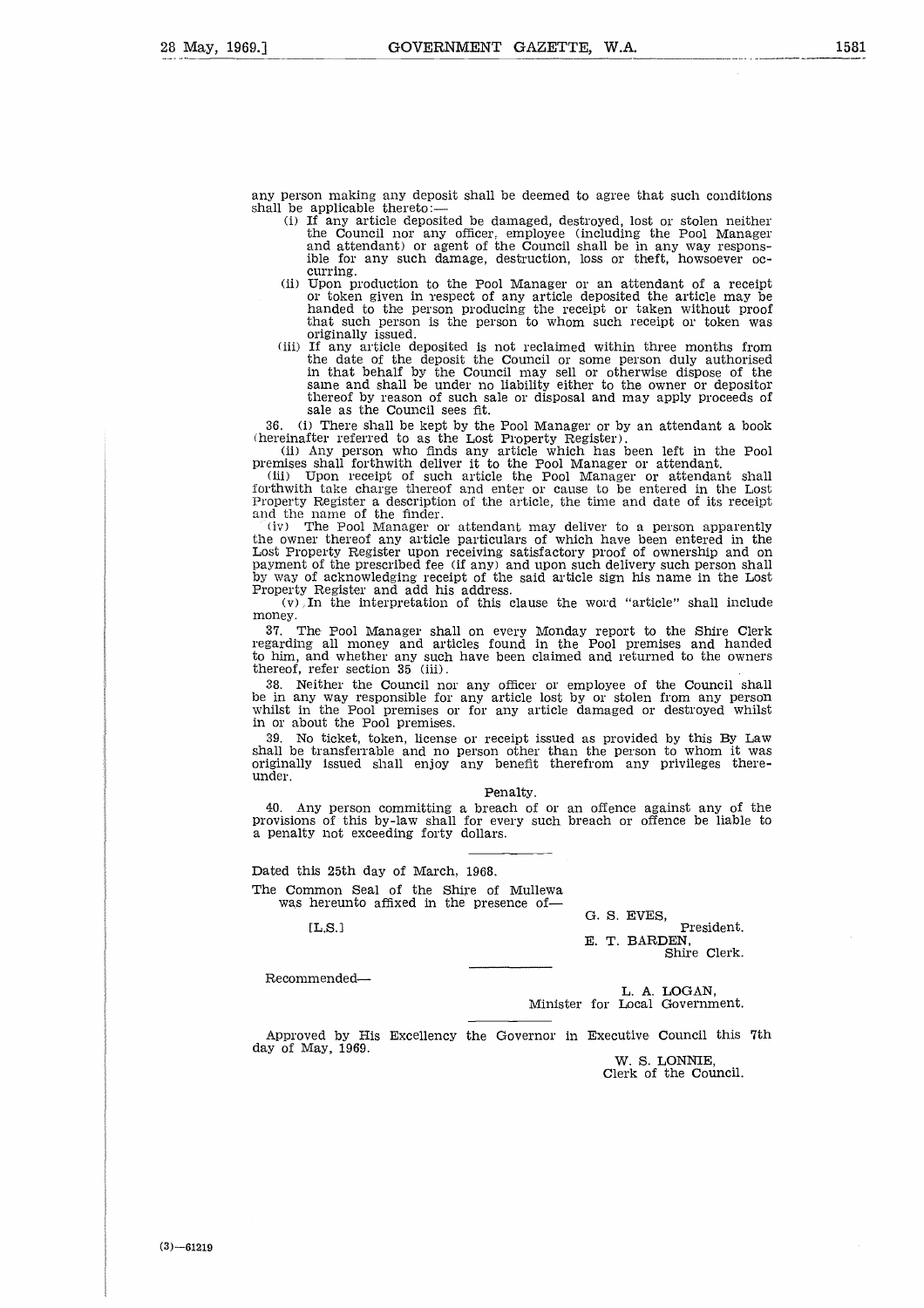# LOCAL GOVERNMENT ACT, 1960-1968.

The Municipality of the Shire of Northampton.

Adoption of Draft Model By-laws Relating to Vehicle Wrecking.

L.G. 374/69.

IN pursuance of the powers conferred upon it by the abovementioned Act, the Council of the abovementioned Municipality hereby records having resolved on the 26th day of March 1969, to adopt such of the Draft Model By-laws published in the *Government Gazette* of the 12th October 1965, as are here set out: The Local Government Model By-laws (Vehicle Wrecking) No. 17—the whole of the By-law.

Dated this 24th day of April 1969. The Common Seal of the Municipality of the Shire of Northampton was duly affixed hereto in the presence of-

*[L.S.l*

ERN. E. TEAKLE, President. R. CHARLTON, Shire Clerk.

Recommended

L. A. LOGAN, Minister for Local Government.

Approved by His Excellency the Governor in Executive Council this 7th day of May, 1969.

W. S. LONNIE, Shire Clerk.

LOCAL GOVERNMENT ACT, 1960-1968.

The Municipality of the Shire of Wanneroo.

By-laws Relating to Control and Management of Halls and Equipment and Property under the Control of the Council.

L.G. 287/59.

IN pursuance of the powers conferred upon it by the abovementioned Act and of all other powers enabling it, the Council of the abovementioned Municipality hereby records having resolved on the 6th day of November, 1968, to amend and submit for confirmation by the Governor the following by-law:

### Schedule of Charges.

| hereby records having resolved on the 6th day of November, 1968, to amend and<br>submit for confirmation by the Governor the following by-law:—                                                                                                                                                |          |          |                      |                      |              |              |              |                    |                      |
|------------------------------------------------------------------------------------------------------------------------------------------------------------------------------------------------------------------------------------------------------------------------------------------------|----------|----------|----------------------|----------------------|--------------|--------------|--------------|--------------------|----------------------|
| The by-laws relating to control and management of halls and equipment<br>and property under the control of the Council, published in the Government<br><i>Gazette</i> of the 9th September, 1965 are hereby amended by substituting for the<br>Schedule of Charges a new schedule as follows:— |          |          |                      |                      |              |              |              |                    |                      |
|                                                                                                                                                                                                                                                                                                |          |          |                      | Schedule of Charges. |              |              |              |                    |                      |
| Schedule No. 1. Wanneroo Civic Centre Hall—Main Hall (including Lesser<br>Hall, Kitchen and all faciities, except where otherwise specified) and Lesser<br>Hall (including Kitchen and facilities, other than Main Hall).                                                                      |          |          |                      |                      |              |              |              |                    |                      |
| Item No.                                                                                                                                                                                                                                                                                       |          |          |                      |                      |              |              |              | Main<br>Hall<br>\$ | Lesser<br>Hall<br>\$ |
| 1. Dances—Evening                                                                                                                                                                                                                                                                              |          |          |                      |                      |              |              |              | 25.00              | 12.50                |
| 2. Travelling Shows-<br>Evening<br>Day                                                                                                                                                                                                                                                         | $\cdots$ | $\cdots$ | $\cdots$<br>$\cdots$ | <br>$\cdots$         | $\cdots$<br> | $\cdots$<br> | $\cdots$<br> | 25.00<br>12.50     | 10.00<br>6.25        |
|                                                                                                                                                                                                                                                                                                |          |          |                      |                      |              |              |              |                    |                      |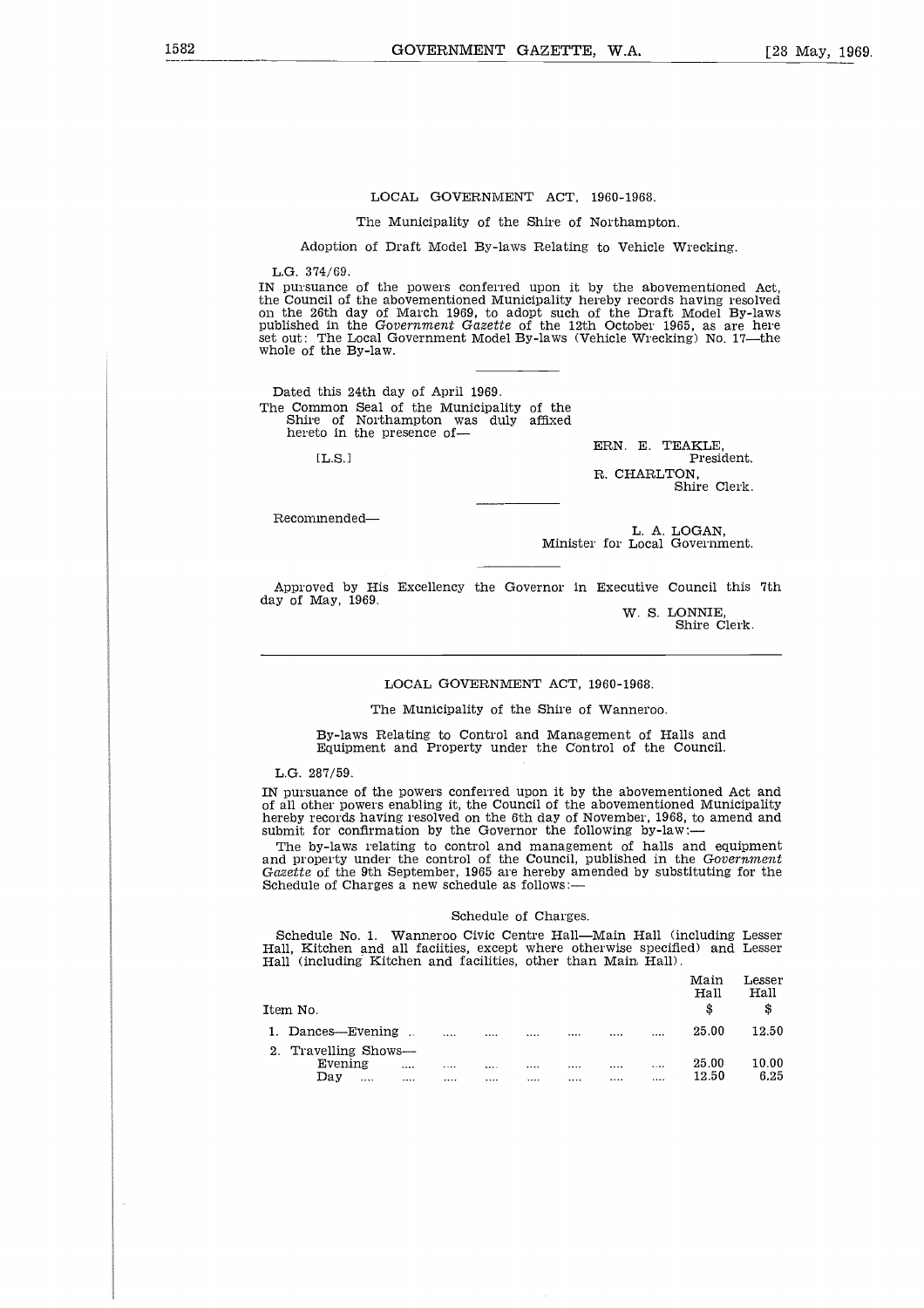$\overline{\phantom{a}}$ 

| - 1 |                                                                                                                                   |                         | GOVERNMENT                                         |                      | GAZETTE.             | W.A.                 |                       |                      |                     |
|-----|-----------------------------------------------------------------------------------------------------------------------------------|-------------------------|----------------------------------------------------|----------------------|----------------------|----------------------|-----------------------|----------------------|---------------------|
|     |                                                                                                                                   |                         |                                                    |                      |                      |                      |                       |                      |                     |
|     | 3. Wedding Receptions and Breakfast, Birthday Parties—<br>Evening<br>Day<br>                                                      | .<br>.                  | $\mathbf{r}$<br>$\cdots$<br>$\cdots$<br>$\cdots$   | $\cdots$<br>         | .<br>.               | .<br>.               | .<br>$\cdots$         | \$<br>25.00<br>12.50 | \$<br>10.00<br>6.25 |
|     | 4. Socials-<br>Evening<br>Day<br>$\sim 100$                                                                                       | and the<br><b>Sales</b> | $\cdots$<br>.<br>$\sim 100$<br>$\cdots$            | $\cdots$<br>1.1.1    | .<br>$\cdots$        | .<br>.               | .<br>$\cdots$         | 25.00<br>12.50       | 12.50<br>6.25       |
|     | 5. Concerts-<br>Evening<br>Day<br>$\cdots$                                                                                        | $\cdots$<br>$\cdots$    | $\cdots$<br>$\cdots$<br>$\cdots$<br>.              | $\cdots$<br>$\cdots$ | <br>$\cdots$         | .<br>1.1.1           | $\cdots$<br>$\cdots$  | 25.00<br>12.50       | 12.50<br>6.25       |
|     | 6. Socials, Concerts, Film Shows (16 mm, only)<br>charge is made for admission                                                    |                         |                                                    | .                    | .                    | where no<br>.        | .                     | 10.00                | 5.00                |
|     | 7. Meetings-<br>Evening<br>Dav<br>$\cdots$                                                                                        | .                       | $\cdots$<br>.<br>i i i i<br>$\cdots$               | $\cdots$<br>$\cdots$ | $\cdots$<br>$\cdots$ | .<br>.               | $\cdots$<br>$\cdots$  | 10.00<br>10.00       | 5.00<br>5.00        |
| 8.  | Bazaars-<br>Evening<br>Dav<br>$\cdots$                                                                                            | $\cdots$<br>$\cdots$    | $\cdots$<br>$\cdots$<br>$\mathbf{1}$<br>$\sim 100$ | 1.11<br>$\cdots$     | $\cdots$<br>$\cdots$ | $\cdots$<br>$\cdots$ | .<br>$\cdots$         | 25.00<br>12.50       | 12.50<br>6.25       |
| 9.  | Dancing Classes (Juvenile, Hall only)—<br>Day—per hour                                                                            |                         | $\cdots$<br>$\mathbf{r}$                           | $\mathbf{1}$         | $\ldots$             | .                    |                       | 1.50                 | 0.75                |
| 10. | Dancing Classes (Adults, and where no charge is made<br>for admission to Hall)-<br>Evening (Hall only) per hour                   |                         |                                                    |                      | $\ddot{\phantom{a}}$ | $\cdots$             | .                     | 2.50                 | 1.25                |
| 11. | Rehearsals (Concerts, etc.)-<br>Evening—per hour<br>Day—per hour                                                                  |                         | $\cdots$<br>$\sim 100$                             | as an<br>$\cdots$    | .<br>$\cdots$        | .<br>$\cdots$        | $\ddotsc$<br>$\cdots$ | 2.50<br>1.50         | 1.25<br>0.75        |
| 12. | For each hour after midnight (for all hirers) per hour<br>As the ante-rooms may be required by hirers of the Main Hall, no perma- |                         |                                                    |                      |                      |                      |                       | 2.50                 | 1.25                |

|         | Evening—per hour<br>Day—per hour                                                                                                                                                     |                          | $\cdots$             |                        | $\cdots$<br>$\mathbf{r}$ | $\ldots$<br>$\cdots$ | 1.1.1<br>$\cdots$ | $\cdots$<br>.        | .<br>$\cdots$ | 2.50<br>1.50  | 1.25<br>0.75  |
|---------|--------------------------------------------------------------------------------------------------------------------------------------------------------------------------------------|--------------------------|----------------------|------------------------|--------------------------|----------------------|-------------------|----------------------|---------------|---------------|---------------|
| 12.     | For each hour after midnight (for all hirers) per hour<br>As the ante-rooms may be required by hirers of the Main Hall, no perma-<br>nent bookings will be made for the Lesser Hall. |                          |                      |                        |                          |                      |                   |                      |               | 2.50          | 1.25          |
|         | Schedule No. 2.—Sorrento Community Hall (including Kitchen and all facili-<br>ties, where otherwise specified).                                                                      |                          |                      |                        |                          |                      |                   |                      |               |               |               |
|         |                                                                                                                                                                                      |                          |                      |                        |                          |                      |                   |                      |               |               | Hall<br>Hire  |
|         | Item No.                                                                                                                                                                             |                          |                      |                        |                          |                      |                   |                      |               |               | \$            |
|         | 1. Dances-Evening                                                                                                                                                                    |                          | $\sim 100$           | $\ldots$ .             | $\cdots$                 | $\sim 100$           | $\sim 100$        |                      | $\cdots$      | $\cdots$      | 12.50         |
| $2_{-}$ | Travelling Shows-<br>Evening                                                                                                                                                         | $\sim$                   | $\cdots$             | $\cdots$               | $\cdots$                 | $\ldots$ .           | .                 | $\cdots$             | $\cdots$      | $\mathbf{1}$  | 10.00         |
|         | Day                                                                                                                                                                                  | .                        | $\cdots$             | .                      | .                        | .                    |                   | $\cdots$             | $\cdots$      | .             | 6.25          |
|         | 3. Wedding Receptions and Breakfast, Birthday Parties-                                                                                                                               |                          |                      |                        |                          |                      |                   |                      |               |               |               |
|         | Evening<br>Day                                                                                                                                                                       | $\mathbf{r}$<br>$\cdots$ | in in<br>$\cdots$    | $\sim 100$<br>$\cdots$ | $\cdots$<br>$\cdots$     | .<br>$\cdots$        | .<br>$\cdots$     | .<br>$\cdots$        | $\cdots$<br>. | .<br>$\cdots$ | 10.00<br>6.25 |
|         |                                                                                                                                                                                      |                          |                      |                        |                          |                      |                   |                      |               |               |               |
|         | 4. Socials-<br>Evening $\ldots$<br>Day                                                                                                                                               |                          | $\sim 100$           | $\sim 100$             | $\cdots$                 | $\sim 100$           | $\cdots$          | $\cdots$             | $\cdots$      | .             | 12.50<br>6.25 |
| 5.      | Concerts-                                                                                                                                                                            | $\cdots$                 | $\cdots$             | $\cdots$               | $\cdots$                 | $\cdots$             | $\cdots$          | $\cdots$             | $\cdots$      | .             |               |
|         | Evening                                                                                                                                                                              | $\cdots$                 | $\dots$              | $\cdots$               | $\cdots$                 | $\cdots$             | $\dots$           | $\cdots$             | $\cdots$      | .             | 12.50         |
|         | Day                                                                                                                                                                                  | $\cdots$                 | $\cdots$             | $\cdots$               | $\cdots$                 | .                    | $\cdots$          | 1.11                 | $\sim 100$    | $\cdots$      | 6.25          |
|         | 6. Socials, Concerts, Film Shows (16 mm, only), where no charge is<br>made for admission                                                                                             |                          |                      | 1.11                   | 1.1.1                    | 1.1.1                | .                 | $\cdots$             | $\cdots$      | $\cdots$      | 5.00          |
|         | 7. Meetings-                                                                                                                                                                         |                          |                      |                        |                          |                      |                   |                      |               |               |               |
|         | Evening                                                                                                                                                                              | $\cdots$                 | $\cdots$             | $\cdots$               | $\cdots$                 | $\cdots$             | $\cdots$          | $\sim 100$           | $\cdots$      | $\cdots$      | 5.00          |
|         | Day                                                                                                                                                                                  | $\cdots$                 | $\cdots$             | $\sim$ $\sim$          | $\cdots$                 | .                    | $\cdots$          | .                    | $\cdots$      | $\cdots$      | 5.00          |
| 8.      | Bazaars-                                                                                                                                                                             |                          |                      |                        |                          |                      |                   |                      |               |               | 12.50         |
|         | Evening<br>Day                                                                                                                                                                       | $\cdots$<br>.            | $\cdots$<br>$\cdots$ | $\cdots$<br>$\cdots$   | $\cdots$<br>$\cdots$     | $\sim$ $\sim$<br>.   | .<br>.            | $\cdots$<br>$\cdots$ | $\cdots$<br>. | $\cdots$<br>. | 6.25          |
|         | 9. Dancing Classes (Juvenile, Hall only)—                                                                                                                                            |                          |                      |                        |                          |                      |                   |                      |               |               |               |
|         | Day—per hour                                                                                                                                                                         |                          |                      | $\cdots$               | $\cdots$                 | $\cdots$             | .                 | .                    | $\cdots$      | .             | 0.75          |
|         |                                                                                                                                                                                      |                          |                      |                        |                          |                      |                   |                      |               |               |               |
|         |                                                                                                                                                                                      |                          |                      |                        |                          |                      |                   |                      |               |               |               |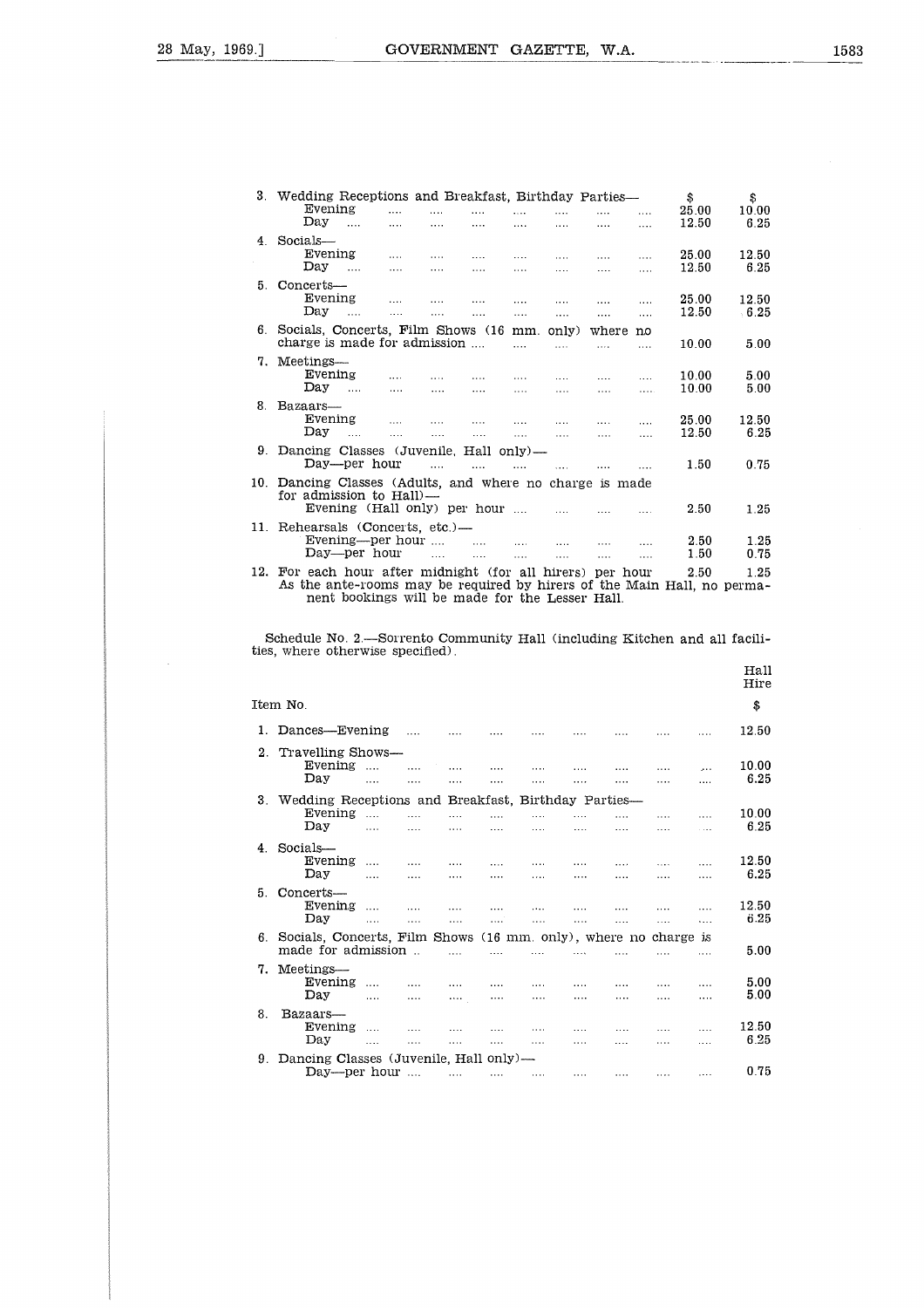| GOVERNMENT GAZETTE, W.A.                                                                                                                                                 |  |                                              |              |                                 | Г2           |
|--------------------------------------------------------------------------------------------------------------------------------------------------------------------------|--|----------------------------------------------|--------------|---------------------------------|--------------|
|                                                                                                                                                                          |  |                                              |              |                                 |              |
| 10. Dancing Classes (Adults, and where no charge is made for admis-<br>sion to Hall)—                                                                                    |  |                                              |              |                                 | \$           |
| Evening $(Hall \cdot only)$ —per hour                                                                                                                                    |  |                                              |              |                                 | 1.25         |
| 11. Rehearsals (concerts, etc.)—<br>Evening—per hour $\dots$ $\dots$ $\dots$ $\dots$ $\dots$<br>$Day$ —per hour $\ldots$ $\ldots$ $\ldots$ $\ldots$                      |  | the company of the company of the company of |              |                                 | 1.25<br>0.75 |
| 12. For each hour after midnight (for all hirers) per hour<br>To apply to all buildings.                                                                                 |  |                                              | $\cdots$     | $\cdots$                        | 1.25         |
| Any hirings not specifically stated in the above schedules shall be calcu-<br>lated on the basis of the purpose which most closely resembles that<br>for which required. |  |                                              |              |                                 |              |
| Dated this 27th day of November, 1968.<br>The Common Seal of the Municipality was duly<br>affixed hereto in the presence of—                                             |  |                                              |              |                                 |              |
|                                                                                                                                                                          |  |                                              | M. NANOVICH. |                                 |              |
| [L.S.]                                                                                                                                                                   |  |                                              |              |                                 | President.   |
|                                                                                                                                                                          |  |                                              |              | N. S. BENNETTS.<br>Shire Clerk. |              |
|                                                                                                                                                                          |  |                                              |              |                                 |              |

Recommended

L. A. LOGAN, Minister for Local Government.

Approved by His Excellency the Governor in Executive Council this 7th day of May, 1969.

W. S. LONNIE, Clerk of the Council.

# LOCAL GOVERNMENT ACT, 1960-1968.

The Municipality of the Shire of Wanneroo.

Adoption of Draft Model By-laws Relating to Signs, Hoardings and Bill Posting.

L.G. 31/69.

IN pursuance of the powers conferred upon it by the abovementioned Act, the Council of the abovementioned Municipality hereby records having resolved<br>on the 13th day of November 1968, to adopt such of the Draft Model By-laws<br>published in the *Government Gazette* of the 11th June, 1963, and ame By-law. IL.S.l 

Dated this 27th day of November, 1968. The Common Seal of the Municipality of the Shire of Wanneroo was dully affixed hereto in the presence of-

 $[L.S.]$ 

M. NANOVICH, President. N. S. BENNETTS, Shire Clerk.

Recommended

L. A. LOGAN, Minister for Local Government.

Approved by His Excellency the Governor in Executive Council this 7th day of May, 1969.

W. S. LONNIE,<br>Clerk of the Council.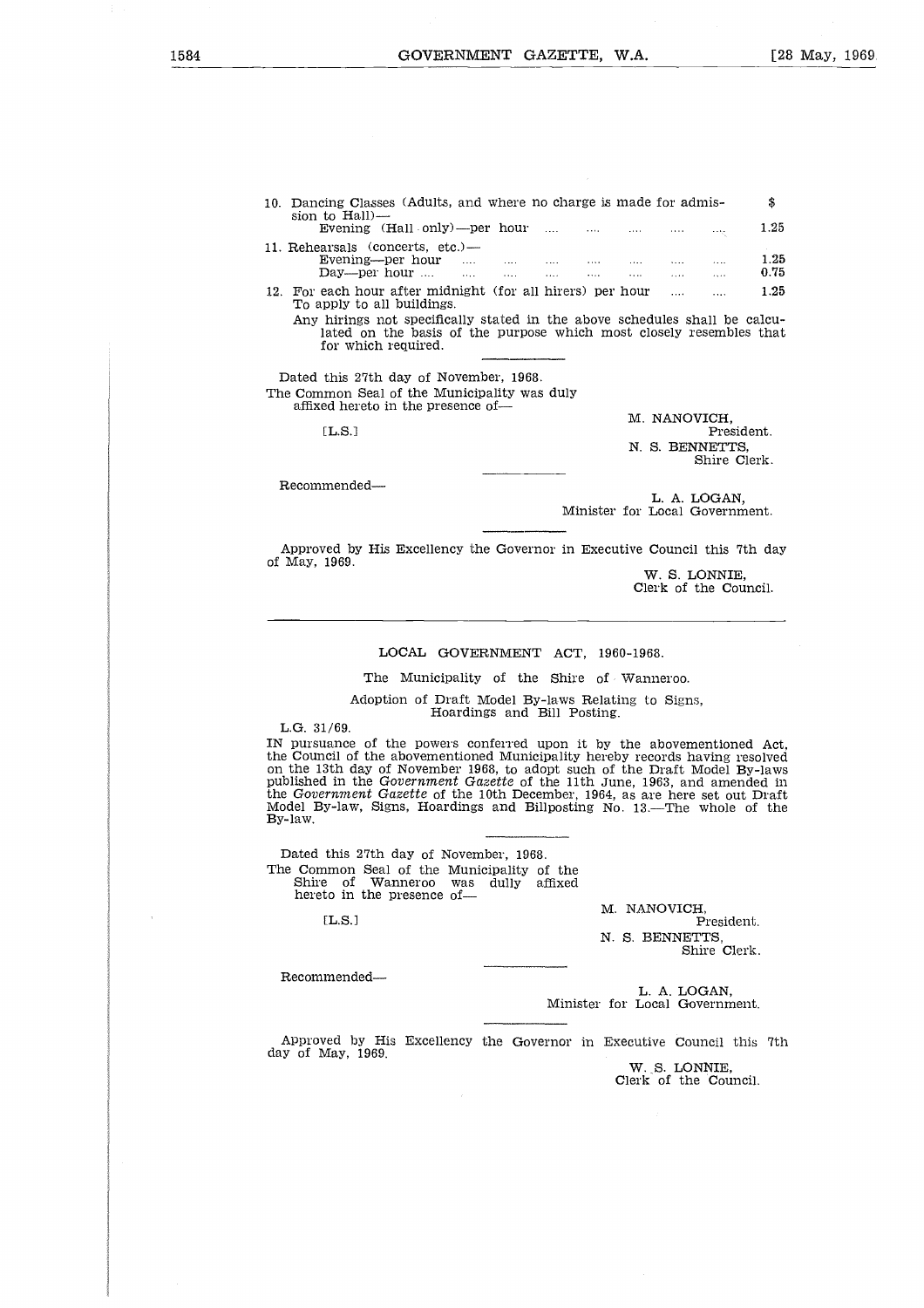### LOCAL GOVERNMENT ACT, 1960-1968.

Municipality of the Shire of Wyndham-East Kimberley.

Adoption of Draft Model By-laws (Signs, Hoardings and Billposting) No. 13.

L.G. 115/69.

IN pursuance of the powers conferred upon it by the abovementioned Act the Council of the abovementioned Municipality hereby records having resolved on the 18th day of February, 1969, to adopt such of the Draft Model By-laws published in the *Government Gazette* of the 11th June, 1963 with the amend-ment published in the *Government Gazette* of the 10th December, 1964, as are here set out.

Draft Model By-law (Signs, Hoardings and Billposting No. 13. Alterations: Delete By-law 38.

Dated this 18th day of February 1969. The Common Seal of the Shire of Wyndham-East Kimberley.

 $[L.S.1]$ 

W. L. GRANDISON, President. C. T. CASSIDY, Shire Clerk.

Recommended

L. A. LOGAN, Minister for Local Government.

Approved by His Excellency the Governor in Executive Council this 7th day of May, 1969.

W. S. LONNIE, Clerk of the Council.

VERMIN ACT, 1918-1965.

Department of Agriculture, South Perth, 12th May, 1969.

HIS Excellency the Governor in Executive Council, acting pursuant to the powers conferred by section 135 of the Vermin Act, 1918-1965, has been pleased to make the regulations set forth in the schedule hereunder to take effect on and from the 1st day of July, 1969.

> T. C. DUNNE, Director of Agriculture.

# Schedule.

### Regulations.

1. In these regulations the Vermin Act Regulations, 1919, pub-lished in the *Government Gazette* on the 21st March, 1919, and amended from time to time thereafter by notices published in the *Government Gazette,* are referred to as the principal regulations.

2. The principal regulations are amended by substituting for the passage, "Foxes, and Wedge-tailed Eagles and Emus under section 100 subsection. (3).", in the heading before regulation 91, the passage, ", Emus and Ceylon crows under section 103, subsection (3).".

Principal regulations.

Heading before Reg. 91 amended.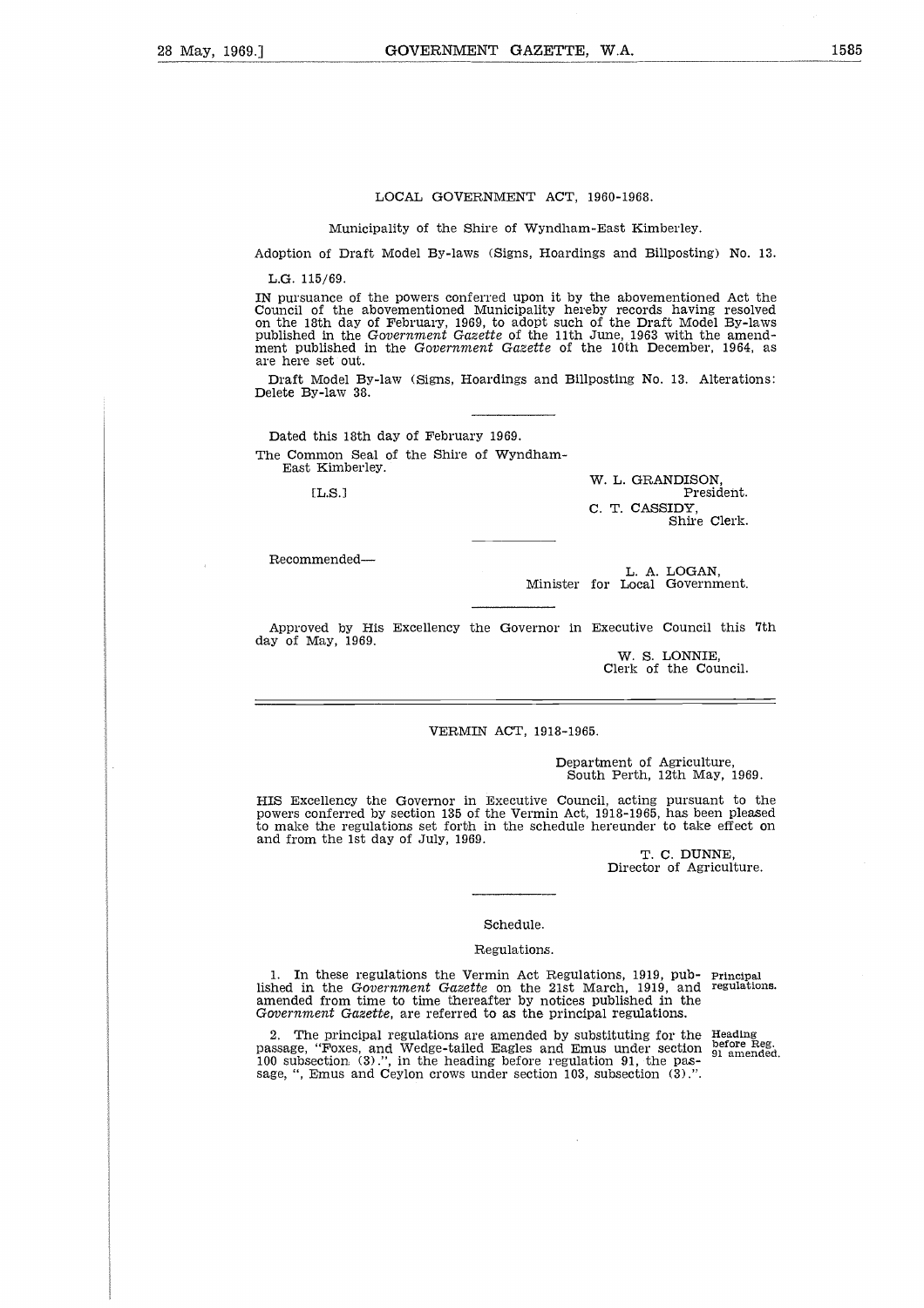Reg. 91<br>amended.

3. Regulation 91 of the principal regulations is amended-

- (a) by deleting the passage, "foxes, wedge-tailed eagles," from lines two and three;
- (b) by deleting paragraph (b); and
- (c) by deleting paragraph (c).

Reg. 92 amended.

4. Regulation 92 of the principal regulations is amended by deleting the pasage, ", or the beak and claws".

Reg. 93 amended.

5. Regulation 93 of the principal regulations is amended

- (a) by substituting for the words, "an adult wild dog or a fox", in line one of paragraph (a) the words, "a wild dog";
- (b) by deleting paragraph (c); and
- (c) by deleting the passage, ", beaks and claws", in line one of the last paragraph.

Reg. 93A revoked and remade.

6. Regulation 93A of the principal regulations is revoked and remade as follows:-

93A. (1) Subject to subregulation (2) of this regulation a Vermin Board shall pay the uniform bonus payable under Regulation 91 and may obtain a refund from the Chief Inspector of the amount lawfully paid, subject to the following conditions:—

- (a) the Board shall forward to the Chief Inspector, at convenient intervals, a written statement in duplicate, certified by the Chairman and by the Secretary of the Board, specifying the respective names and addresses of the persons to whom payments have been made, the respective dates and amounts of those payments, the number and description of scalps and tails, skins, heads and beaks and upper portions of emu beaks, and the respective dates on which they were received;
- (b) the written statement referred to in paragraph (a) of this regulation shall be accompanied by a certificate in the form of Form 32A in the schedule to these regulations, signed by-
	- (i) the Secretary of the Vermin Board and two Vermin Board members;
	- (ii) the Secretary of the Vermin Board, one Vermin Board member and a Justice of the Peace;
	- (iii) The Shire Clerk and two councillors; or
	- (iv) the Shire Clerk, one councillor and a Justice of the Peace.

(2) Where a Vermin Board has insufficient funds to enable it to make payment in satisfaction of a claim, the Board shall forward to the Chief Inspector a written statement in duplicate, certified by the Chairman and the Secretary of the Board setting out

(a) the name and address of the claimant;

(b) the date when the claim was received;

(c) the amount of uniform bonus payable; and

(d) any other particulars required by the Chief Inspector, accompanied by a certificate in the form of Form 32A in the schedule to these regulations.

(3) The Chief Inspector shall, upon receipt of the statement and certificate as provided by subregulation (2) of this regulation, forward to the Secretary of the Board for payment to the claimant, the amount of uniform bonus payable and the Secretary shall after disbursement of that amount forward a statement to the Chief Inspector certified by the Chairman and Secretary of the Board, setting out

(a) the name of the claimant;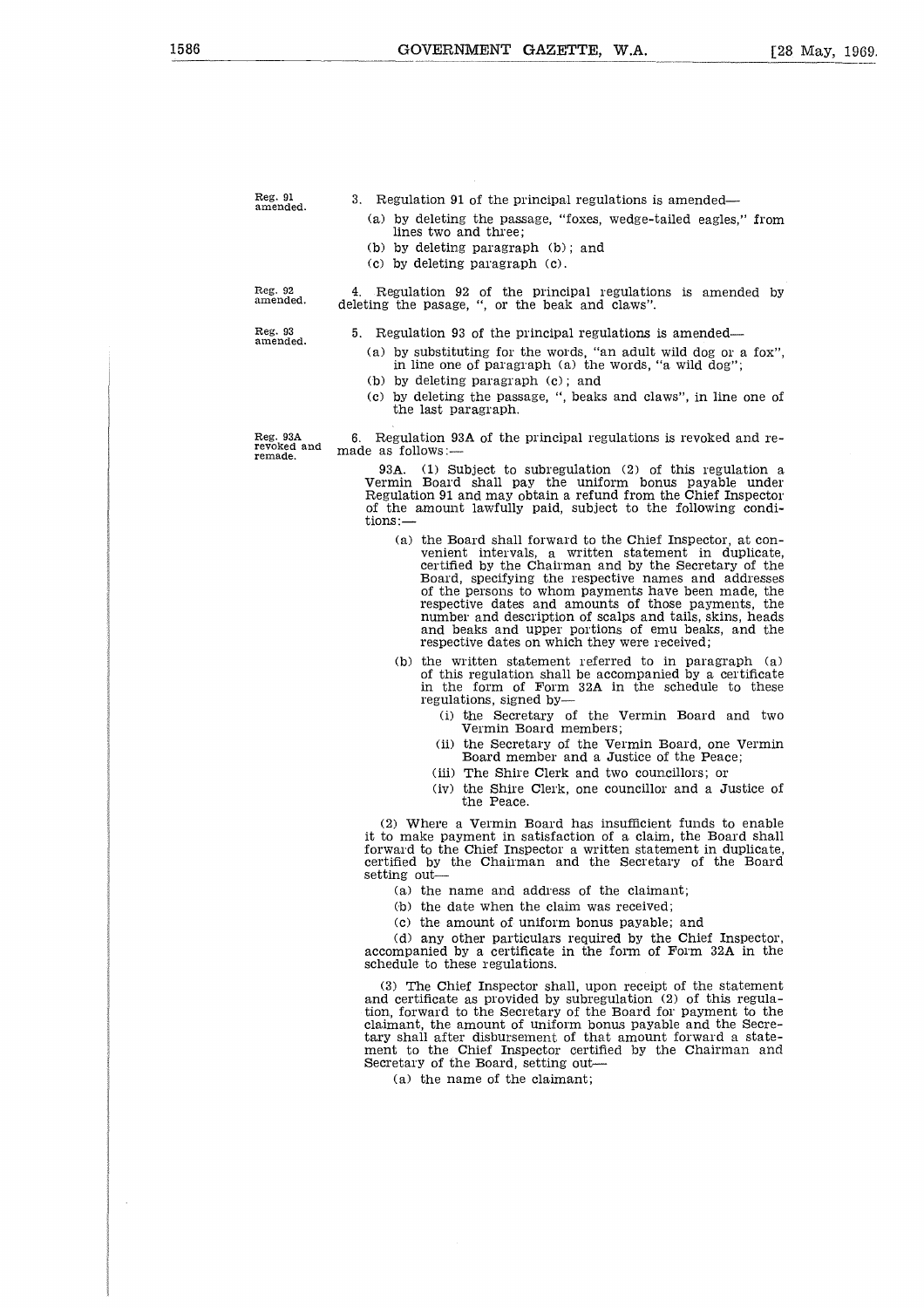- (b) the date when the claim was received; and
- (c) the date when the claim was paid.
- 7. Regulation 93B of the principal regulations is amended
- (a) by substituting for the words "and beaks and claws" in line one the words "heads or beaks"; and Reg. 93B amended.
	- (b) by deleting from line five the words "or fox".

8. Regulation 93C of the principal regulations is amended by  $_{\text{R}}^{\text{Reg}}$  93C deleting from line two the words "or fox".

9. Regulation 93D of the principal regulations is amended by sub-stituting for the words "beak or claws" in line three the words "head or beak". Reg. 93D amended.

10. Regulation 93E of the principal regulations is amended by deleting from line three the words "beak and claws". Reg. 93E amended.

11. The Schedule to the principal regulations is amended by adding after Form 32 the following form:— Schedule amended.

# Form 32A.

### Vermin Act, 1918 (as Amended).

# (Reg. 93A.)

# CERTIFICATE OF DESTRUCTION OF EVIDENCE

### RELATING TO CLAIM FOR VERMIN DESTROYED.

|                                                                                                                              | Form 32A.<br>Vermin Act, 1918 (as Amended). | (Reg. 93A.) |  |  |        |  |  |  |
|------------------------------------------------------------------------------------------------------------------------------|---------------------------------------------|-------------|--|--|--------|--|--|--|
| CERTIFICATE OF DESTRUCTION OF EVIDENCE                                                                                       |                                             |             |  |  |        |  |  |  |
| RELATING TO CLAIM FOR VERMIN DESTROYED.                                                                                      |                                             |             |  |  |        |  |  |  |
| The following articles were identified, counted and subsequently<br>destroyed by fire in our presence on the<br>day of<br>19 |                                             |             |  |  |        |  |  |  |
|                                                                                                                              |                                             |             |  |  | Number |  |  |  |
| Scalp and tail of wild dog                                                                                                   |                                             |             |  |  |        |  |  |  |
| Head and beak of Ceylon crow                                                                                                 |                                             |             |  |  |        |  |  |  |
| Upper portion of beak of emu and the contract of the set of emu                                                              |                                             |             |  |  |        |  |  |  |
| Signature* Signature* Signature* Signature*                                                                                  |                                             |             |  |  |        |  |  |  |
| Note: This certificate may be signed by                                                                                      |                                             |             |  |  |        |  |  |  |

Note: This certificate may be signed by-

- (i) the Secretary of the Vermin Board and two Vermin Board members;
- (ii) the Secretary of the Vermin Board, one Vermin Board member and a Justice of the Peace;
- (iii) the Shire Clerk and two councillors; or
- (iv) the Shire Clerk, one councillor and a Justice of the Peace.

\* Each signatory must indicate the capacity in which he has subscribed the certificate.